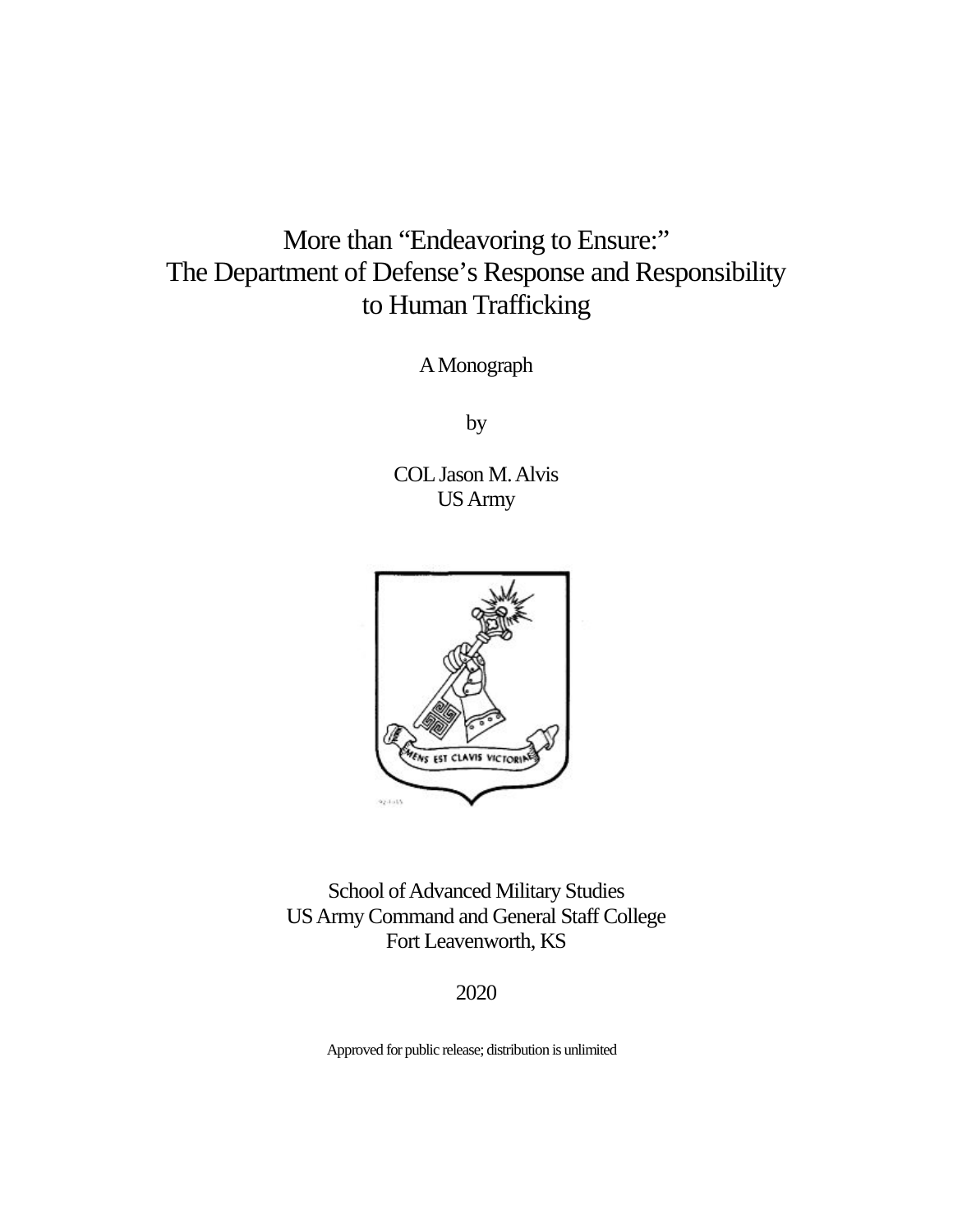| <b>REPORT DOCUMENTATION</b><br><b>PAGE</b> |                                                                                                                                                           |                        |                                                                                                |                           | Form Approved<br>OMB No. 0704-<br>0188 |                                                                                                                                                                                                                                                                                                                                                                                                                                                                                                                                                                                                                                                                                                                                                                                                                                                                                                              |  |  |
|--------------------------------------------|-----------------------------------------------------------------------------------------------------------------------------------------------------------|------------------------|------------------------------------------------------------------------------------------------|---------------------------|----------------------------------------|--------------------------------------------------------------------------------------------------------------------------------------------------------------------------------------------------------------------------------------------------------------------------------------------------------------------------------------------------------------------------------------------------------------------------------------------------------------------------------------------------------------------------------------------------------------------------------------------------------------------------------------------------------------------------------------------------------------------------------------------------------------------------------------------------------------------------------------------------------------------------------------------------------------|--|--|
|                                            | PLEASE DO NOT RETURN YOUR FORM TO THE ABOVE ADDRESS.                                                                                                      |                        |                                                                                                |                           |                                        | The public reporting burden for this collection of information is estimated to average 1 hour per response, including the time for reviewing instructions, searching existing data<br>sources, gathering and maintaining the data needed, and completing and reviewing the collection of information. Send comments regarding this burden estimate or any other<br>aspect of this collection of information, including suggestions for reducing the burden, to Department of Defense, Washington Headquarters Services, Directorate for Information<br>Operations and Reports (0704-0188), 1215 Jefferson Davis Highway, Suite 1204, Arlington, VA 22202-4302. Respondents should be aware that notwithstanding any other<br>provision of law, no person shall be subject to any penalty for failing to comply with a collection of information if it does not display a currently valid OMB control number. |  |  |
|                                            | 1. REPORT DATE (DD-MM-YYYY)                                                                                                                               | 2. REPORT TYPE         |                                                                                                |                           |                                        | 3. DATES COVERED (From - To)                                                                                                                                                                                                                                                                                                                                                                                                                                                                                                                                                                                                                                                                                                                                                                                                                                                                                 |  |  |
| 02/05/2020                                 |                                                                                                                                                           | <b>Master's Thesis</b> |                                                                                                |                           |                                        | JUN 2019 - MAY 2020                                                                                                                                                                                                                                                                                                                                                                                                                                                                                                                                                                                                                                                                                                                                                                                                                                                                                          |  |  |
| <b>4. TITLE AND SUBTITLE</b>               |                                                                                                                                                           |                        |                                                                                                |                           |                                        | <b>5a. CONTRACT NUMBER</b>                                                                                                                                                                                                                                                                                                                                                                                                                                                                                                                                                                                                                                                                                                                                                                                                                                                                                   |  |  |
|                                            | More than "Endeavoring to Ensure"                                                                                                                         |                        |                                                                                                |                           |                                        |                                                                                                                                                                                                                                                                                                                                                                                                                                                                                                                                                                                                                                                                                                                                                                                                                                                                                                              |  |  |
|                                            | The Department of Defense's Response and                                                                                                                  |                        |                                                                                                |                           |                                        | <b>5b. GRANT NUMBER</b>                                                                                                                                                                                                                                                                                                                                                                                                                                                                                                                                                                                                                                                                                                                                                                                                                                                                                      |  |  |
| Responsibility to Human Trafficking        |                                                                                                                                                           |                        |                                                                                                |                           |                                        |                                                                                                                                                                                                                                                                                                                                                                                                                                                                                                                                                                                                                                                                                                                                                                                                                                                                                                              |  |  |
|                                            |                                                                                                                                                           |                        |                                                                                                |                           |                                        | <b>5c. PROGRAM ELEMENT NUMBER</b>                                                                                                                                                                                                                                                                                                                                                                                                                                                                                                                                                                                                                                                                                                                                                                                                                                                                            |  |  |
| 6. AUTHOR(S)                               |                                                                                                                                                           |                        |                                                                                                |                           |                                        | <b>5d. PROJECT NUMBER</b>                                                                                                                                                                                                                                                                                                                                                                                                                                                                                                                                                                                                                                                                                                                                                                                                                                                                                    |  |  |
| COL JASON M. ALVIS                         |                                                                                                                                                           |                        |                                                                                                |                           |                                        |                                                                                                                                                                                                                                                                                                                                                                                                                                                                                                                                                                                                                                                                                                                                                                                                                                                                                                              |  |  |
|                                            |                                                                                                                                                           |                        |                                                                                                |                           |                                        | <b>5e. TASK NUMBER</b>                                                                                                                                                                                                                                                                                                                                                                                                                                                                                                                                                                                                                                                                                                                                                                                                                                                                                       |  |  |
|                                            |                                                                                                                                                           |                        |                                                                                                |                           |                                        | <b>5f. WORK UNIT NUMBER</b>                                                                                                                                                                                                                                                                                                                                                                                                                                                                                                                                                                                                                                                                                                                                                                                                                                                                                  |  |  |
|                                            | 7. PERFORMING ORGANIZATION NAME(S) AND ADDRESS(ES)<br>U.S. Army Command and General Staff<br>College ATTN: ATZL-SWD-GD<br>Fort Leavenworth, KS 66027-2301 |                        |                                                                                                |                           |                                        | <b>8. PERFORMING ORGANIZATION</b><br><b>REPORT NUMBER</b>                                                                                                                                                                                                                                                                                                                                                                                                                                                                                                                                                                                                                                                                                                                                                                                                                                                    |  |  |
|                                            |                                                                                                                                                           |                        | 9. SPONSORING/MONITORING AGENCY NAME(S) AND ADDRESS(ES)                                        |                           |                                        | 10. SPONSOR/MONITOR'S ACRONYM(S)                                                                                                                                                                                                                                                                                                                                                                                                                                                                                                                                                                                                                                                                                                                                                                                                                                                                             |  |  |
|                                            | Advanced Strategic Leadership Studies Program                                                                                                             |                        |                                                                                                |                           |                                        |                                                                                                                                                                                                                                                                                                                                                                                                                                                                                                                                                                                                                                                                                                                                                                                                                                                                                                              |  |  |
|                                            |                                                                                                                                                           |                        |                                                                                                |                           |                                        | <b>11. SPONSOR/MONITOR'S</b><br><b>REPORT NUMBER(S)</b>                                                                                                                                                                                                                                                                                                                                                                                                                                                                                                                                                                                                                                                                                                                                                                                                                                                      |  |  |
|                                            | <b>12. DISTRIBUTION/AVAILABILITY STATEMENT</b>                                                                                                            |                        |                                                                                                |                           |                                        |                                                                                                                                                                                                                                                                                                                                                                                                                                                                                                                                                                                                                                                                                                                                                                                                                                                                                                              |  |  |
|                                            | Approved for Public Release; Distribution is Unlimited                                                                                                    |                        |                                                                                                |                           |                                        |                                                                                                                                                                                                                                                                                                                                                                                                                                                                                                                                                                                                                                                                                                                                                                                                                                                                                                              |  |  |
|                                            |                                                                                                                                                           |                        |                                                                                                |                           |                                        |                                                                                                                                                                                                                                                                                                                                                                                                                                                                                                                                                                                                                                                                                                                                                                                                                                                                                                              |  |  |
|                                            | <b>13. SUPPLEMENTARY NOTES</b>                                                                                                                            |                        |                                                                                                |                           |                                        |                                                                                                                                                                                                                                                                                                                                                                                                                                                                                                                                                                                                                                                                                                                                                                                                                                                                                                              |  |  |
| 14. ABSTRACT                               |                                                                                                                                                           |                        |                                                                                                |                           |                                        |                                                                                                                                                                                                                                                                                                                                                                                                                                                                                                                                                                                                                                                                                                                                                                                                                                                                                                              |  |  |
|                                            |                                                                                                                                                           |                        |                                                                                                |                           |                                        | Human trafficking is both a local and a global problem. Human trafficking happens on the US homeland and is                                                                                                                                                                                                                                                                                                                                                                                                                                                                                                                                                                                                                                                                                                                                                                                                  |  |  |
|                                            |                                                                                                                                                           |                        |                                                                                                |                           |                                        | perpetrated near military installations and even by US servicemembers. While the Department of Defense has                                                                                                                                                                                                                                                                                                                                                                                                                                                                                                                                                                                                                                                                                                                                                                                                   |  |  |
|                                            |                                                                                                                                                           |                        |                                                                                                |                           |                                        | acknowledged the problem, much more could be done in the DoD spheres of influence in terms of synchronization,                                                                                                                                                                                                                                                                                                                                                                                                                                                                                                                                                                                                                                                                                                                                                                                               |  |  |
|                                            |                                                                                                                                                           |                        |                                                                                                |                           |                                        | organization, and funding. This monograph assesses past and current programs and recommends solutions for the                                                                                                                                                                                                                                                                                                                                                                                                                                                                                                                                                                                                                                                                                                                                                                                                |  |  |
|                                            |                                                                                                                                                           |                        | Department of Defense to do more than "endeavor to ensure" awareness of policies and programs. |                           |                                        |                                                                                                                                                                                                                                                                                                                                                                                                                                                                                                                                                                                                                                                                                                                                                                                                                                                                                                              |  |  |
|                                            |                                                                                                                                                           |                        |                                                                                                |                           |                                        |                                                                                                                                                                                                                                                                                                                                                                                                                                                                                                                                                                                                                                                                                                                                                                                                                                                                                                              |  |  |
| <b>15. SUBJECT TERMS</b>                   |                                                                                                                                                           |                        |                                                                                                |                           |                                        |                                                                                                                                                                                                                                                                                                                                                                                                                                                                                                                                                                                                                                                                                                                                                                                                                                                                                                              |  |  |
|                                            | Deparment of Defense; Human Trafficking; CTIP                                                                                                             |                        |                                                                                                |                           |                                        |                                                                                                                                                                                                                                                                                                                                                                                                                                                                                                                                                                                                                                                                                                                                                                                                                                                                                                              |  |  |
|                                            | 16. SECURITY CLASSIFICATION OF:                                                                                                                           |                        | <b>17. LIMITATION OF</b>                                                                       | 18. NUMBER                |                                        | 19a. NAME OF RESPONSIBLE PERSON                                                                                                                                                                                                                                                                                                                                                                                                                                                                                                                                                                                                                                                                                                                                                                                                                                                                              |  |  |
| a. REPORT                                  | b. ABSTRACT                                                                                                                                               | c. THIS PAGE           | <b>ABSTRACT</b>                                                                                | <b>OF</b><br><b>PAGES</b> |                                        |                                                                                                                                                                                                                                                                                                                                                                                                                                                                                                                                                                                                                                                                                                                                                                                                                                                                                                              |  |  |
|                                            |                                                                                                                                                           |                        |                                                                                                |                           | COL Jason M. Alvis                     | 19b. TELEPHONE NUMBER (Include area code)                                                                                                                                                                                                                                                                                                                                                                                                                                                                                                                                                                                                                                                                                                                                                                                                                                                                    |  |  |
| (U)                                        | (U)                                                                                                                                                       | (U)                    |                                                                                                | 38                        |                                        |                                                                                                                                                                                                                                                                                                                                                                                                                                                                                                                                                                                                                                                                                                                                                                                                                                                                                                              |  |  |
|                                            |                                                                                                                                                           |                        | (U)                                                                                            |                           |                                        |                                                                                                                                                                                                                                                                                                                                                                                                                                                                                                                                                                                                                                                                                                                                                                                                                                                                                                              |  |  |

Г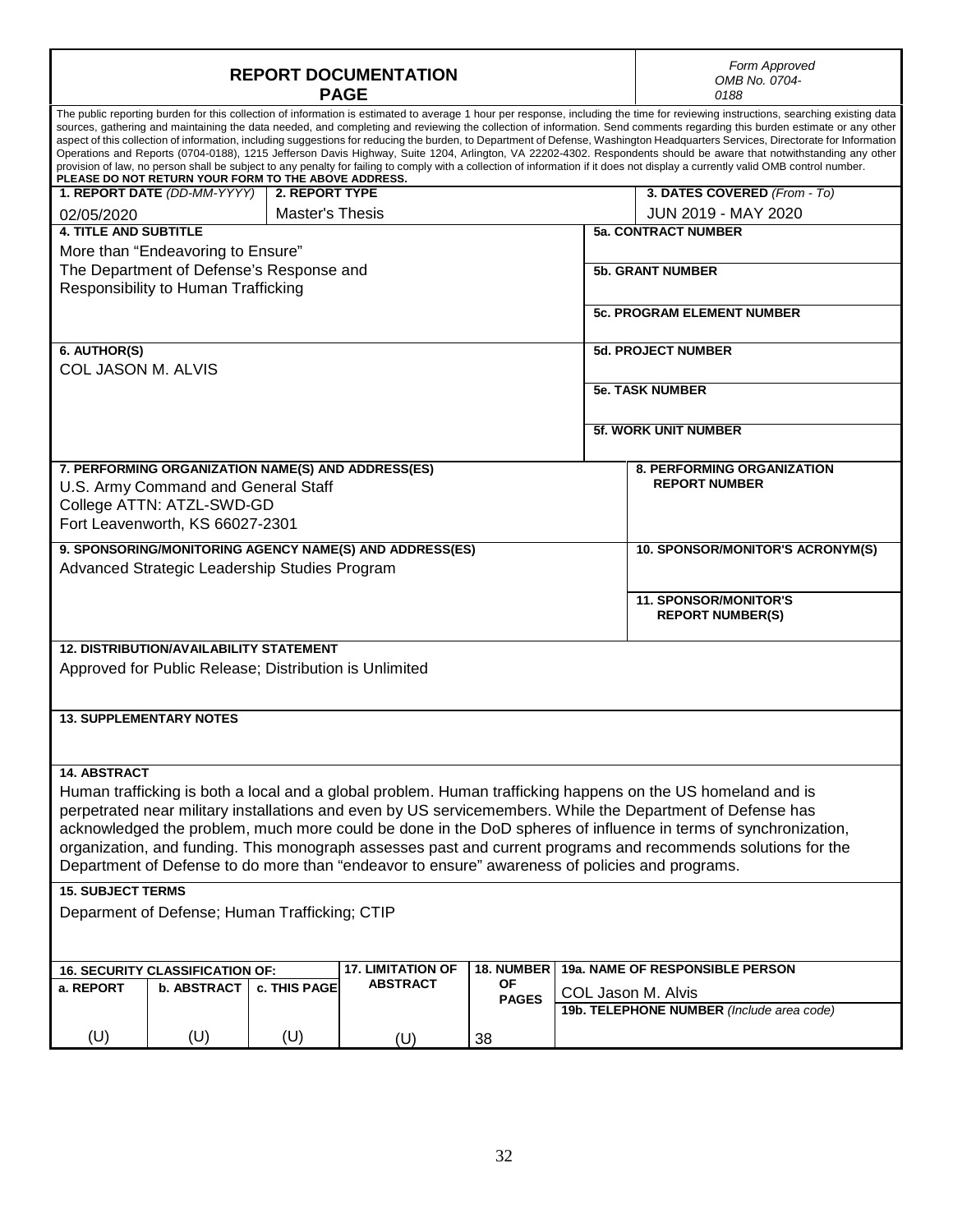# Monograph Approval Page

Name of Candidate: COL Jason M. Alvis

Monograph Title: More Than "Endeavoring to Ensure:" The Department of Defense's Response and Responsibility to Human Trafficking

Approved by:

\_\_\_\_\_\_\_\_\_\_\_\_\_\_\_\_\_\_\_\_\_\_\_\_\_\_\_\_\_\_\_\_\_\_, Monograph Director

Barry M. Stentiford, PhD

\_\_\_\_\_\_\_\_\_\_\_\_\_\_\_\_\_\_\_\_\_\_\_\_\_\_\_\_\_\_\_\_\_\_, Director, School of Advanced Military Studies Brian A. Payne, COL

Accepted this 21st day of May 2020 by:

\_\_\_\_\_\_\_\_\_\_\_\_\_\_\_\_\_\_\_\_\_\_\_\_\_\_\_\_\_\_\_\_\_\_, Acting Director, Office of Degree Programs

PriscoR. Hernandez, PhD

The opinions and conclusions expressed herein are those of the student author and do not necessarily represent the views of the US Army Command and General Staff College or any other government agency. (References to this study should include the foregoing statement.)

Fair use determination or copyright permission has been obtained for the inclusion of pictures, maps, graphics, and any other works incorporated into this manuscript. A work of the US government is not subject to copyright, however further publication or sale of copyrighted images is not permissible.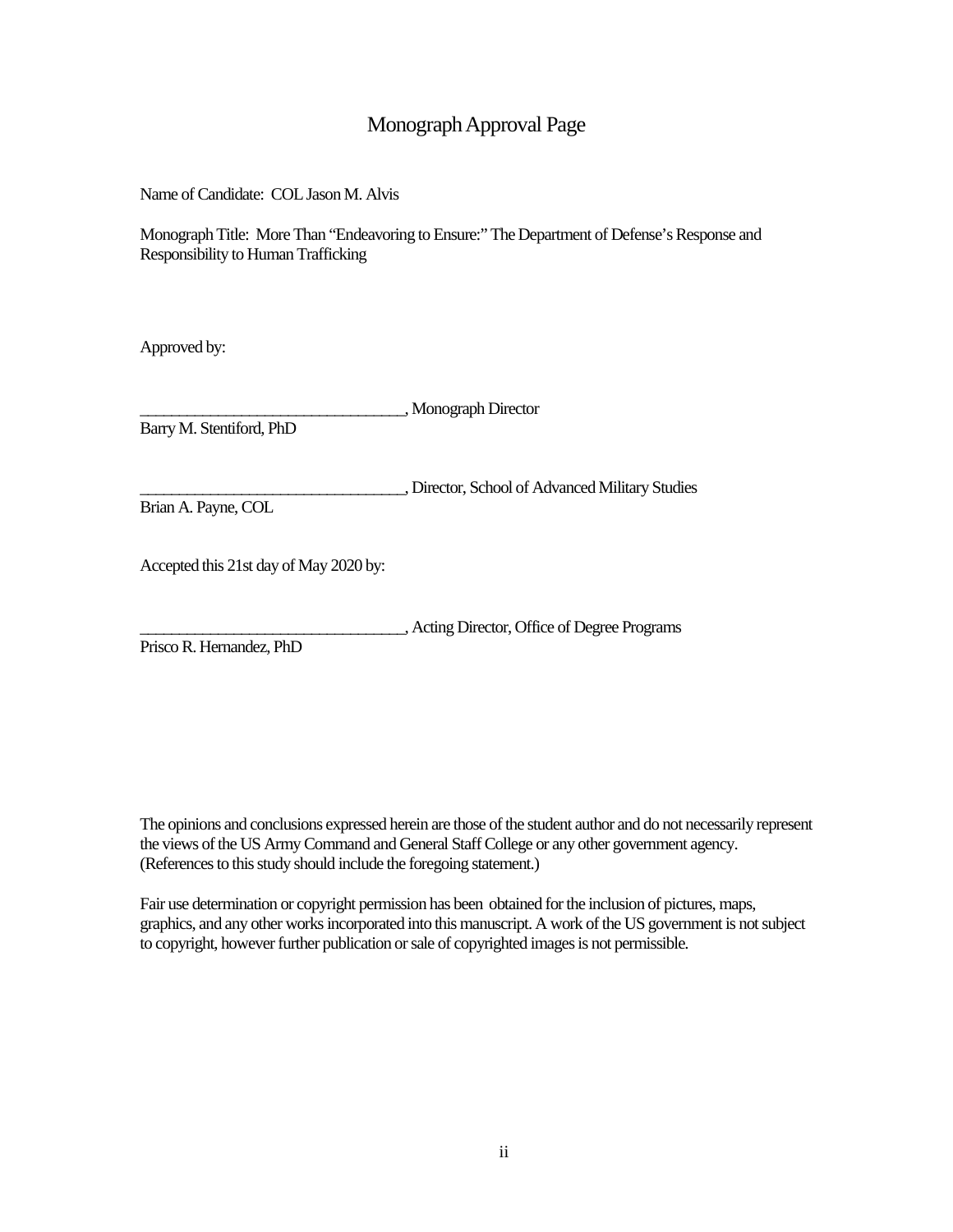### Abstract

More than "Endeavoring to Ensure:" The Department of Defense's Response and Responsibility to Human Trafficking, by COL Jason M. Alvis, 38 pages.

Human trafficking is both a local and a global problem. Human trafficking happens on the US homeland and is perpetrated near military installations and even by US servicemembers. While the Department of Defense has acknowledged the problem, much more could be done in the DoD spheres of influence in terms of synchronization, organization, and funding. This monograph assesses past and current programs and recommends solutions for the Department of Defense to do more than "endeavor to ensure" awareness of policies and programs.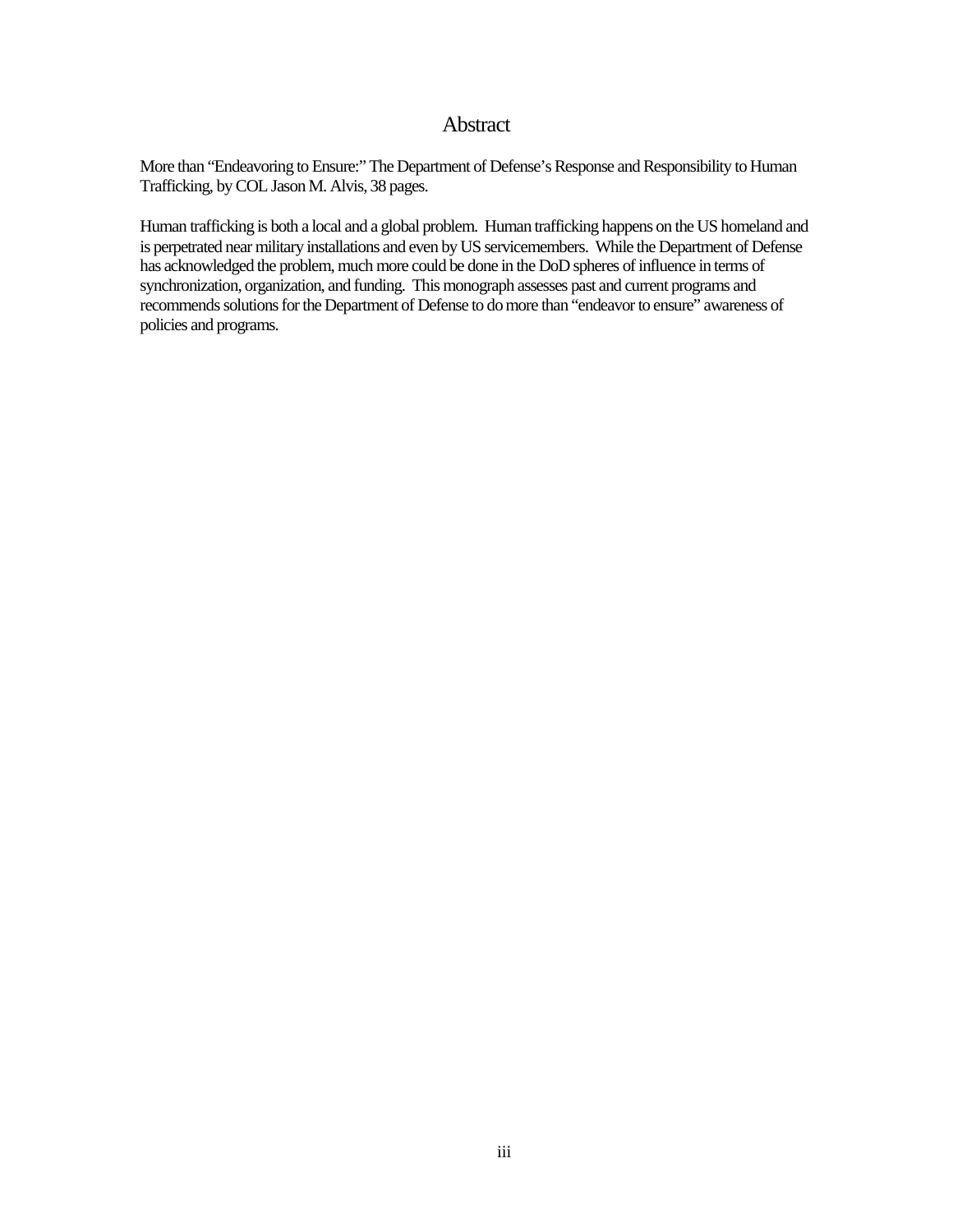# Contents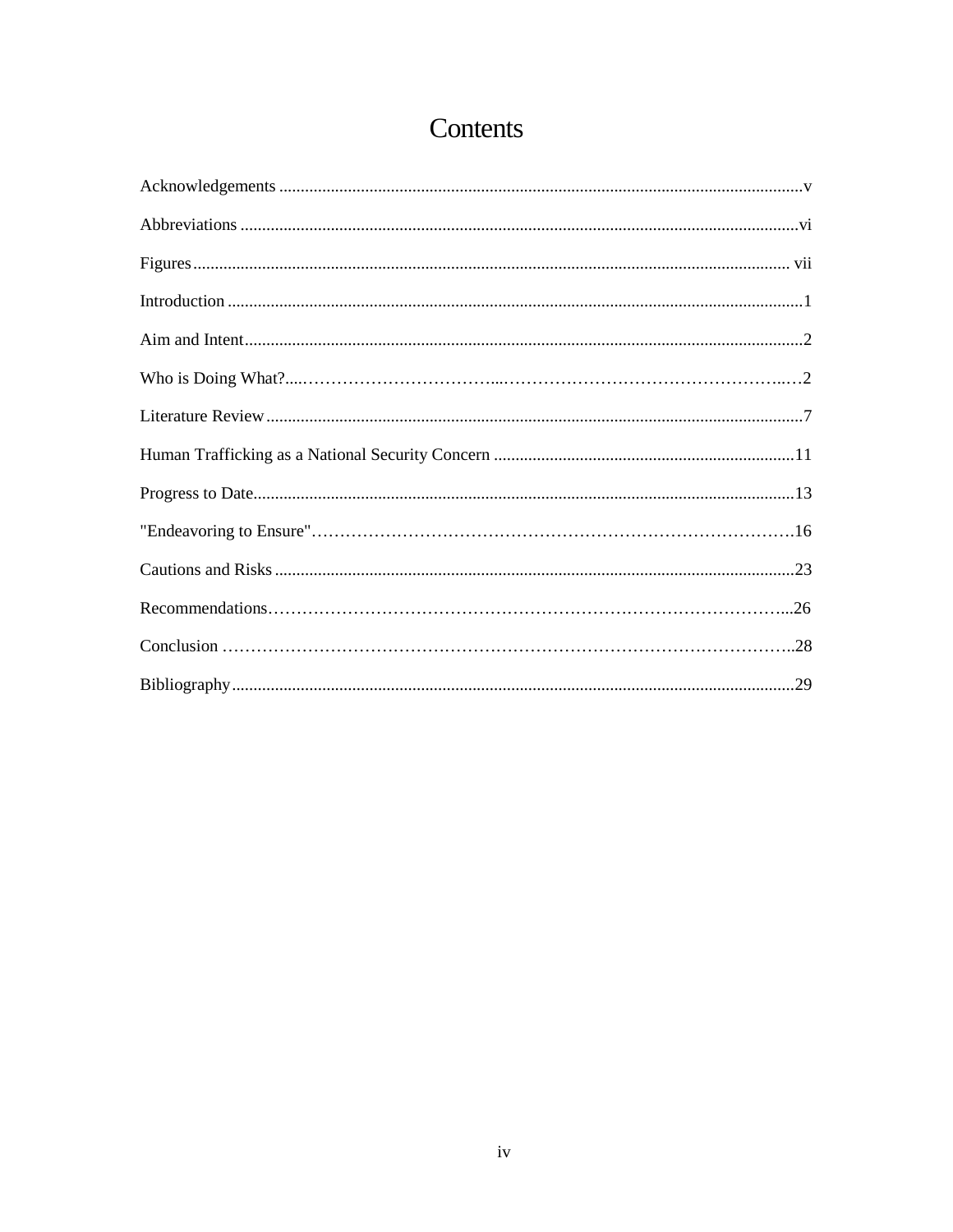# Acknowledgements

<span id="page-5-0"></span>I would like to thank all of the DOD CTIP personnel that I had the opportunity to meet with and talk to about this important program. Your candor and concern are admirable, and your efforts truly help people and save lives.

I would also like to thank my family for being gracious in my absences and absent mindedness as I attempted to focus on this project. Thank you also for enduring my outbursts of frustration and sadness that this epidemic is so prevalent and horrific all around us.

Finally, I would like to empathize with victims of human trafficking, regardless of association with DoD. None of you deserve this.

I pray and resolve to help eradicate human trafficking. Come Lord Jesus!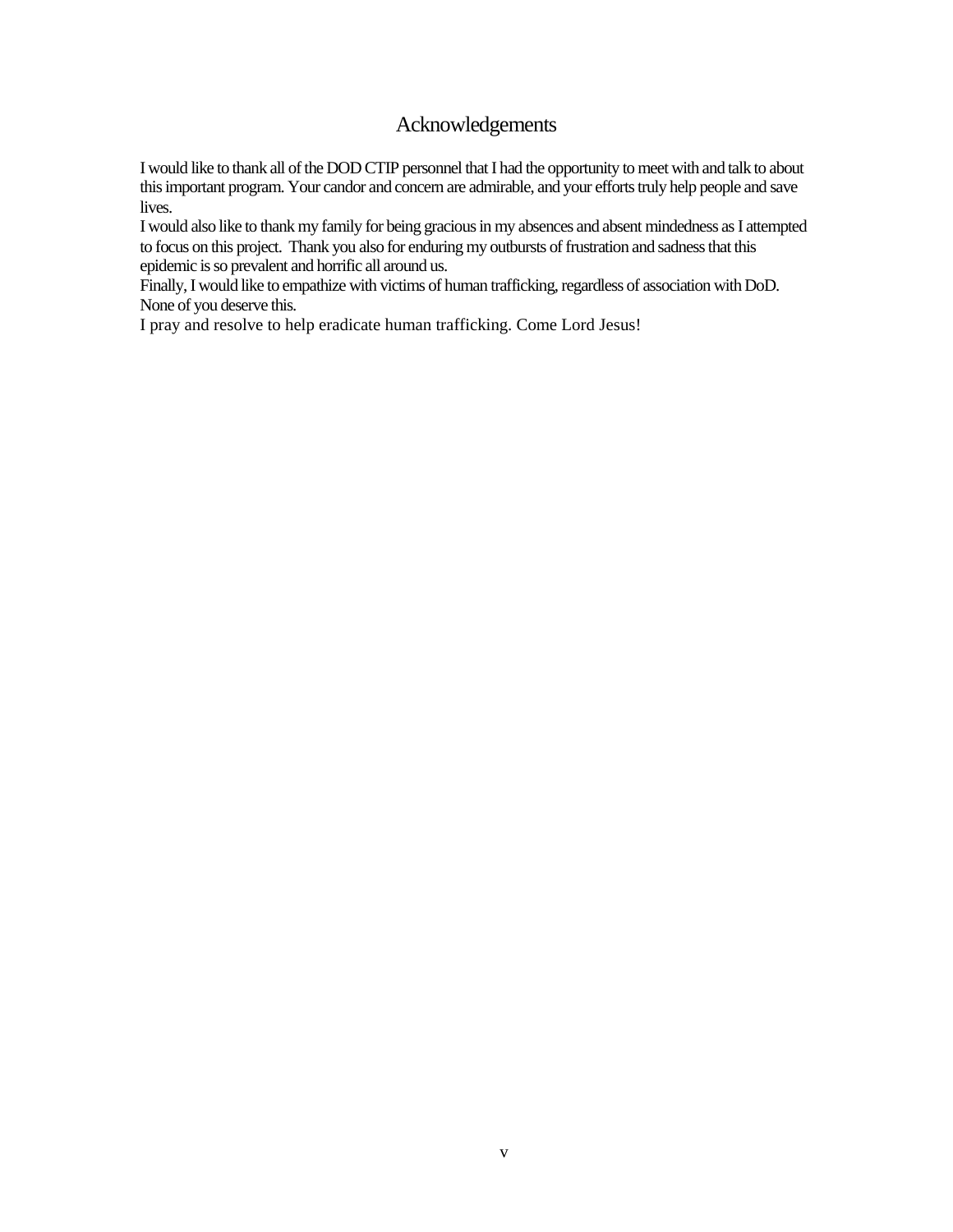# Abbreviations

<span id="page-6-0"></span>

| <b>AOR</b>          | Area of Responsibility                          |
|---------------------|-------------------------------------------------|
| <b>CCMD</b>         | <b>Combatant Command</b>                        |
| <b>CTIP</b>         | <b>Combatting Trafficking in Persons</b>        |
| <b>DHS</b>          | Department of Homeland Security                 |
| DoD                 | Department of Defense                           |
| <b>DOS</b>          | Department of State                             |
| <b>DSCA</b>         | Defense Support to Civil Authority              |
| <b>EPIC</b>         | El Paso Interdiction Center                     |
| <b>HIDTA</b>        | <b>High Intensity Drug Trafficking Areas</b>    |
| <b>JIATF</b>        | Joint Interagency Task Force                    |
| <b>NDS</b>          | <b>National Defense Strategy</b>                |
| <b>NSS</b>          | <b>National Security Strategy</b>               |
| <b>TCO</b>          | <b>Transnational Criminal Organizations</b>     |
| <b>TMTF</b>         | <b>Talent Management Task Force</b>             |
| <b>USINDO-PACOM</b> | United States Indo-Pacific Command              |
| <b>USSOUTHCOM</b>   | <b>United States Southern Command</b>           |
| <b>USSOCOM</b>      | <b>United States Special Operations Command</b> |
| WPS                 | <b>Women Peace and Security</b>                 |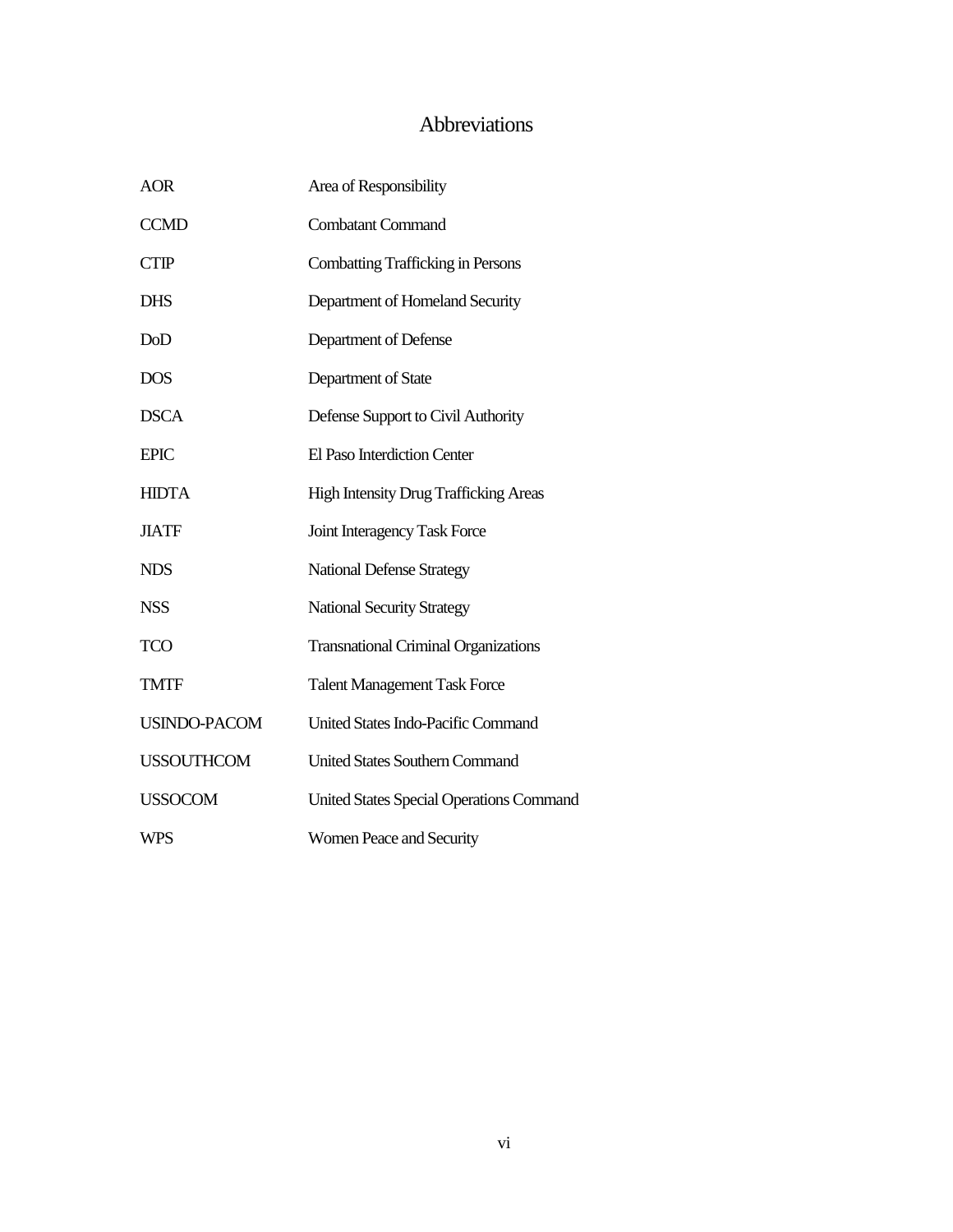# Figures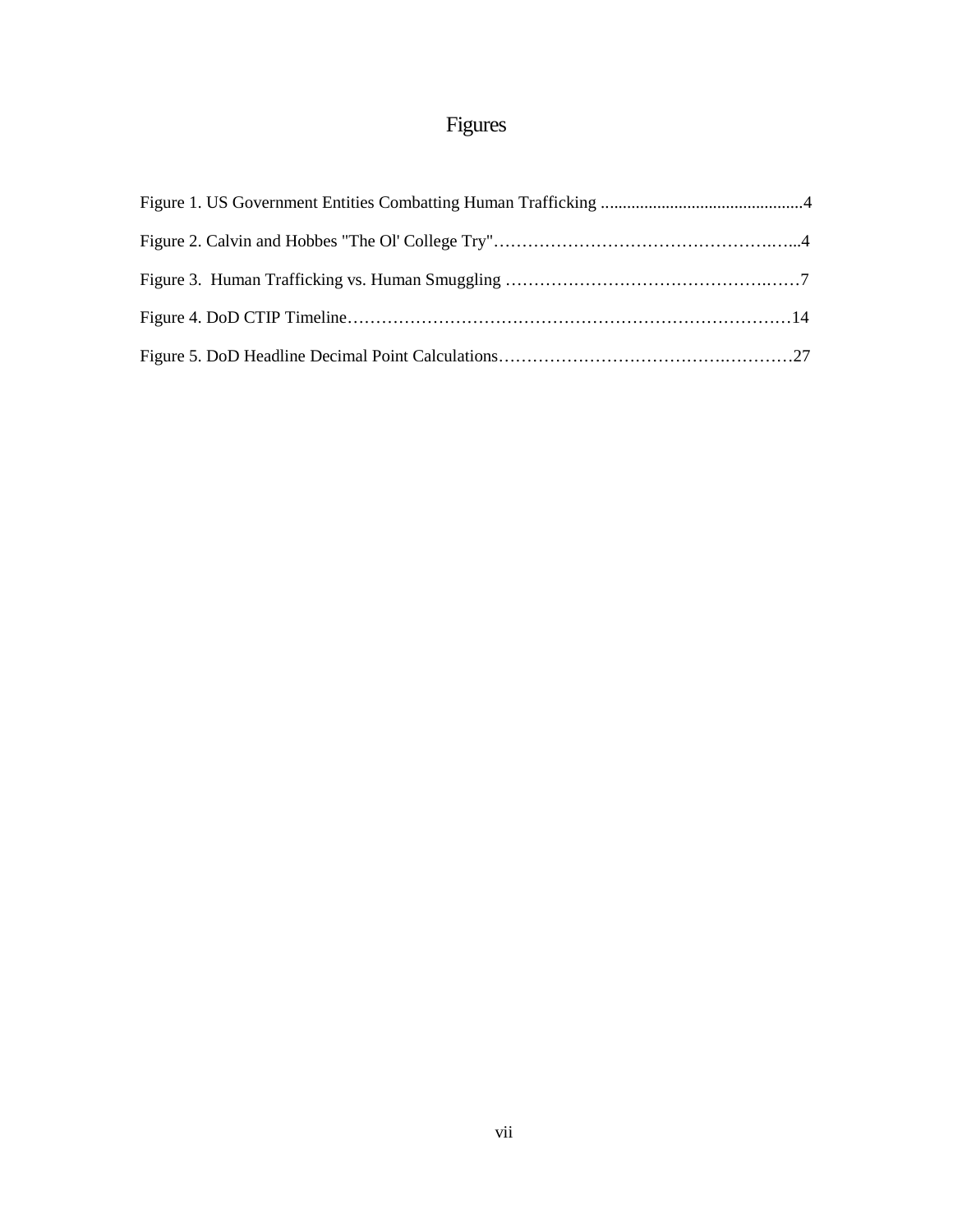# Introduction

Human trafficking is not a new phenomenon in the world, much less in the Western Hemisphere nor in the United States. Its prevalent pervasiveness and impact necessitates closer scrutiny and action at the governmental and Department of Defense (DoD) levels. The current statistics are alarming, sometimes even petrifying, and ever increasing. In his introductory message, written for the Department of State's (DOS) *2019 Trafficking in Person's Report*, Secretary of State Pompeo highlights the shocking numbers. He wrote: "Human trafficking is one of the most heinous crimes on Earth. Right now, traffickers are robbing a staggering 24.9 million people of their freedom and basic human dignity—that's roughly three times the population of New York City."<sup>1</sup> The DoD is not unaware of the problem. At the Department of Defense's 2020 National Human Trafficking Awareness Month Event, both the Director of the Defense Human Resources Activity, Mr. William H. Booth and the Acting Director for the Pentagon Force Protection Agency, Dr. Daniel Walsh, made statements acknowledging the problem. In his opening remarks, Mr. Booth claimed, "human trafficking is a gross violation of an individual's human rights." Later he reiterated that the nation's values and fabric of equal opportunity compels all departments, including the DoD, to counter trafficking in persons.<sup>2</sup> Because the DoD is committed to upholding the nation's values<sup>3</sup>, it must continue to act and increase actions to counter trafficking in persons (CTIP). Fittingly, and perhaps a bit serendipitously, assessments and recommendations may be due, as 2020 is the year for "*Celebrating 20 Years of Progress to Combat Human Trafficking*" at the DOS, the US Government's lead for Human Trafficking.<sup>4</sup>

 $\overline{\phantom{a}}$ 

<sup>&</sup>lt;sup>1</sup>Trafficking in Persons Report (US Department of State, June 2019), accessed October 6, 2019, https://www.state.gov/reports/2019-trafficking-in-persons-report/.

<sup>2</sup> William H. Booth, "Introductory Comments" (Introduction, National Human Trafficking Awareness Month Event, Pentagon Auditorium, 09 January 2020).

<sup>3</sup> Jim Mattis, "Summary of the 2018 National Defense Strategy," 2018, 7.

<sup>4</sup> "Celebrating 20 Years of Progress To Combat Human Trafficking," US Department of State (blog), accessed February 27, 2020, https://www.state.gov/celebrating-20-years-of-progress-to-combat-human-trafficking/.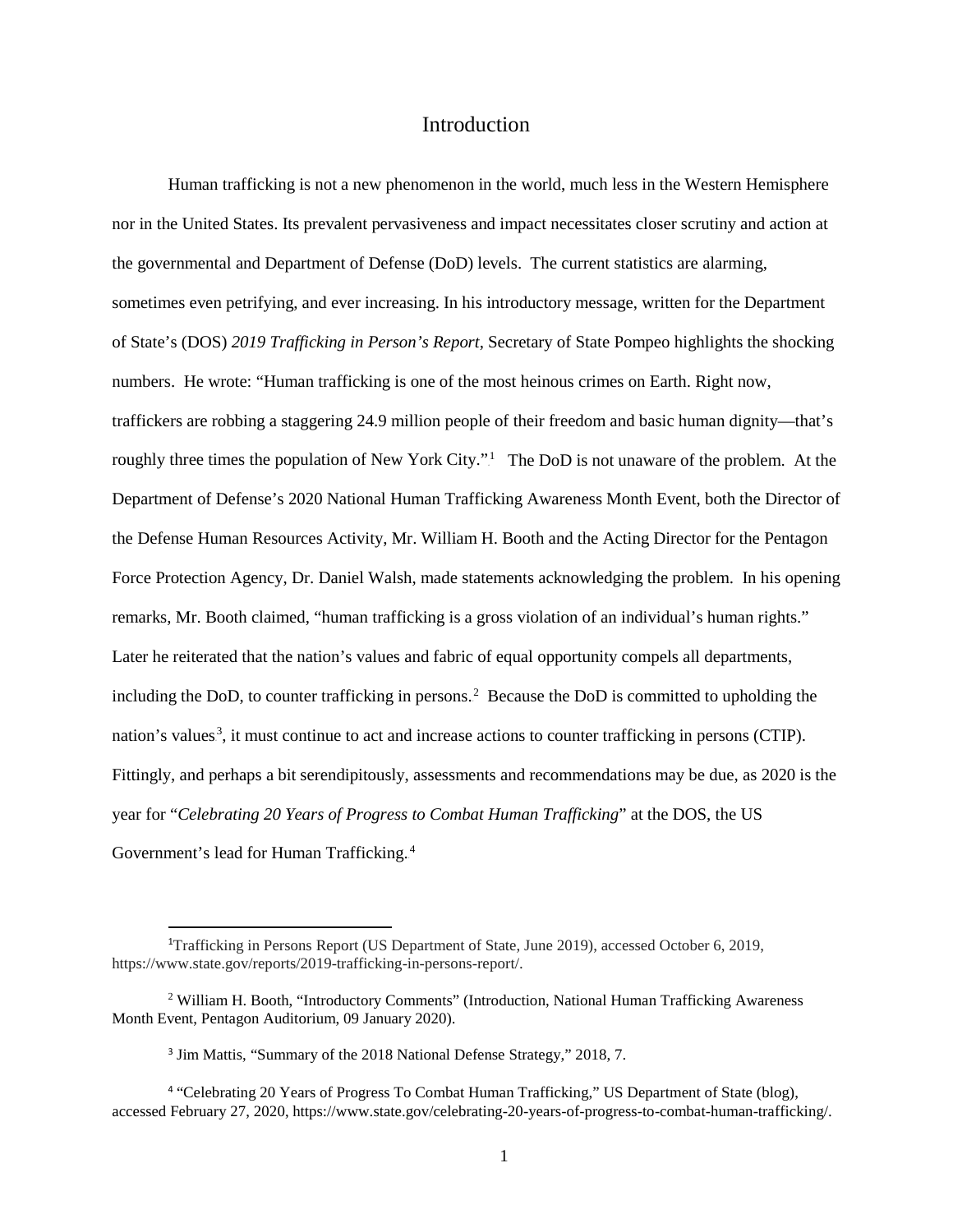## Aim and Intent

Before assessing progress up to the present, the aim and intent of this monograph must be articulated. The aim is twofold. Firstly, DoD personnel participating in human trafficking and receiving services from trafficked persons must stop; and the DoD must be part of that prevention through strong action. Secondly, the DoD should focus some of its vast capability and expansive resources to specific areas where human trafficking is prevalent, particularly at or near military installations, or where human trafficking is conducted and threatens US national security and defense interests. Related to this, a simple analysis of departmental budgets within the United States government shows a lack of parity from the Department of Defense to all of the other departments.<sup>5</sup> Connecting to the DoD's vast resources to the problem of human trafficking will give CTIP programs the staying power and resources needed for progress and permanence instead of repetitive publications and perpetual pontification.

# Who is Doing What?

The United States Government (USG) has organizations dedicated and designed to combat human trafficking. The Department of State is the USG's lead for combatting human trafficking. Its office to Monitor and Combat Trafficking in Persons (TIP Office) leads the Department's global efforts to combat modern slavery through the prosecution of traffickers, the protection of victims, and the prevention of human trafficking.<sup>6</sup>

 $<sup>5</sup>$  Kimberly Amadeo, "Secrets of the Federal Budget Revealed," The Balance, accessed October 6, 2019.</sup> [https://www.thebalance.com/u-s-federal-budget-breakdown-3305789.](https://www.thebalance.com/u-s-federal-budget-breakdown-3305789)

<sup>6</sup> "Office to Monitor and Combat Trafficking in Persons," US Department of State (blog), accessed January 16, 2020, https://www.state.gov/bureaus-offices/under-secretary-for-civilian-security-democracy-and-humanrights/office-to-monitor-and-combat-trafficking-in-persons/.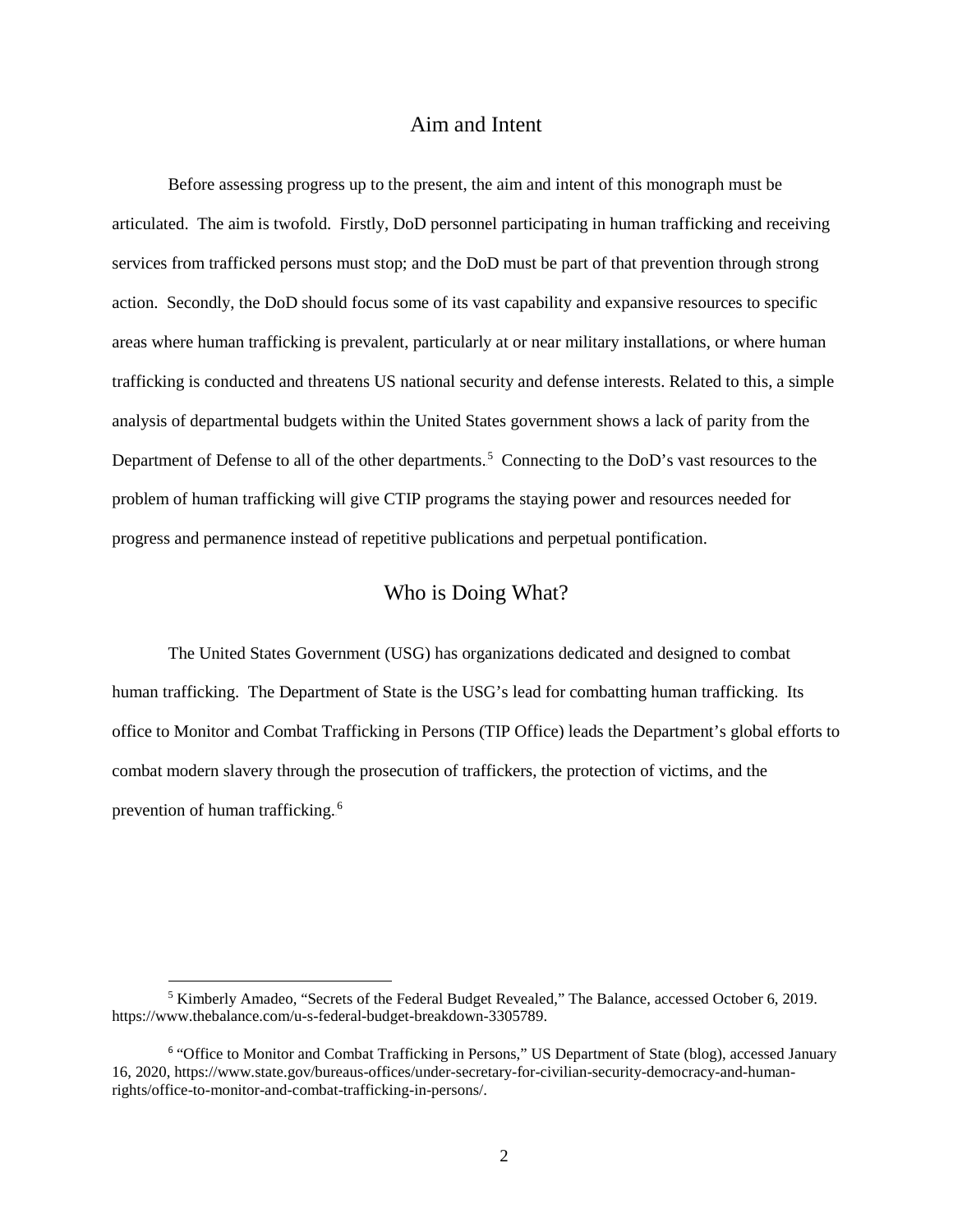The Department of Homeland Security sees countering human trafficking as a subset of its simple mission: "Keep America Safe."<sup>7</sup> Acknowledging human trafficking as a threat to keeping America safe, the DHS conducts the Blue Campaign, dedicated to awareness and information about human trafficking.

Blue Campaign is a national public awareness campaign, designed to educate the public, law enforcement and other industry partners to recognize the indicators of human trafficking, and how to appropriately respond to possible cases. Blue Campaign works closely with DHS Components to create general awareness training and materials for law enforcement and others to increase detection of human trafficking, and to identify victims.<sup>8</sup>

While DOS and DHS are clearly the USG's lead entities for CTIP, many other departments have a role. Figure 1 lists all US Governmental entities combatting human trafficking. Lesser known than the aforementioned DOS and DHS efforts, but not less important, the Department of Defense also has a role in combatting human trafficking. The DoD has a Countering Trafficking in Persons Program Management Office (CTIP PMO). CTIP PMO outlines duties and responsibilities through its charter. Unfortunately, CTIP work within DOD organizations (which is mandated in the charter) is conducted as collateral duty the participants from the organizations with representation articulated in the charter are often doing CTIP work as collateral duties after completion of primary tasks in a position with higher priority work. There are only two full time CTIP personnel at the DOD level. The progress of this very small office is described later. It is interesting to note that even while "combat" is the operative word to counter human trafficking, the DoD's action verb in Figure is "endeavors". All other entities engage, assist, provide, fund, investigate and/or prosecute while the DoD "endeavors to ensure."<sup>9</sup>

<sup>&</sup>lt;sup>7</sup> "About DHS," Department of Homeland Security, May 4, 2012, accessed January 16, 2020 https://www.dhs.gov/about-dhs.

<sup>8</sup> "*Blue Campaign*," Department of Homeland Security, December 22, 2014, accessed January 16, 2020 https://www.dhs.gov/blue-campaign. (DHS's more comprehensive mission statement reads, "With honor and integrity, we will safeguard the American people, our homeland, and our values.")

<sup>9</sup> "U.S. Government Entities Combating Human Trafficking," US Department of State (blog), accessed February 27, 2020, https://www.state.gov/u-s-government-entities-combating-human-trafficking/.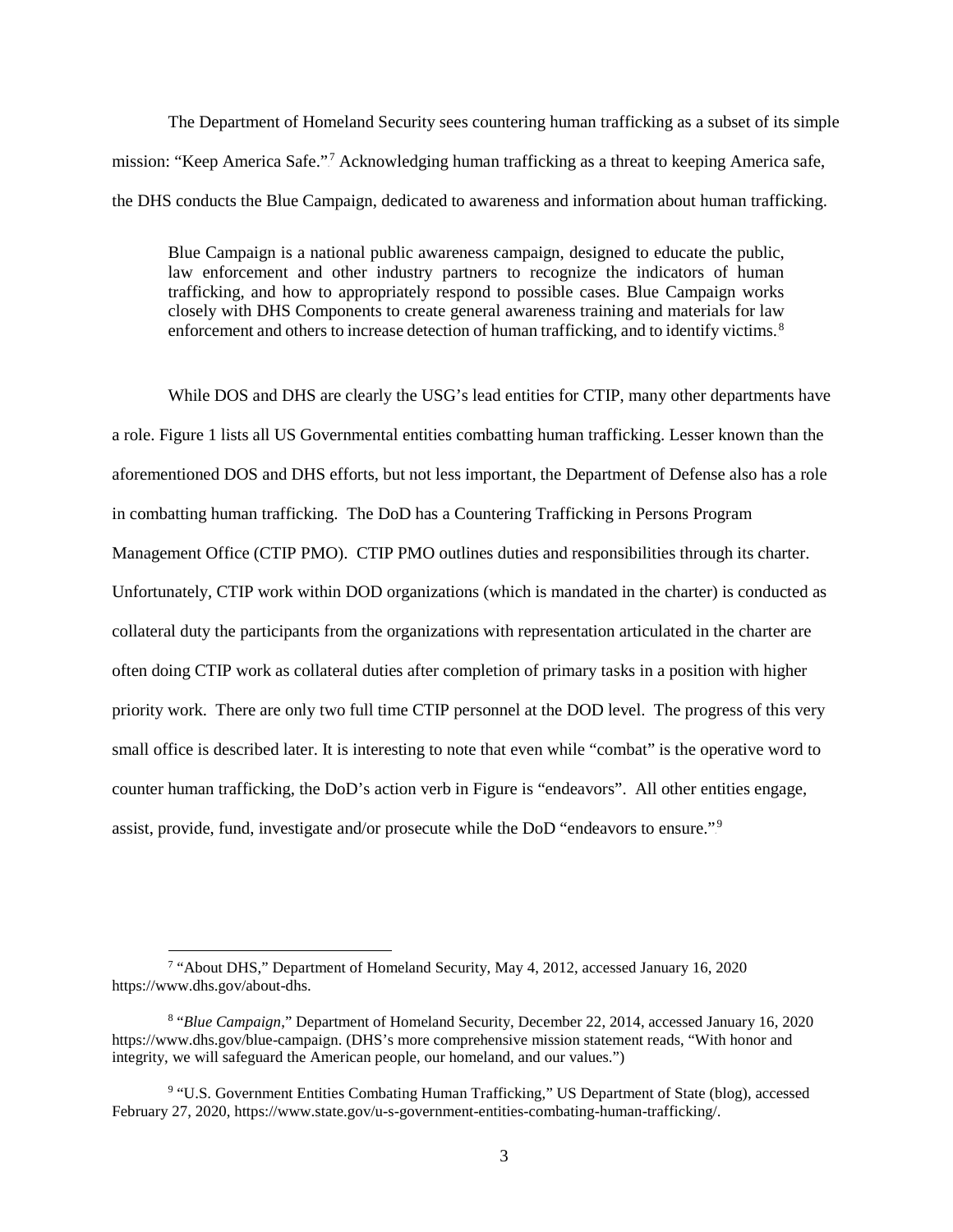#### U.S. Government Entities Combating Human Trafficking Department of Health and Human Services (HHS) funds victim assistance services Department of State (DOS) engages with foreign governments, international and programs and the National Human Trafficking Hotline, issues Certification and Eligibility intergovernmental organizations, and civil society to develop and implement effective<br>strategies for confronting modern slavery. DOS chairs the PITF and the SPOG, funds Letters for foreign national victims of trafficking, provides training and technical assistance to local communities, and conducts public awareness campaigns and public international anti-trafficking programs, and produces the annual Trafficking in Persons health initiatives focused on human trafficking. Report. Department of Transportation (DOT) partners with other U.S. government agencies and Department of the Treasury (Treasury) engages with financial institutions to analyze transportation industry leaders across the country to train stakeholders, develop and disseminate information related to human trafficking.<br>Department of Defense (DOD) endeavors to ensure that the U.S. military, civilian educational tools, and disseminate awareness materials focused on anti-trafficking initiatives employees, and contractors have the necessary tools for awareness and prevention of Department of Education (ED) raises awareness of human trafficking in school human trafficking, including through training, distribution of awareness materials, communities; provides technical assistance; encourages schools to embed the issue in and development of policies and procedures to address vulnerabilities in defense emergency operations and management planning; and works with federal, state, and contracts. local agencies to develop and disseminate resource materials. Department of Justice (DOJ) conducts human trafficking investigations and Department of Homeland Security (DHS) conducts domestic and international prosecutions and provides grant funding for victim services. DOJ supports antiinvestigations of human trafficking, conducts public awareness campaigns through the trafficking task forces; conducts trainings, research, and outreach initiatives; and Blue Campaign, provides education and training, grants immigration benefits to victim produces the annual Attorney General's Trafficking in Persons Report. of human trafficking, and authorizes victims who are potential witnesses to remain in Department of the Interior (DOI) provides anti-trafficking training for personnel and the United States temporarily during the investigation or prosecution of their traffickers partners with federal, state, local, and tribal entities to combat human trafficking and Office of the United States Trade Representative (USTR) uses U.S. trade policy, such as<br>trade agreements, to combat labor trafficking by enforcing labor rights and raising provide victim services in American Indian and Alaskan Native communities. Department of Agriculture (USDA) provides anti-trafficking training for employee worker protections inspectors, and industry partners to raise awareness of human trafficking in Agency for International Development (USAID) funds international anti-trafficking agriculture and rural areas in the United States. programs; engages in innovative private sector partnerships; and integrates anti-**Department of Labor** (DOL) assists law enforcement partners in the identification of trafficking activities across development sectors, applying research and evaluation and trafficking victims. In addition, DOL engages internationally with governments as well strengthening efforts in conflict and crisis-affected environments. as business, labor, and civil society groups to implement models that work to reduce<br>child labor and forced labor, and produces the following reports: Findings on the Worst Equal Employment Opportunity Commission (EEOC) investigates, attempts to informally resolve, and litigates charges alleging discrimination and pursues cases on behalf of Forms of Child Labor; List of Goods Produced by Child Labor or Forced Labor; and List of trafficked workers and secures civil remedies (e.g. monetary and equitable relief) for Products Produced by Forced or Indentured Child Labor. trafficking victims.

Figure 1. *US Government Entities Combatting Human Trafficking,* compiled by monograph author, "Celebrating 20 Years of Progress To Combat Human Trafficking" (US Department of State, January 31, 2020), accessed 10 February 2020, https://www.state.gov/celebrating-20-years-of-progress-to-combat-human-trafficking/.

Certainly, the DoD can do better than "give it the ol' college try." Figure 2 articulates the

sentiment of "give it the ol' college try."<sup>10</sup> In colloquial terms, it simply means acknowledging an issue,

yet minimally acting to complete any associated tasks.

### DUE TO COPYRIGHT RESTRICTIONS,

#### IMAGES ARE NOT INCLUDED

#### IN THIS ELECTRONIC EDITION.

Figure 2. "Calvin and Hobbes," accessed March 10, 2020, https://store.gocomics.com/wp-content/uploads/1995/06/ch950628-framed.png.

<sup>10</sup> Watterson, Bill, "Calvin and Hobbes," accessed March 10, 2020, https://store.gocomics.com/wpcontent/uploads/1995/06/ch950628-framed.png.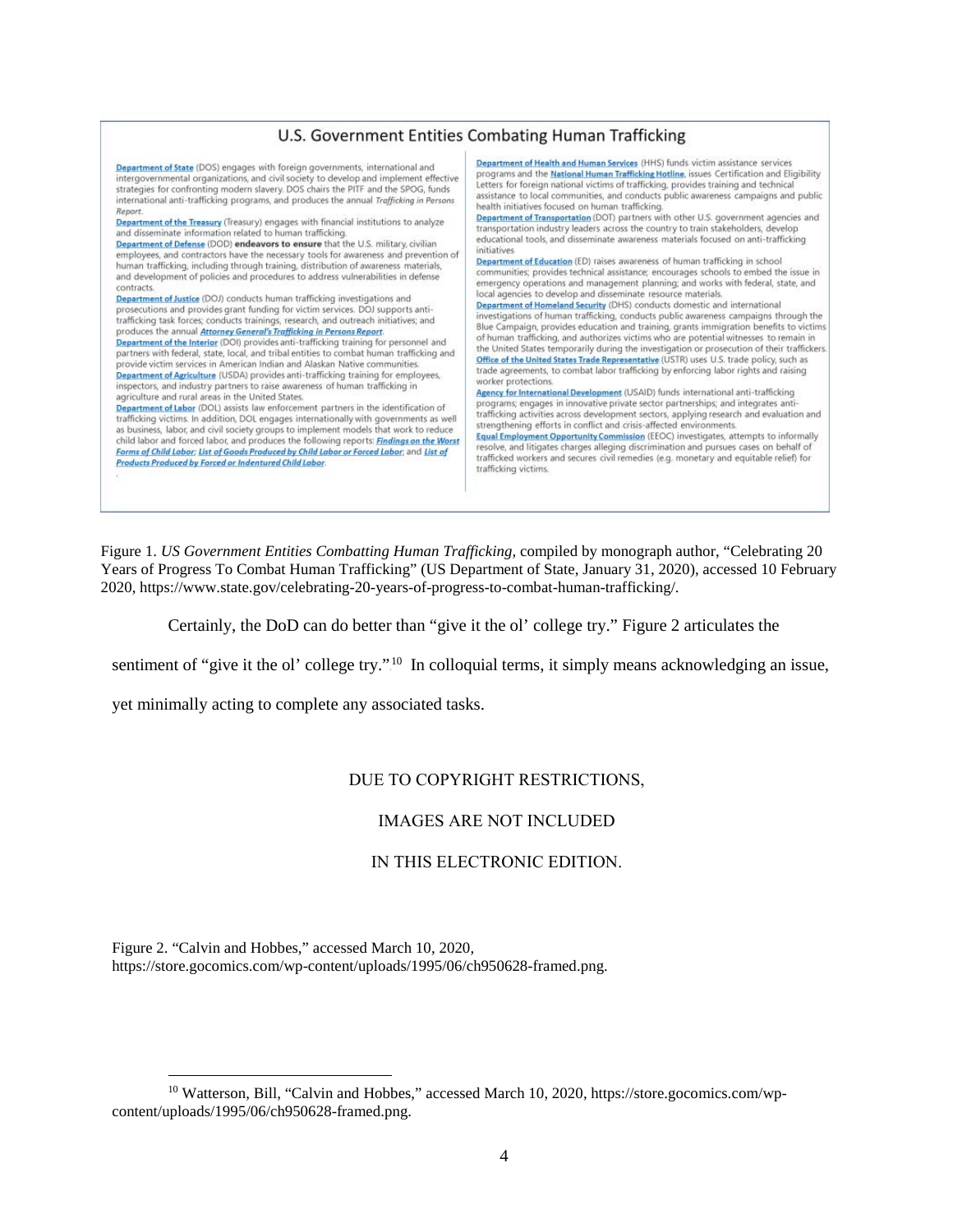Doing better requires understanding the context and scope of human trafficking. To understand the context and scope, definitions are important. The US Government defines human trafficking as "the recruitment, harboring, transportation, provision, or obtaining of a person for labor or services, through the use of force, fraud, or coercion for the purpose of subjection to involuntary servitude, peonage, debt bondage, or slavery."<sup>11</sup> Both DoD and DoS break human trafficking into labor trafficking, sex trafficking and child soldiering.<sup>12</sup>

The DoD explains each specific category in the following manner:

#### *1) Labor Trafficking*

- **Labor or service compelled by force, fraud, or coercion**
- Debt bondage: using debt to compel labor from another person
- Victims are found in any location or industry: factories, farms, construction, restaurants, mines, or personal homes
- Children are also labor trafficking victims
- Forced labor generates an estimated \$51.2 billion per year Forced labor, also referred to as labor trafficking, encompasses the range of activities - recruiting, harboring, transporting, providing, or obtaining -- involved when a person used force or physical threats, psychological coercion, abuse of legal processes, deception, or other coercive means to compel someone to work. Once a person's labor is exploited by such means, the person's prior consent to work for an employer is legally irrelevant: the employer is a trafficker and the employee is a trafficking victim. Migrants are particularly vulnerable to this form of human trafficking, but individuals also may be forced into labor in their own countries. Female victims of forced or bonded labor, especially women and girls in domestic servitude, are often sexually exploited as well.

### *2) Sex Trafficking*

l

- Commercial sex compelled by force, fraud, or coercion
- Victims have been found in brothels, street prostitution, escort services, strip clubs, and in the pornography industry
- Child sex tourism: traveling to countries to have sex with children
- An estimated \$99 billion are generated by commercial sexual exploitation exacted by fraud or force per year

*Source: United Nations, International Labour Organizations, Department of State*

When an adult engages in a commercial sex act, such as prostitution, as a result of force, threats of force, fraud, coercion, or any combination of such means, that person is a victim of trafficking. Under circumstances, perpetrators involved in recruiting, harboring, enticing, transporting, providing, obtaining, patronizing, soliciting, or maintaining a person for that purpose are guilty of sex trafficking of an adult. When a child (under 18 years of age) is recruited, enticed, harbored, transported, provided, obtained, patronized, solicited,

<sup>11</sup>*"Overview of Human Trafficking and NIJ's Role,"* National Institute of Justice, accessed March 25, 2020, https://nij.ojp.gov/topics/articles/overview-human-trafficking-and-nijs-role.

<sup>12</sup> *"What Is Trafficking in Persons?"* accessed November 25, 2019, https://ctip.defense.gov/What-is-TIP/.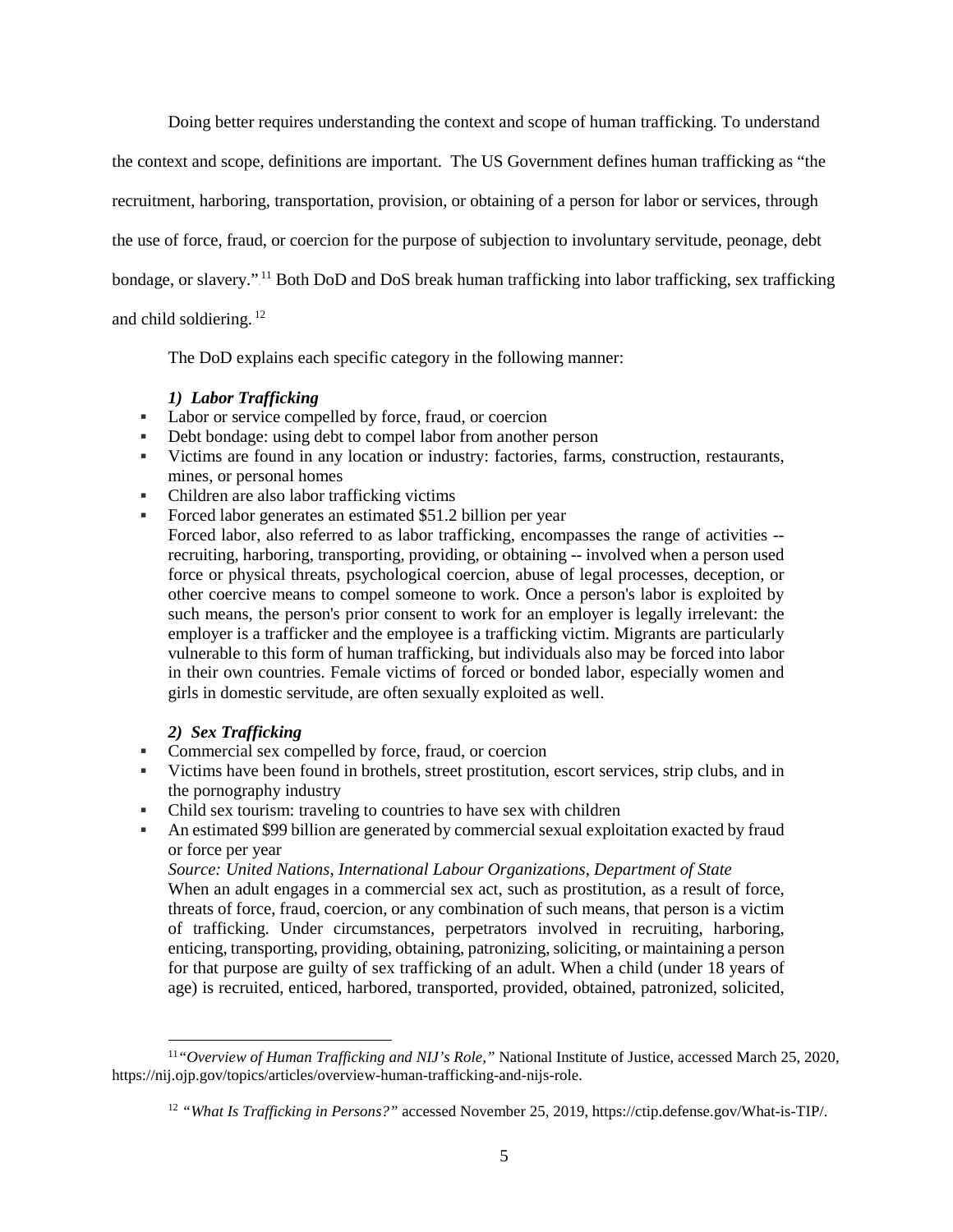or maintained to perform a commercial sex act, proving force, fraud, or coercion is not necessary for the offense to be characterized as human trafficking.

#### *3) Child Soldiering*

- Unlawful recruitment of children under 18 by government or government armed forces
- Children are used as combatants, cooks, servants, messengers, spies, or sex slaves
- Children are often sexually and physically abused
- Children are forced to commit atrocities against others
- 200,000 300,000 children in over 57 armed conflicts worldwide
- Average age:  $15 18$ , but as young as 7

Child soldiering is a manifestation of human trafficking when it involves the unlawful recruitment or use of children -- through force, fraud, or coercion -- by armed forces as combatants or for other forms of labor. Some child soldiers are sexually exploited by armed groups. Perpetrators may be government armed forces, paramilitary organizations, or rebel groups. Many children are forcibly abducted to be used as combatants. Others are made to work as porters, cooks, guards, servants, messengers, or spies. Young girls can be forced to marry or have sex with commanders and male combatants. Both male and female child soldiers are often sexually abused.

*\* The lists above are not exhaustive; rather, they are select lists of examples seen around*  the world, including in the United States.<sup>13</sup>

It is also necessary to distinguish between human trafficking and human smuggling. Often these

two terms are incorrectly used interchangeably. Compared to human trafficking, where the victims are

coerced and forced against their will, human smuggling is act of transporting or moving a willing and

paying individual from one location to another, usually across an international border. Those who are

smuggled could be considered a victim, but they are usually fleeing dire circumstances or seeking much

better circumstances in their destination. The mixing of terms and associated confusion is a longstanding

problem. Confusion was common even a decade ago, as articulated by a United Nations survey of

existing knowledge from a global perspective.

 $\overline{\phantom{a}}$ 

Despite efforts made by scholars to compare and clarify the respective scope of the concepts of smuggling and trafficking, one can still find an improper use of terms in the research, leading to confusion regarding both the quantitative and qualitative analysis of these phenomena.<sup>14</sup>

<sup>13</sup>*"What Is Trafficking in Persons?"* accessed November 25, 2019, https://ctip.defense.gov/What-is-TIP/.

<sup>&</sup>lt;sup>14</sup> Daphné Bouteillet-Paquet, "2010 Smuggling of Migrants A Global Review" (United Nations Office on Drugs and Crime, 2010), accessed September 13, 2019, www.unodc.org/unodc/en/human-trafficking/smuggling-ofmigrants.html.2010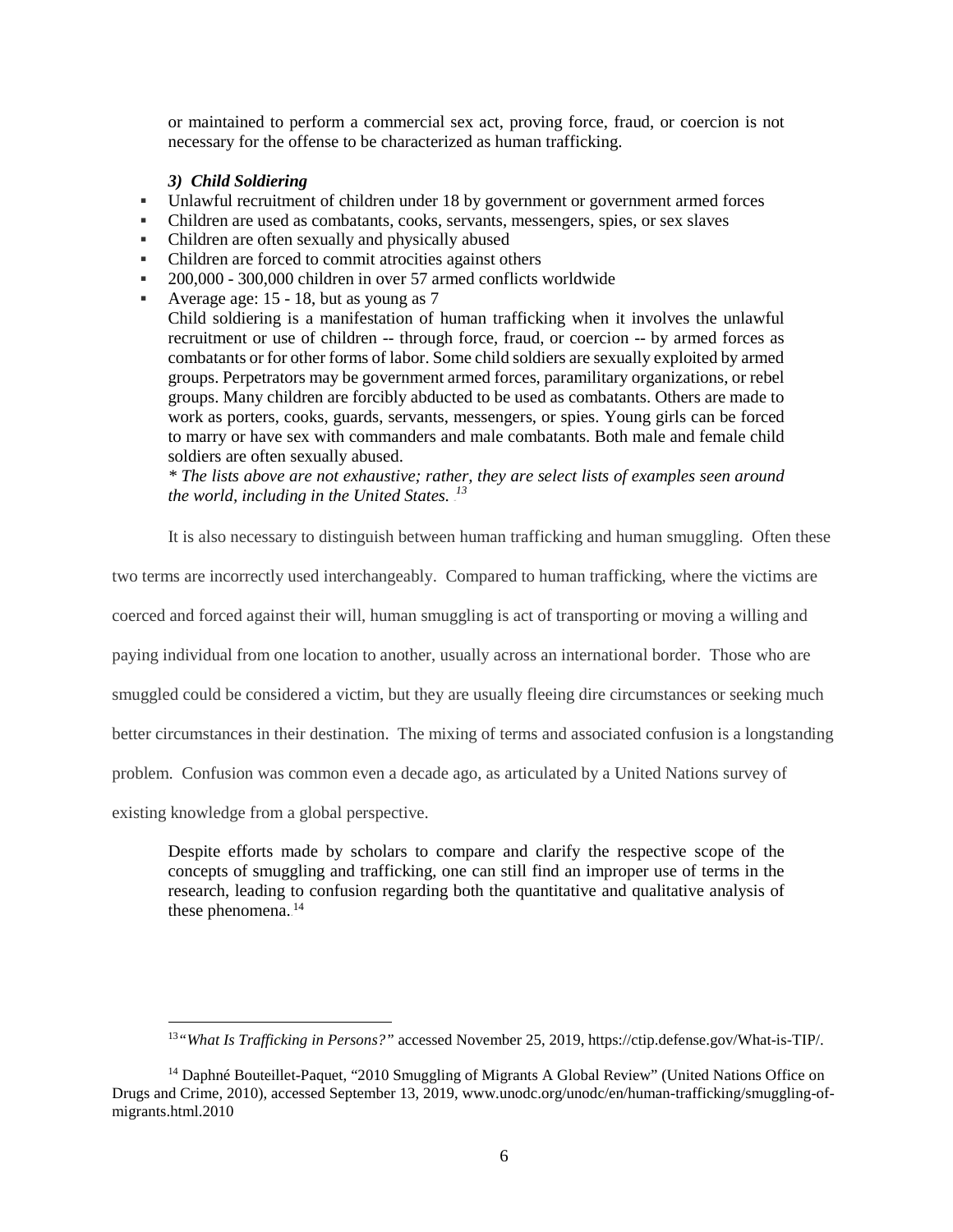To alleviate the confusion, the Department of Defense published the following helpful chart.

|                                                                                                                                                                                                                                                                                     |                                                 |                                                                                                              |                      | <b>COMBATING TRAFFICKING IN PERSONS</b> |                                              |                                                                                                          |  |  |  |  |  |  |
|-------------------------------------------------------------------------------------------------------------------------------------------------------------------------------------------------------------------------------------------------------------------------------------|-------------------------------------------------|--------------------------------------------------------------------------------------------------------------|----------------------|-----------------------------------------|----------------------------------------------|----------------------------------------------------------------------------------------------------------|--|--|--|--|--|--|
| <b>Smuggling vs. Human Trafficking</b>                                                                                                                                                                                                                                              |                                                 |                                                                                                              |                      |                                         |                                              |                                                                                                          |  |  |  |  |  |  |
| Human Smuggling is the facilitation, transportation, attempted transportation, or illegal entry of a<br>person(s) across an international border, in violation of one or more countries laws, either<br>clandestinely or through deception, such as the use of fraudulent documents |                                                 |                                                                                                              |                      |                                         |                                              |                                                                                                          |  |  |  |  |  |  |
|                                                                                                                                                                                                                                                                                     | <b>TRAFFICKING</b>                              |                                                                                                              |                      | <b>SMUGGLING</b>                        |                                              |                                                                                                          |  |  |  |  |  |  |
|                                                                                                                                                                                                                                                                                     | 18 years of age is involved in commercial sex   | Must contain an element of force, fraud, or coercion<br>(actual, perceived, or implied), unless victim under |                      | cooperating                             | The person being smuggled is generally       |                                                                                                          |  |  |  |  |  |  |
|                                                                                                                                                                                                                                                                                     | Persons who are trafficked are victims          |                                                                                                              | the crime.           |                                         |                                              | Persons who are smuggled are complicit in the<br>smuggling crime and are not necessarily victims of      |  |  |  |  |  |  |
| international border                                                                                                                                                                                                                                                                | the victim. There is no requirement to cross an | Does not need to involve the actual movement of                                                              | international border |                                         |                                              | Facilitates the illegal entry of person(s) from one<br>country into another. Smuggling always crosses an |  |  |  |  |  |  |
|                                                                                                                                                                                                                                                                                     | Persons are subjected to limited movement or    | isolation, or had documents confiscated                                                                      |                      |                                         | Persons are free to leave, change jobs, etc. |                                                                                                          |  |  |  |  |  |  |

Figure 3. Smuggling vs. Human Trafficking Chart, "Required Training," accessed December 12, 2019, https://ctip.defense.gov/Training/.

# Literature Review

To further understand the context and scope of human trafficking, a broad study of literature is required. Though human trafficking has been known to exist for some time, there are two prevailing, yet erroneous, thoughts when discussed around Americans.<sup>15</sup> The first thought is that it is an overseas problem. The second thought is that it does not happen in government and particularly in military circles and there is therefore no substantial military response to human trafficking. The book *The Slave Next Door.*<sup>16</sup> is a chilling exposé on human trafficking that happens within the borders of the United States.

 $\overline{\phantom{a}}$ 

<sup>&</sup>lt;sup>15</sup> "Infographic: Out of the Shadows: Exposing the Myths of Human Trafficking," Office on Trafficking in Persons | ACF, December 30, 2016, accessed September 13, 2019, https://www.acf.hhs.gov/otip/resource/myths.

<sup>16</sup> Kevin Bales and Ron Soodalter, *The Slave Next Door: Human Trafficking and Slavery in America Today*, Paperback ed. (Berkeley, CA: Univ. of California Press, 20).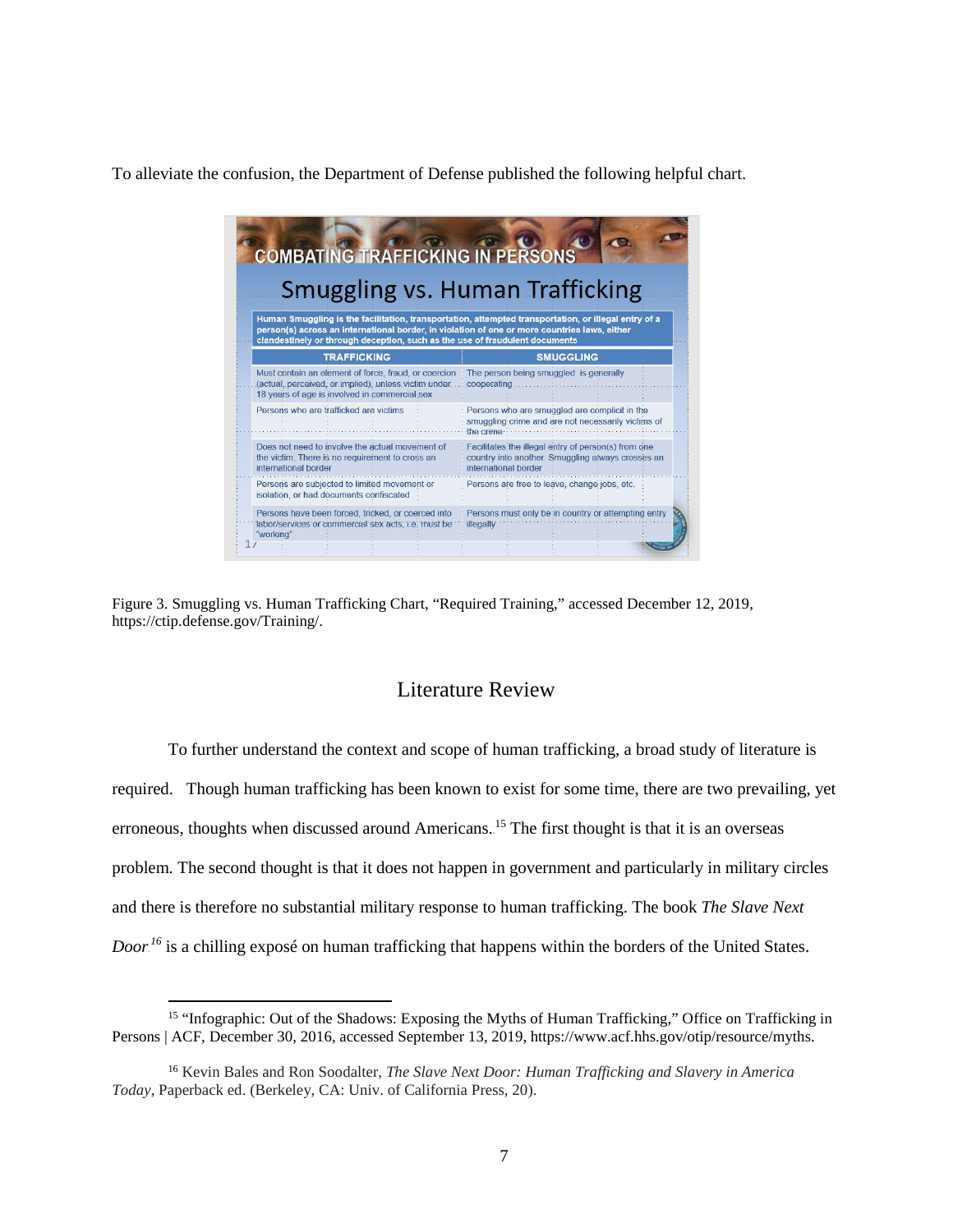Even before "*The Slave Next Door*" was written, President George W. Bush created the Human Trafficking Task Force and the "Trafficking in Persons Report,"<sup>17</sup> an annual requirement for both governmental and non-governmental organizations. Additionally, articles in *The Journal of Criminal Justice*<sup>18</sup> and *International Migration*<sup>19</sup> have very focused lenses onto human trafficking into and within the United States. Covering the crisis more broadly, *Human Trafficking: A Reference Handbook* and *Global Human Smuggling: Comparative Perspectives* describe the problem with a global view, which can aid in understanding the American problem within a greater context.

Once the problem of trafficking is understood in its appropriate contexts, it is necessary to understand how traffickers think. By relaying stories in examples and vignettes from case studies and books like What Slaveholders Think,<sup>20</sup> a trafficker's mindset can be understood, albeit incompletely. While *What Slaveholders Think* is a systematic analysis of contemporary slaveholders in rural India, the specific instances examined show applicable insights into human trafficking writ large. These case studies show how some traffickers think they are doing their victims a service or saving them from a much worse lifestyle, whether that is poverty, abuse, disease etc. These examples also show that different cultures view slaveholding, indentured servitude, and/or trafficking differently than the American culture. These differing views, unfortunately, are actually capitalized upon by traffickers both in and outside of the United States, for the gain of the trafficker and the demise of the trafficked. These vignettes also show the connection between human trafficking and illegal immigration. When illegal immigration is not contained, the thoughts and attitudes of slaveholders are brought within the borders of the United States

 $\overline{a}$ 

<sup>&</sup>lt;sup>17</sup> Trafficking in Persons Report (US Department of State, June 2019), accessed October 6, 2019, https://www.state.gov/reports/2019-trafficking-in-persons-report/.

<sup>&</sup>lt;sup>18</sup> Amy Farrell and Stephanie Fahy, "The Problem of Human Trafficking in the US: Public Frames and Policy Responses," *Journal of Criminal Justice 37, no. 6* (November 2009): 617–626.

<sup>&</sup>lt;sup>19</sup> Elzbieta M. Gozdziak and Elizabeth A. Collett, "Research on Human Trafficking in North America: A Review of Literature," *International Migration 43, no. 1–2* (January 2005): 99–128.

<sup>20</sup> Austin Choi-Fitzpatrick, *What Slaveholders Think: How Contemporary Perpetrators Rationalize What They Do* (New York: Columbia University Press, 2017).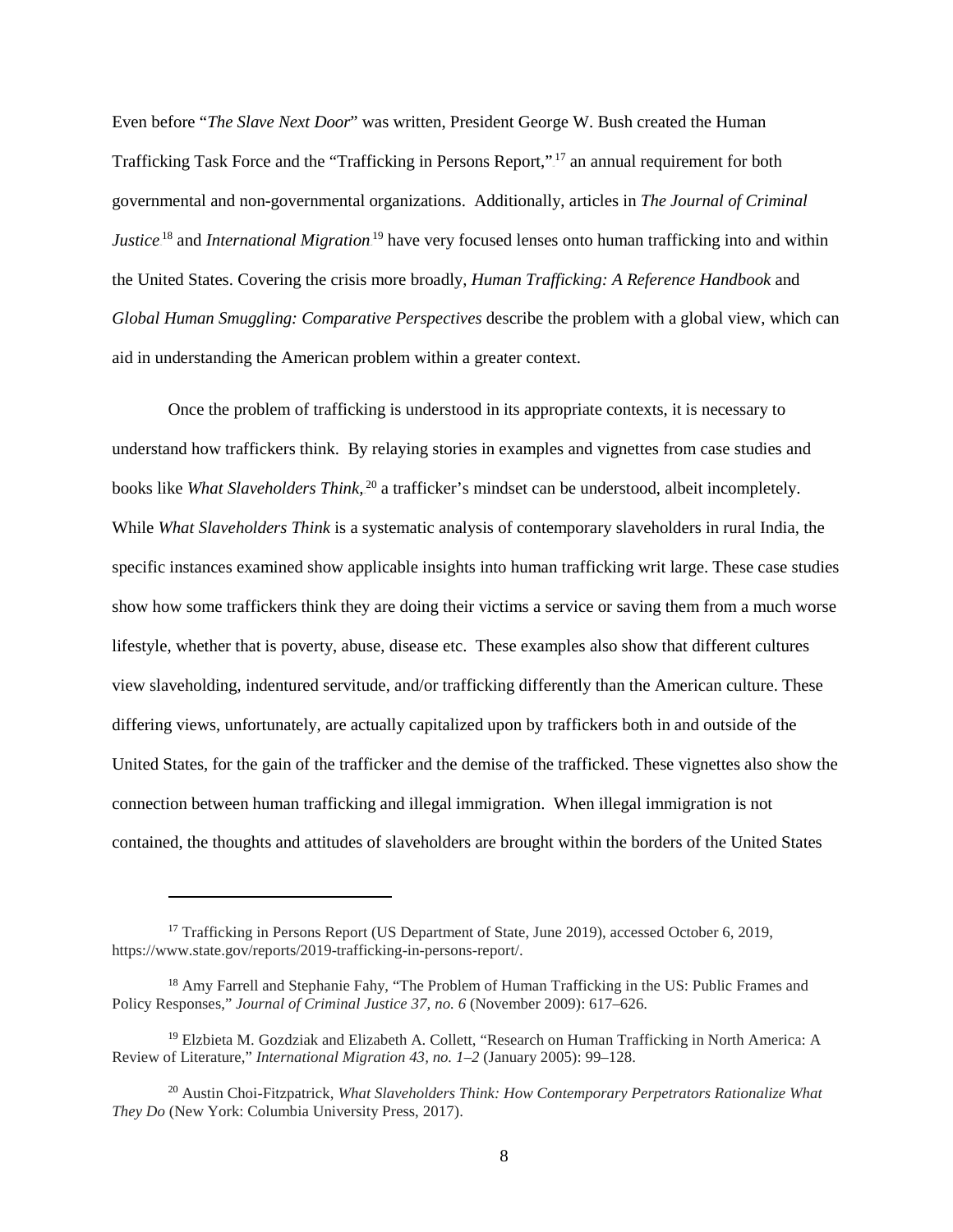and make the human trafficking problem worse. In an effort to simply survive victims will comply with a trafficker or slaveholders demands (such as surrendering passports, limiting movement, etc.). The victims then feel like they do not have a voice or personal choice. This mentality, regardless of physical location across the globe, hinders efforts to free trafficked victims and prosecute oppressors.

Even after irrefutable evidence that human trafficking is a problem within the United States, it can still be hard to see and comprehend human trafficking as a national security concern, much less a military problem. Because the issue is so dynamic and policies vicissitude with events and/or governmental administrations, in-depth study and review of contemporary articles, monographs and even webpages is required along with the literature and necessitates inclusion in this literature review. The article "Human Trafficking: Breaking the Military Link".<sup>21</sup> describes the problem of US military personnel overseas and prostitution; and the Department of Defense's initial response. This initial response was also the catalyst for CTIP training requirements within the Depart of Defense and the catalyst for the TIP report required by the Department of State. Another case study of trafficked laborers (vice humans trafficked for sex) describes how the Department of Defense utilized trafficked personnel to build the US Embassy in Baghdad.<sup>22</sup> Specific cases with individual actors have come to light since this monograph commenced. One incident claims that the director of the Black Sea Area Support Team, forward deployed to Mihail Kogalniceanu Airport, Romania, solicited underage girls at nearby brothels.<sup>23</sup> Even an Inspector General report from 2019 states that major command headquarters in Kuwait were not

<sup>21</sup> Keith J. Allred, "Human Trafficking: Breaking the Military Link," *Connections: The Quarterly Journal 04, no. 4* (2005): 63–72.

<sup>22</sup> Kevin Bales and Ron Soodalter, *The Slave Next Door: Human Trafficking and Slavery in America Today*, Paperback ed. (Berkeley, CA: Univ. of California Press, 20).

<sup>23</sup> "Bordelul Din Baza Militară Americană de La Kogălniceanu," Cotidianul RO (blog), January 23, 2020, accessed January 30, 2020, https://www.cotidianul.ro/documente-bordelul-din-baza-militara-americana-de-lakogalniceanu/.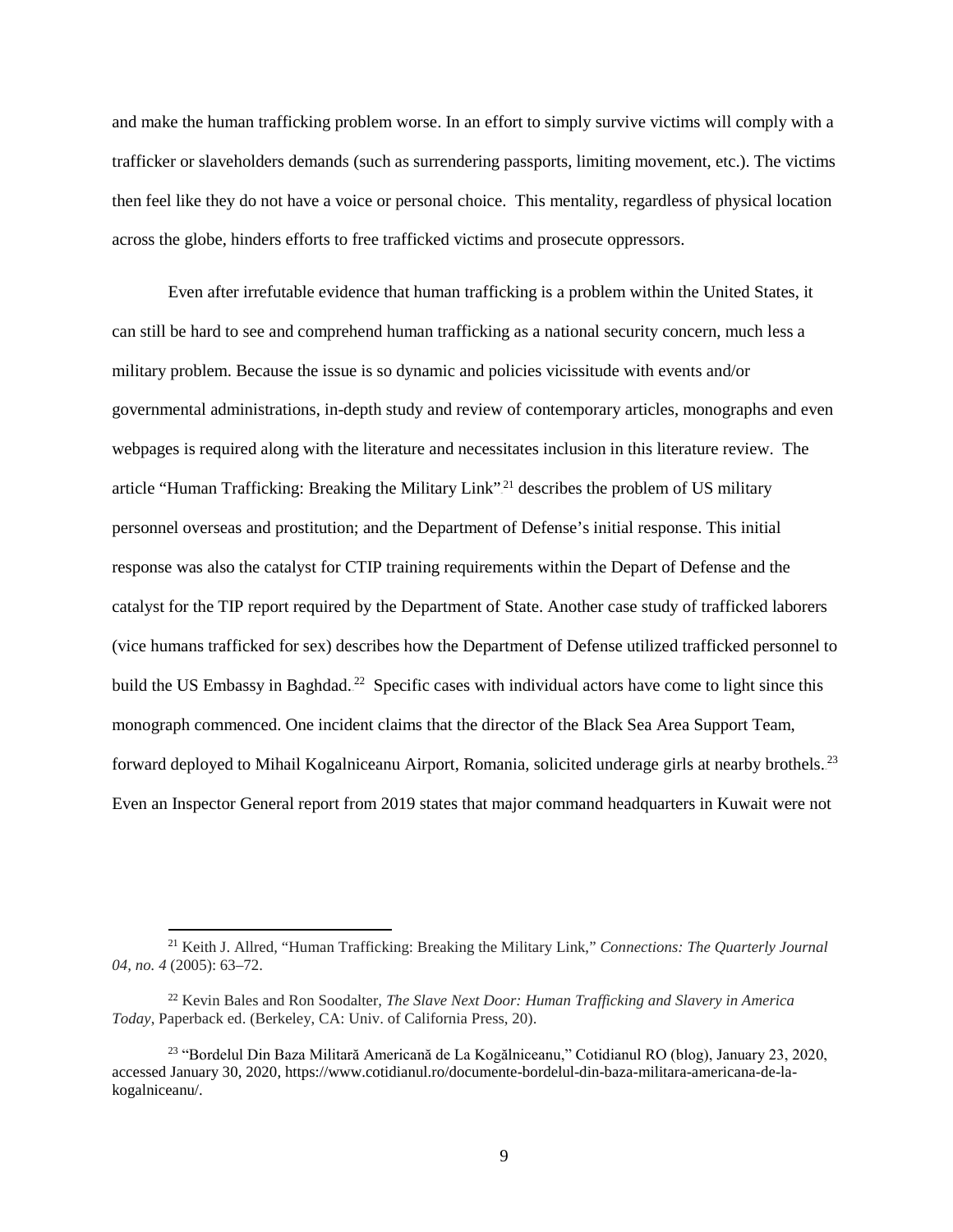hiring contractors and subcontractors in accordance with CTIP policies, and were therefore contributing to labor trafficking on US installations overseas. $24$ 

Human trafficking episodes within the Department of Defense necessitated literature and analysis of the topic from a DoD perspective. Unfortunately, some of the writings only state that it is a problem, such as a "Human Trafficking and the Impact on National Security for the United States" written by COL Sandra Keefer in 2006 at the US Army War College.<sup>25</sup> Other writers make recommendations as to what the Department of Defense can do to respond to this crisis. The best recommendation comes from MAJ Phillip Brown's School of Advanced Military Studies monograph titled "USSOCOM's Role in Addressing Human Trafficking".<sup>26</sup> It focused on United States Special Operations Command's (USSOCOM) response to human trafficking and recommends feasible and suitable counter measures. As the USG "celebrates" twenty years of progress to combat human trafficking, <sup>27</sup> reviewing MAJ Brown's monograph from ten years ago may be a beneficial assessment. Many suggestions to counter human trafficking in that monograph may be parroted here, as the concepts and capabilities are still applicable and available in the ways described a decade ago. It is difficult to ascertain whether these writings were the impetus for any programs initiated by the Department of Defense, the Department of the Army, the United States Special Operations Command, or any other recommended entity therein, to counter human trafficking. Even if proponents or task forces are stood up, such as USSOCOM's HERO (Human

<sup>24</sup> US Department of Defense Inspector General, *Evaluation of DoD Efforts to Combat Trafficking of Persons in Kuwait,* Report No. DODIG-2019-088 (Washington, DC, June 11, 2019)

<sup>&</sup>lt;sup>25</sup> Sandra Keefer, "Human Trafficking and the Impact on National Security for the United States" (US Army War College , March 2006).

<sup>&</sup>lt;sup>26</sup> Phillip Brown, "USSOCOM's Role in Addressing Human Trafficking" (US Army Command and General Staff College, May 2010).

<sup>&</sup>lt;sup>27</sup> "Celebrating 20 Years of Progress To Combat Human Trafficking," US Department of State (blog), accessed February 27, 2020, https://www.state.gov/celebrating-20-years-of-progress-to-combat-human-trafficking/.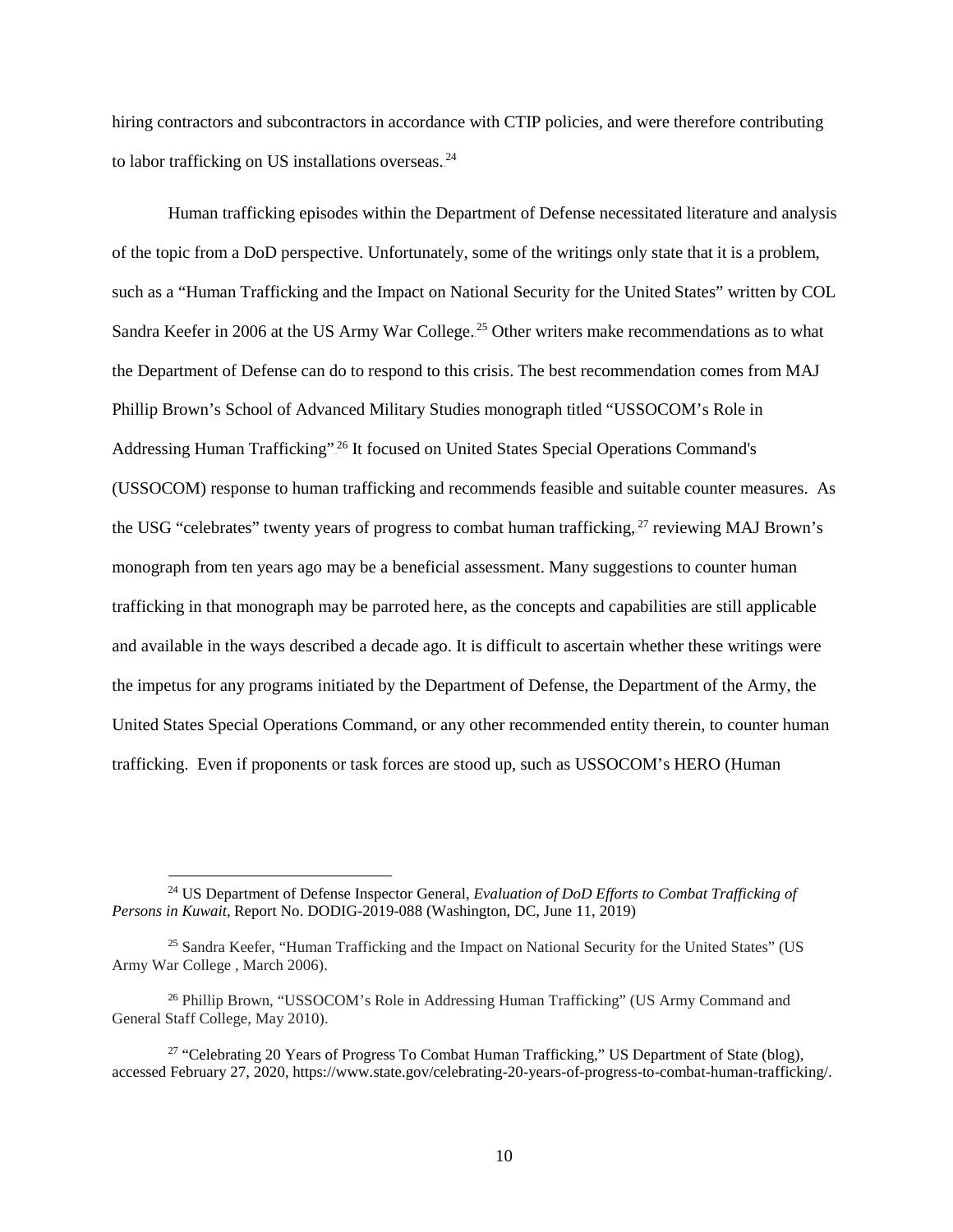Exploitation Rescue Operative) Child Rescue Corps, <sup>28</sup> they require sufficient resources for their success. USSOCOM's HERO program is a great initiative, but its relation to the military is primarily utilizing retired special operations personnel with niche training and skill sets to counter human trafficking. Although worthwhile, HERO is not funded by the DoD nor does it operate in conjunction with the campaigns or lines of effort of any Combatant Command (CCMD).

Nevertheless, there is historical precedence for Department of Defense resources being used for non-kinetic, non-combat endeavors. From the aforementioned USSOCOM HERO Child Rescue Corps to the historical humanitarian relief of the Berlin Airlift, to homeland assistance during hurricanes and other natural disasters via Defense Support to Civil Authorities (DSCA),<sup>29</sup> the Department of Defense has used personnel, time, money and material to enable these causes.

# Human Trafficking as a National Security Concern

Human trafficking is addressed in our nation's strategic documents, specifically the National Security Strategy (NSS) and the National Defense Strategy (NDS). The NSS cautions that "Non-state actors undermine social order through drug and human trafficking networks, which they use to commit violent crimes and kill thousands of Americans each year."<sup>30</sup> The NDS references human trafficking only in the context of enabling African nations to counter it. Later in this writing, a description of various CTIP programs within Combatant Commands will show that it is a national security and defense issue in other areas of the world as well. While it would be correct to say that human trafficking is important to national security and national defense simply because the President says it is, it goes deeper than that,

<sup>&</sup>lt;sup>28</sup> "US Special Operations Command's HEROs Combat Human Trafficking." www.army.mil, accessed September 26, 2019,

https://www.army.mil/article/198743/us\_special\_operations\_commands\_heros\_combat\_human\_trafficking.

<sup>&</sup>lt;sup>29</sup> "STAND-TO! Defense Support to Civil Authorities." www.army.mil, accessed October 6, 2019, [http://www.army.mil/standto/2018-10-15.](http://www.army.mil/standto/2018-10-15)

<sup>&</sup>lt;sup>30</sup> "National Security Strategy," The Whitehouse, December 2017, accessed September 16, 2019, https://www.whitehouse.gov/wp-content/uploads/2017/12/NSS-Final-12-18-2017-0905.pdf.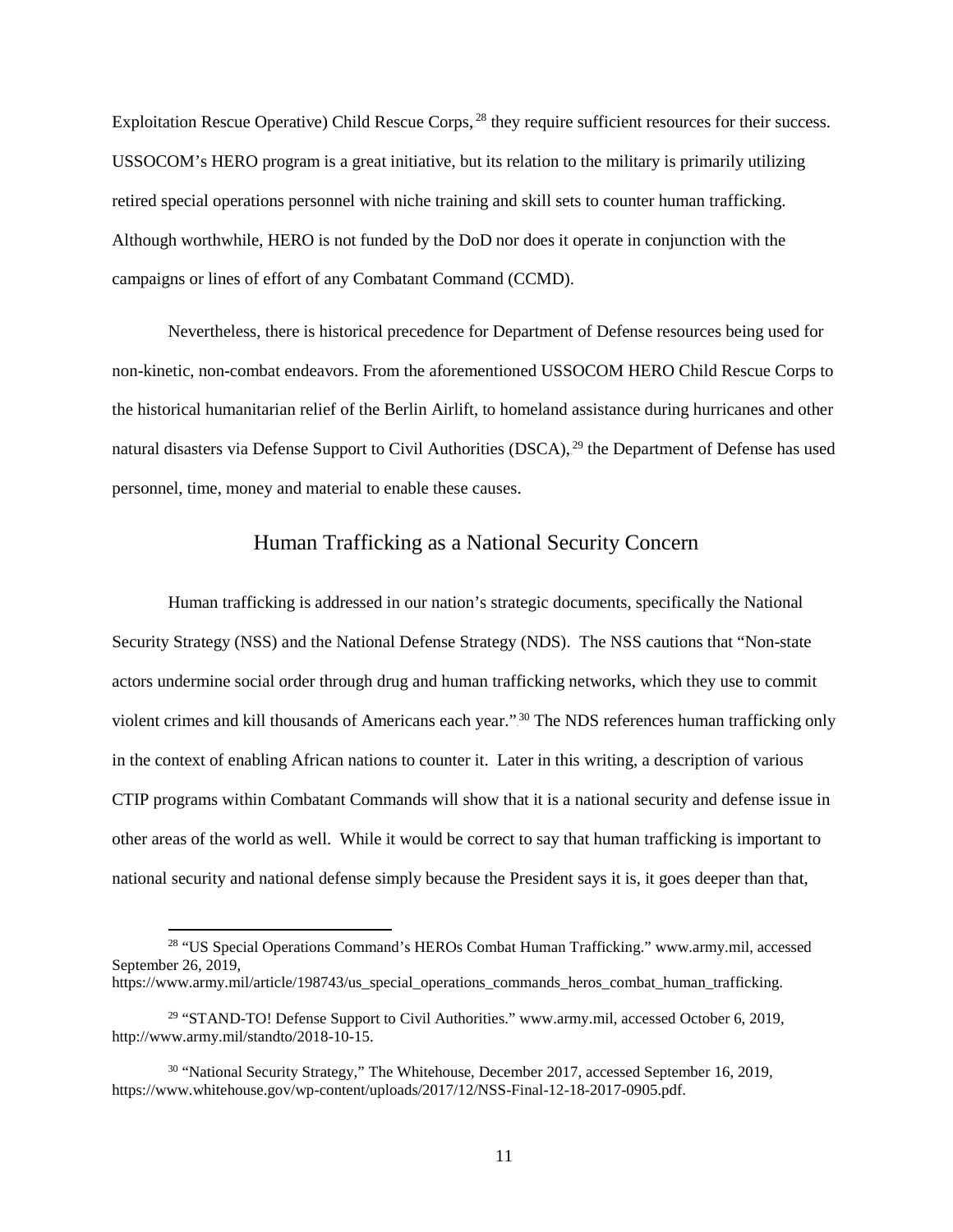primarily because, "while drugs are sold in one transaction, human beings can be sold over and over again."<sup>31</sup> When mentioned at the governmental level, human trafficking is referenced as both foreign and domestic issues. As a foreign issue, the United States will "continue to work with partners to improve the ability of their security services to counter terrorism, human trafficking, and the illegal trade in arms and natural resources.<sup>32</sup>

 Human trafficking threatens the homeland. As a domestic issue, protecting the homeland and critical infrastructure is key. One measure that can be taken to protect the homeland is by reducing drug and human trafficking. The NSS again references human trafficking as a national security concern, stating:

We must prevent nuclear, chemical, radiological, and biological attacks, block terrorists from reaching our homeland, reduce drug and human trafficking, and protect our critical infrastructure. We must also deter, disrupt, and defeat potential threats before they reach the United States. We will target jihadist terrorists and transnational criminal organizations at their source and dismantle their networks of support.<sup>33</sup>

A specific example of Human Trafficking as a national security issue is its linkage to terrorism and transnational criminal organizations (TCO). The Department of Defense has led the "Global War on Terror" since 2001. Some of the consequences, perhaps unintended, were the spillage or spin-off of criminal and terror organizations adapting to alternate means of making money and alternate commodities to traffic for profit. One of those commodities is humans. Multiple studies, some now decades old, discuss the nexus of terror, trafficking, and crime. Those studies indicate that many of the transnational criminal organizations (TCOs) that the Department of Defense will perpetually be in conflict against will

<sup>&</sup>lt;sup>31</sup> "What Fuels Human Trafficking?," UNICEF USA, accessed November 30, 2019, https://www.unicefusa.org/stories/what-fuels-human-trafficking/31692.

 $32$  "National Security Strategy," The Whitehouse, December 2017, accessed September 16, 2019. https://www.whitehouse.gov/wp-content/uploads/2017/12/NSS-Final-12-18-2017-0905.pdf.

 $33$  Ibid.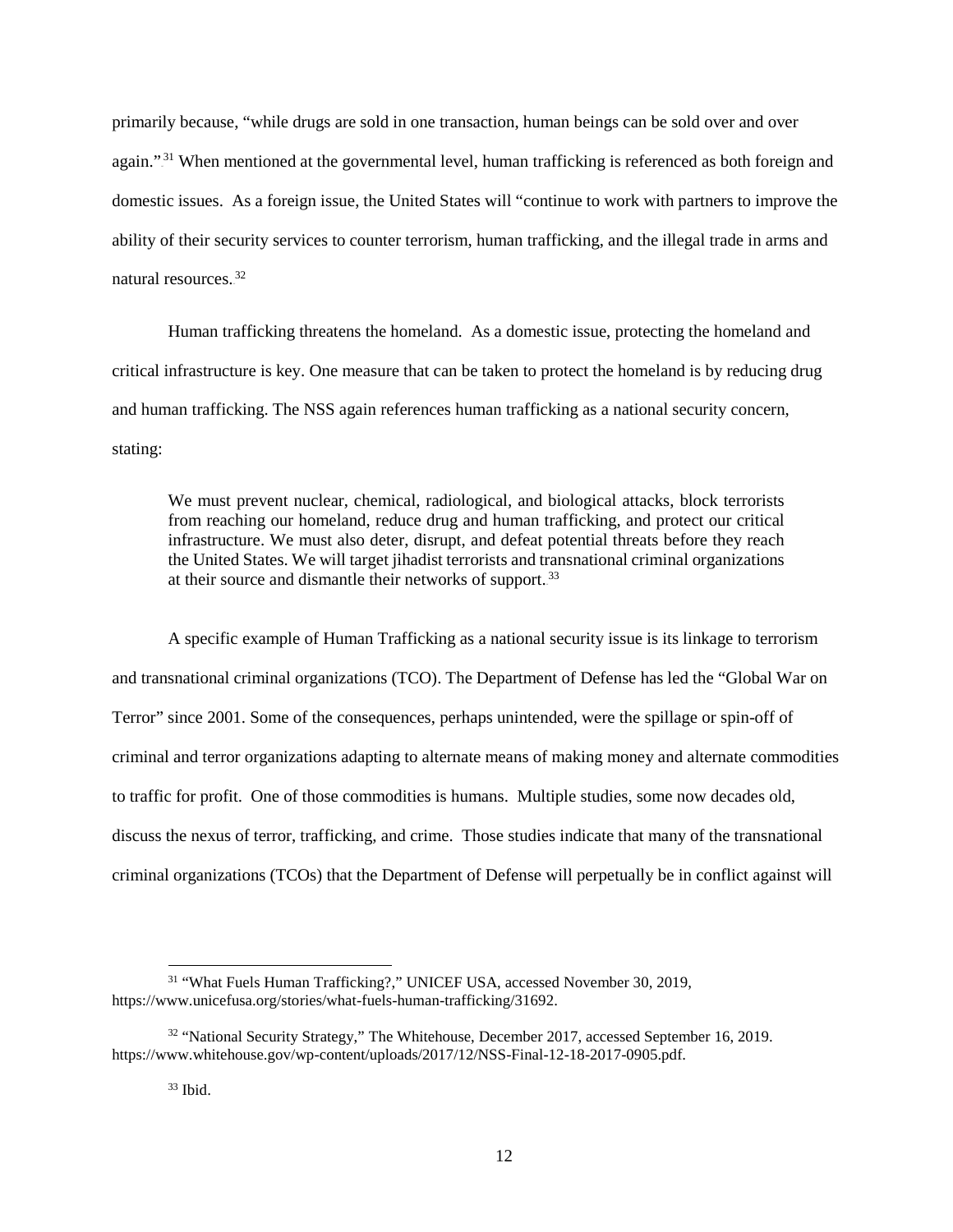utilize human trafficking to advance their cause.  $34$  These TCOs will traffic humans to make money and/or to supply people as commodities for forced labor, soldiering, and the like. Additionally, reports from African nations, particularly the Democratic Republic of the Congo and the Central African Republic, indicate significant Human Trafficking resulting in child soldiers. In 2014, at least nine countries worldwide were implicated by the US Department of State for child soldiers.<sup>35</sup> Each one of those countries had a US military exercise, engagement, or talks conducted in recent years. Reports from Syria and Iraq, where ISIS controlled cities, indicate human trafficking of the minority Yazidi tribe resulting in sex and labor slaves. Because human trafficking is a national security concern, the DoD's senior leaders and officials should have an understanding the problem writ large. A recent senior leader within the Department of Defense who was most aware and vocal about this problem is General John Kelly as commander of United States Southern Command. During his command (from 2012-2016), GEN Kelly made multiple mentions of human trafficking being a national security issue and a national defense issue that could result in potential terrorism on or near the homeland.<sup>36</sup>

# Progress to Date

The Department of Defense has been officially monitoring and attempting to counter human

trafficking since 2002.

 $\overline{\phantom{a}}$ 

On December 16, 2002, the President signed National Security Presidential Directive 22 declaring the United States' zero tolerance policy for trafficking in persons (TIP). The Directive states, "Agencies shall review their internal structures, personnel requirements, capabilities, information systems, professional education programs, training procedures, legislative authorities, and budgets to accommodate the provisions of this directive...Departments and agencies shall ensure that all of the appropriate offices within their jurisdiction are fully training to carry out their responsibilities to combat trafficking."

<sup>34</sup> Fred Dews, "Joint Chiefs Chairman Dunford on the '4+1 Framework' and Meeting Transnational Threats," Brookings (blog), February 24, 2017, accessed 17 February 2020, https://www.brookings.edu/blog/brookings-now/2017/02/24/joint-chiefs-chairman-dunford-transnational-threats/.

<sup>35</sup>Alexis A. Aronowitz and Alexis A. Aronowitz, *Human Trafficking: A Reference Handbook, Second edition, Contemporary World Issues* (Santa Barbara, CAornia: ABC-CLIO, LLC, 2017), 85-88.

<sup>36</sup> "Top General Says Mexico Border Security Now 'Existential' Threat to U.S. - Defense One," accessed January 28, 2020[, https://www.defenseone.com/threats/2014/07/top-general-says-mexico-border-security-now](https://www.defenseone.com/threats/2014/07/top-general-says-mexico-border-security-now-existential-threat-us/87958/)[existential-threat-us/87958/.](https://www.defenseone.com/threats/2014/07/top-general-says-mexico-border-security-now-existential-threat-us/87958/)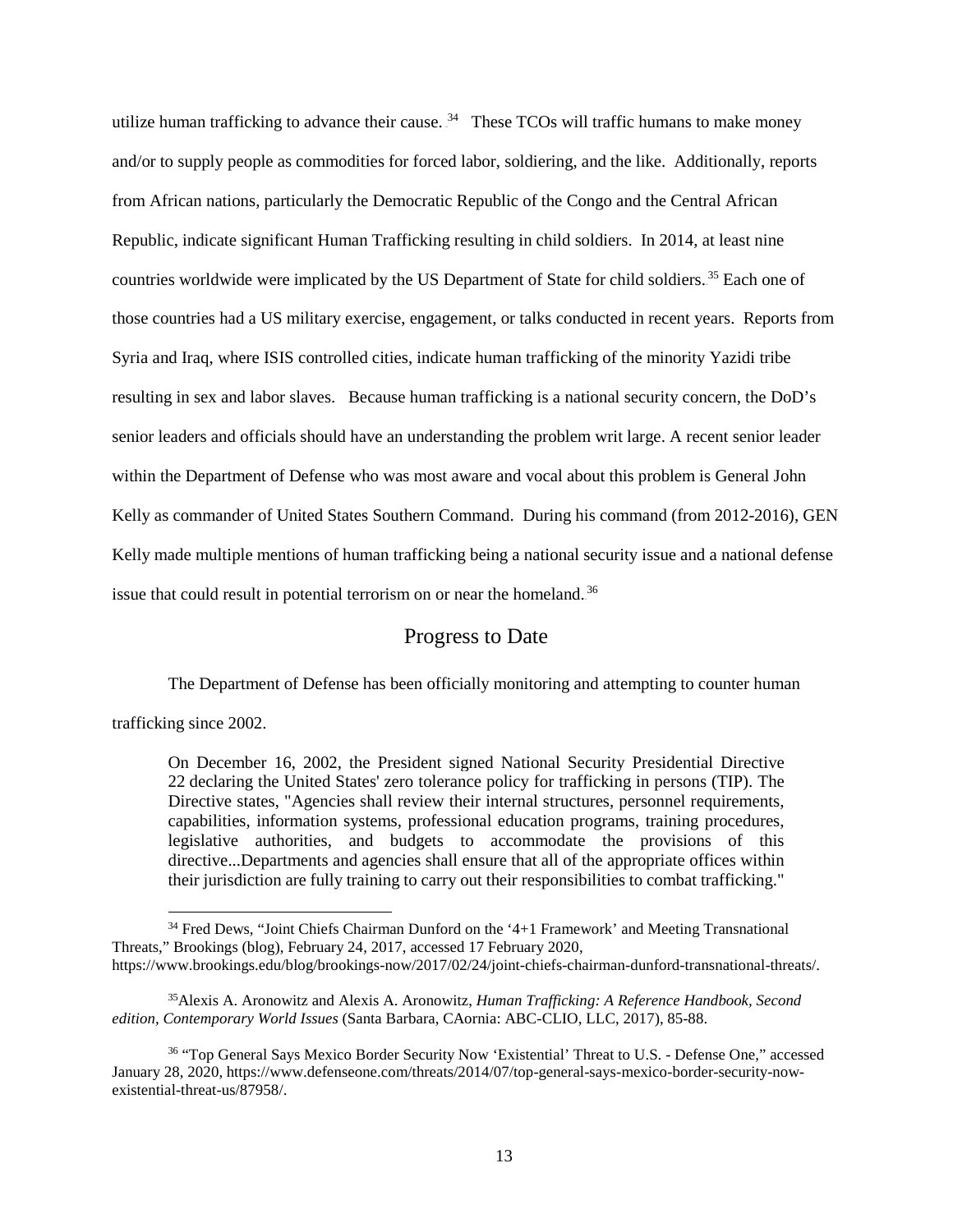CTIP PMO is responsible for overseeing, developing, and providing, the tools necessary for implementing National Security Directive 22 within DoD.<sup>37</sup>



Figure 4 highlights the major milestones of the CTIP PMO from 2000 – 2020.

Figure 4. Chronology of Combating Human Trafficking, compiled by monograph author, accessed November 25, 2019, https://media.defense.gov/2019/Jan/09/2002078090/-1/-1/1/CHRONOLOGY-OF-COMBATING-HUMAN-TRAFFICKING.PDF

Training and awareness within the Department of Defense includes initial, one time online training completed by every service member and DoD civilian, along with campaigns and conferences that raise and maintain awareness. The online training has varying levels and focus, depending on the type of work a servicemember, civilian, or contractor will be doing. DoD personnel stationed overseas or deployed will conduct more in-depth training as part of their permanent change of station or mobilization. Training available includes: General Training, Department of Defense Education Activity (DODEA) Training, Investigative Professionals Training, Contracting and Acquisition Training, and Legal

 $\overline{\phantom{a}}$ 

<sup>37</sup> "What Is Trafficking in Persons?," accessed November 25, 2019, https://ctip.defense.gov/What-is-TIP/.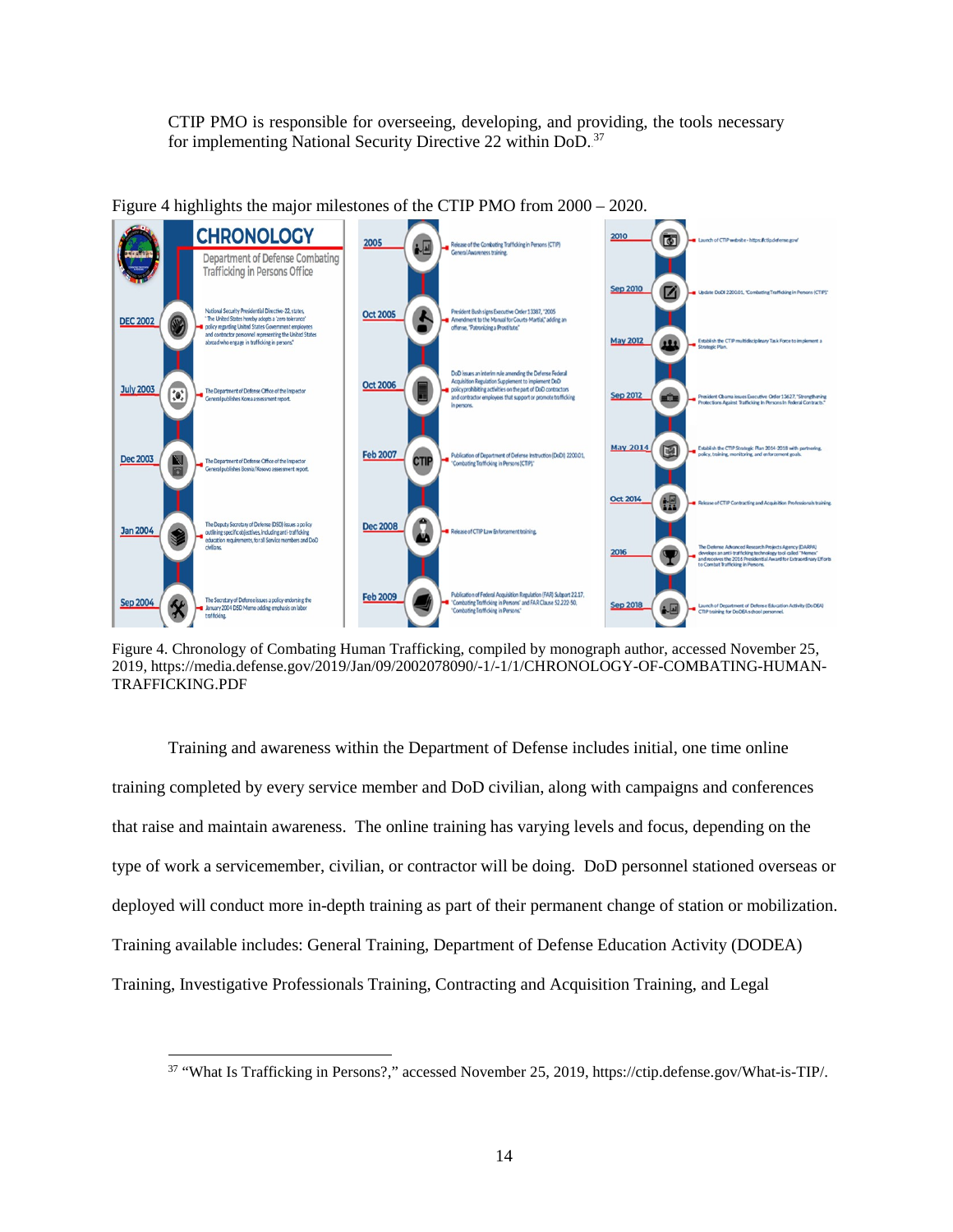Counsel.<sup>38</sup> While this type of distributed training has significant reach, its effectiveness could be questioned. Anti-trafficking efforts and programs are difficult to assess because the activity is secretive, dark, and covert; yet often conducted close to urban centers, populations, military bases and even Department of Defense Education Activity Schools. Many victims may be reluctant to discuss the situation; and it appears that some metrics gathered by the CTIP program do not offer insight into prevention or rescue. For example, the ctip.gov website boasts, "DoD has accomplished many feats since the passage of the National Security Presidential Directive 22 and the Trafficking Victims Protection Act of 2000. The number of military members and civilian employees trained increased from [72 percent](http://www.defense.gov/News-Article-View/Article/603878/official-reports-progress-in-awareness-of-human-trafficking) in 2008 to 90 percent in  $2015$ ."<sup>39</sup> It goes on to state:

The number of victims identified increased as DoD personnel became more aware of how to recognize and report signs of trafficking. Establishments that have connections to prostitution and human trafficking have been placed off-limits to all DoD employees. Local governments and law enforcement have begun to work with the DoD to promote the US Government's zero tolerance policy on TIP. DoD has taken steps to ensure all contract employees have access to their passports and immigration documents, as well as conducted frequent inspections of work and living conditions to ensure the health and safety of its employees.<sup>40</sup>

While those increases and zero tolerance policies are encouraging, they do not necessarily quantify CTIP improvement nor the number of trafficking victims helped, rescued or prevented. This complicates any hopes to assess anti-trafficking efforts within the DOD. A benefit, however, of the farreaching requirements, particularly for the online CTIP training required by every military member and general service employee, is increased awareness and their subsequent inability to claim negative knowledge of human trafficking situations.

<sup>38</sup> "Required Training," accessed December 12, 2019[, https://ctip.defense.gov/Training/.](https://ctip.defense.gov/Training/)

<sup>&</sup>lt;sup>39</sup> "Combating Trafficking in Persons Program Office Event," accessed December 10, 2019, [https://ctip.defense.gov/.](https://ctip.defense.gov/)

 $40$  Ibid.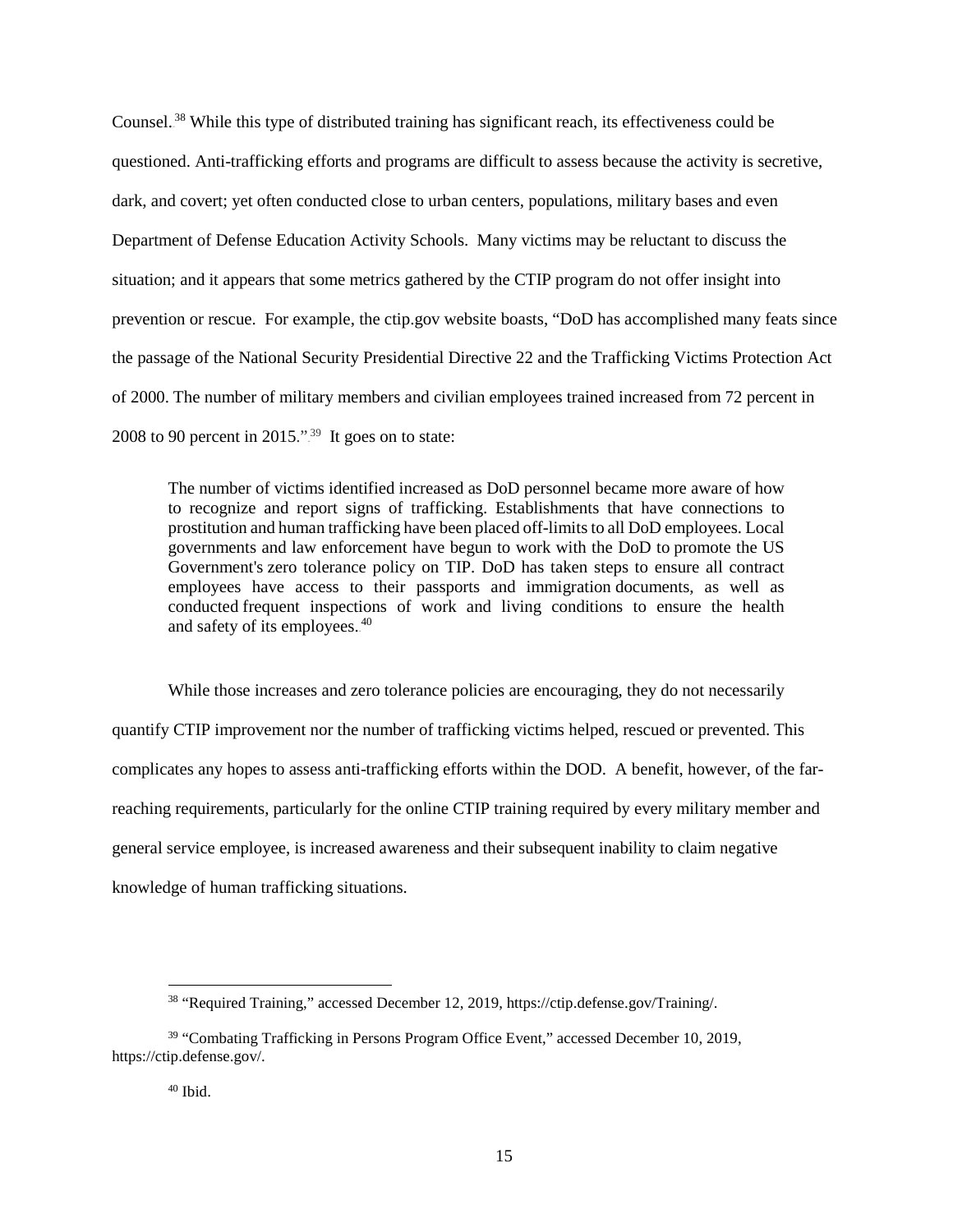#### "Endeavoring to Ensure"

There are two prevalent justifications for simply "endeavoring to ensure" instead of tangibly acting by the Department of Defense. One is a lack of responsibility coupled with a reluctance to engage in anything other than combat. The other is a lack of resources. Because countering human trafficking is not kinetic, most Services are reticent to put time, personnel or money towards finding solutions to this problem. However, many strategists and leaders at CCMDs think about and discuss "gray zone conflict" and "actions below the threshold of armed conflict". Human trafficking can be couched within those lexicons, yet it still seems the average military professional remains unaware of the connection between human trafficking and national security or national defense. Additionally, when programs, lines of effort or even task forces exist within a CCMD, their existence and impact remain known to few. This displays a synchronization and messaging problem that could be unambiguously rectified. Even if the synchronization and messaging was rectified, resources often remain reserved for kinetic or high intensity combat programs. Many non-kinetic DoD programs and endeavors are highlighted on page eleven of this monograph. One of the programs highlighted is Defense Support to Civil Authorities. Specifically, **DSCA** 

is a total force effort by all federal military forces -- to include DOD civilians, contract personnel and reserve component forces and assets. This effort is in response to domestic emergencies, to include homeland defense, homeland security, terrorist attack, natural and man-made disasters and other events.<sup>41</sup>

Multiple Department of Defense Joint Publications and directives have codified DSCA as doctrine and as important means by which the DOD supports the US government writ large. CTIP clearly falls within the purview of DSCA as well. It is domestic, it is both a security and a defense issue. It clearly warrants effort by all military forces and assets. Whether utilizing intelligence network analysis, embedding military personnel with other governmental organizational tasks forces, or taking on a

<sup>41</sup> "STAND-TO!," www.army.mil, accessed October 6, 2019, http://www.army.mil/standto/2018-10-15.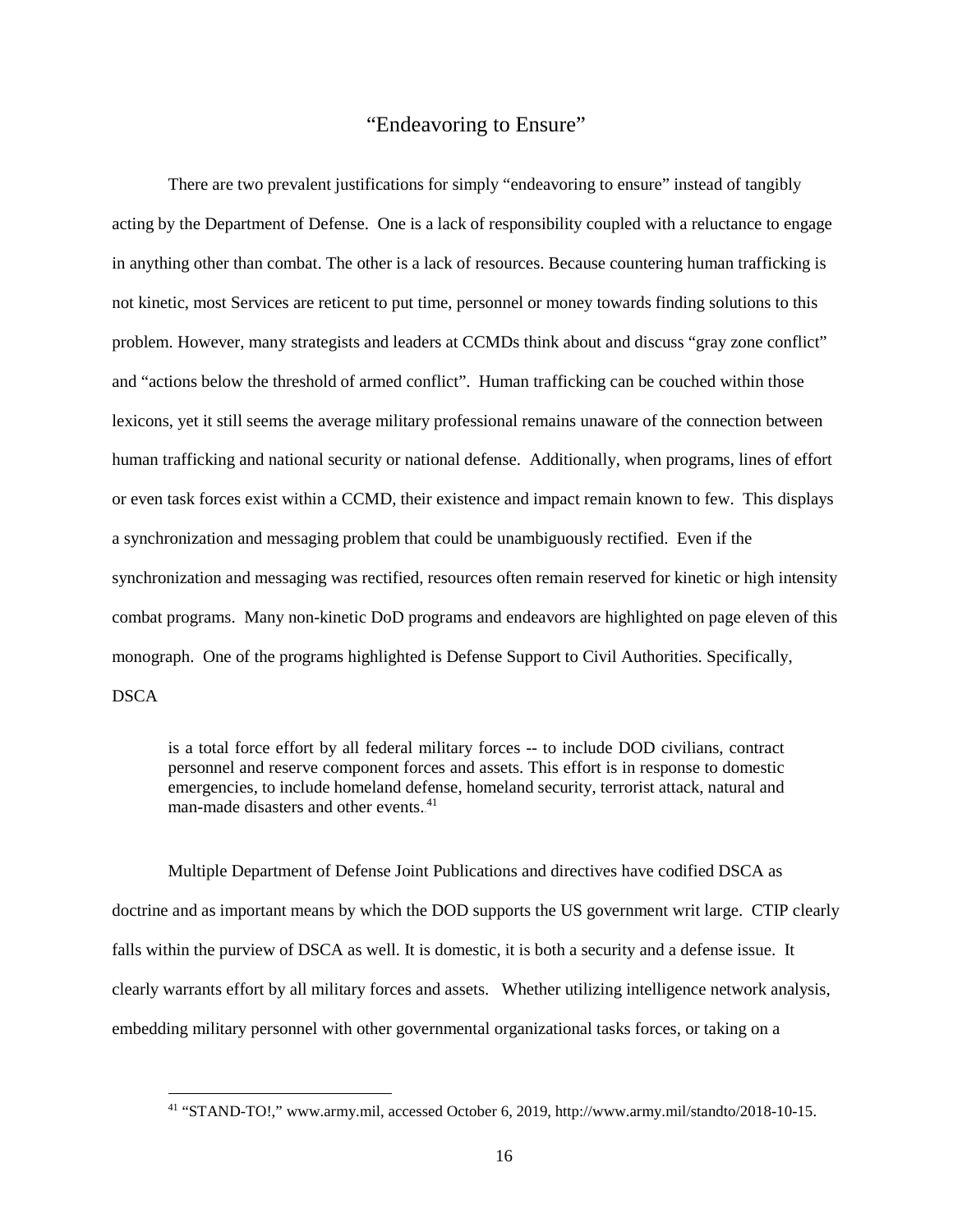supporting role, much can be done presently to counter and attempt to curb human trafficking around all US Department of Defense facilities and within the United States' borders.

In addition to the DoD CTIP PMO, each CCMD headquarters has CTIP Program Managers. These offices are not identical at the various CCMDs, and are not mimicked at echelons below the CCMD. At echelons below the CCMD, the individual training requirements are simply tracked like all other regulatory training requirements and taskers. Clearly the problem of human trafficking is known at the Department of Defense's enterprise level. Unfortunately, its magnitude and pervasiveness may not be fully recognized in military units below the enterprise and CCMD level. Certain locations, specifically forward and deployment locations, have made efforts beyond individual training courses to increase everybody's vigilance in recognizing and combatting human trafficking. One such effort is in Bagram, Afghanistan, where a sole CTIP employee conducts training for all newly arrived personnel, ensures Contracting Officer Representatives and companies are complying with CTIP policies and that commanders take action when necessary. This hands-on oversight ensures that USG Contracting Officer Representatives are not contracting for services with companies (or those companies' subcontractors) that "employ" trafficked humans. Also, this hands on oversight is necessary to ensure that USG contracts like were let for the building of the US Embassy in Baghdad are not repeated. $42$ 

Some CCMD's geographic locations and areas of responsibility (AOR) necessitate robust human trafficking awareness and integration into exercises and operations. USSOUTHCOM is the only CCMD in the DOD that has a Human Rights Office, with all anti-human trafficking efforts emerging from there. CTIP is not the only program the Human Rights Office manages; and the team is rather small, containing only five personnel. USSOUTHCOM approaches CTIP with a dual track – focusing both internally and externally. The internal focus advises senior leaders and the commander on human trafficking issues that are coming down from the DoD and the USG as well as issues coming up from countries within the AOR.

<sup>42</sup> Kevin Bales and Ron Soodalter, *The Slave Next Door: Human Trafficking and Slavery in America Today*, (Berkeley, CA.: Univ. of California Press, 20).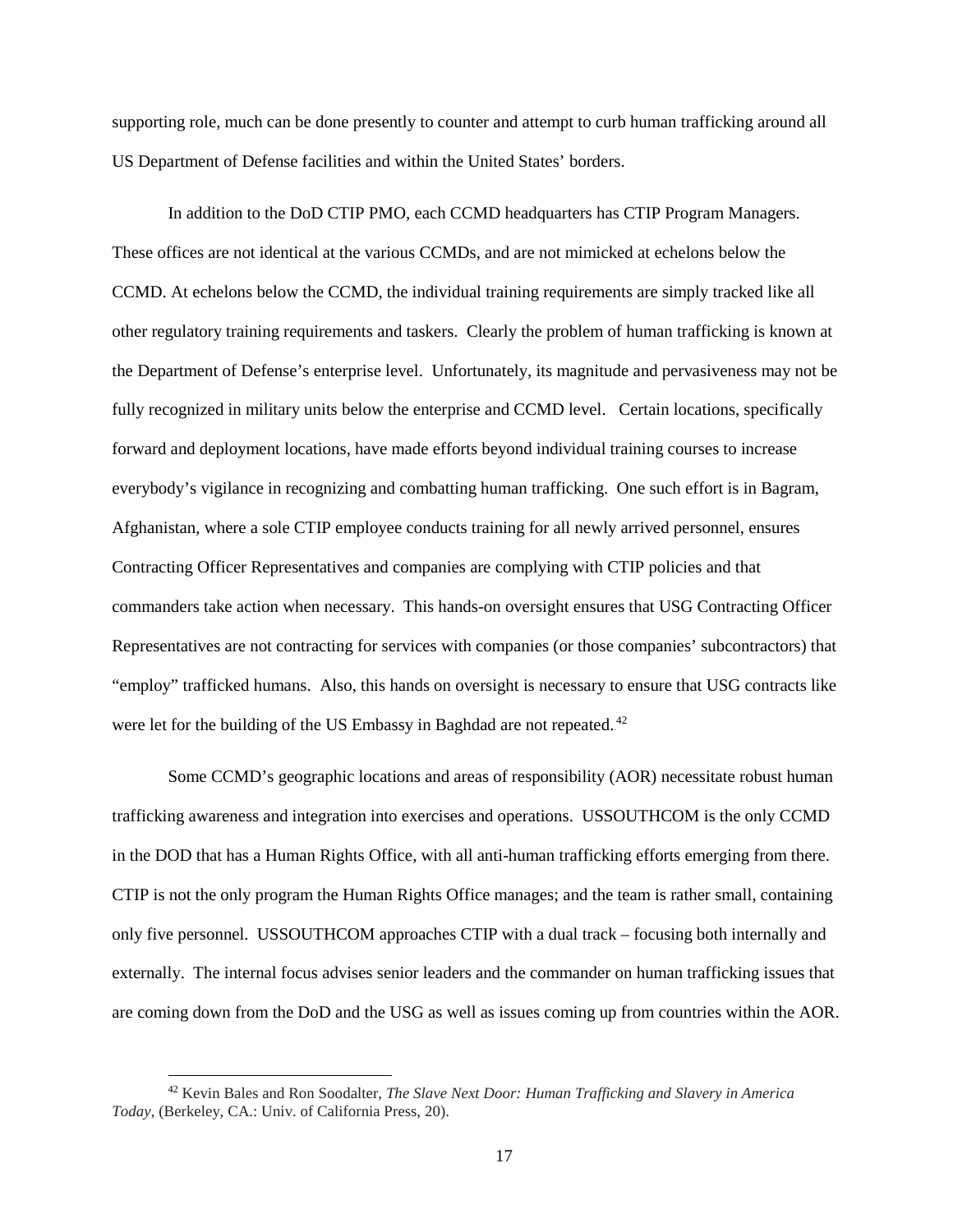The external focus develops policy for and provides country specific awareness and training for exercises and security cooperation events conducted in the AOR. Additionally, the human rights office writes and injects vignettes into USSOUTHCOM's command post exercises. Another external focus is the Joint Interagency Task Force – South. JIATFS's mission is to "conduct detection and monitoring (D&M) operations throughout their Joint Operating Area to facilitate the interdiction of illicit trafficking in support of national and partner nation security."<sup>43</sup> It is important to note that "illicit trafficking" is not specifically defined in this particular instance. A common assumption is that "illicit trafficking" refers primarily to drugs, and then to money. It is not a far stretch, then, to add humans to the type of trafficking represented in the mission statement. Although the commodity may be different, when it comes to trafficking, countering the network is key. And keeping a broad description allows the Task Force, in this case JIATFS, to counter or respond to people, drugs, money or even food being trafficked.<sup>44</sup> JIATFS conducts a specific campaign that has been going on for eight years.

Martillo (Hammer) is a multi-national detection, monitoring and interdiction operation conducted by U.S. Navy and Coast Guard vessels and aircraft as well as U.S. federal law enforcement assets working in cooperation with military and law enforcement units from various Central and South American nations, Canada, the United Kingdom and the Netherlands. Martillo is a USSOUTHCOM supported and Joint Interagency Task Force-South (JIATF-South) led operation to deny transnational criminal organizations the ability to exploit shipment routes in the for the movement of narcotics, precursor chemicals, bulk cash, human trafficking and weapons.<sup>45</sup>

For the DoD, the construct of Campaign Martillo is just as important as the mission. It

demonstrates how the DoD can impact, support and influence operations, to include countering human

 $\overline{\phantom{a}}$ 

<sup>43</sup> "Joint Interagency Task Force South," accessed February 16, 2020, https://www.jiatfs.southcom.mil/About-Us/.

<sup>44 &</sup>quot;Avocado Industry: Viagras Cartel Is Taking Notice of the Money Stream," accessed January 2, 2020, https://www.usatoday.com/story/money/2019/10/23/avocado-industry-viagras-cartel-taking-notice-moneystream/4071161002/. (Food is brought up here as a caution to set limits on what the Department of Defense has a responsibility to respond to in terms of trafficking. But, the avocado cartels are now bigger than the drug cartels in Mexico. Somehow they are part of the network of illicit trafficking as well. At a minimum, they have influence or are influenced by traffickers of other commodities).

<sup>45</sup> "Martillo," accessed February 16, 2020, https://www.dvidshub.net/feature/martillo.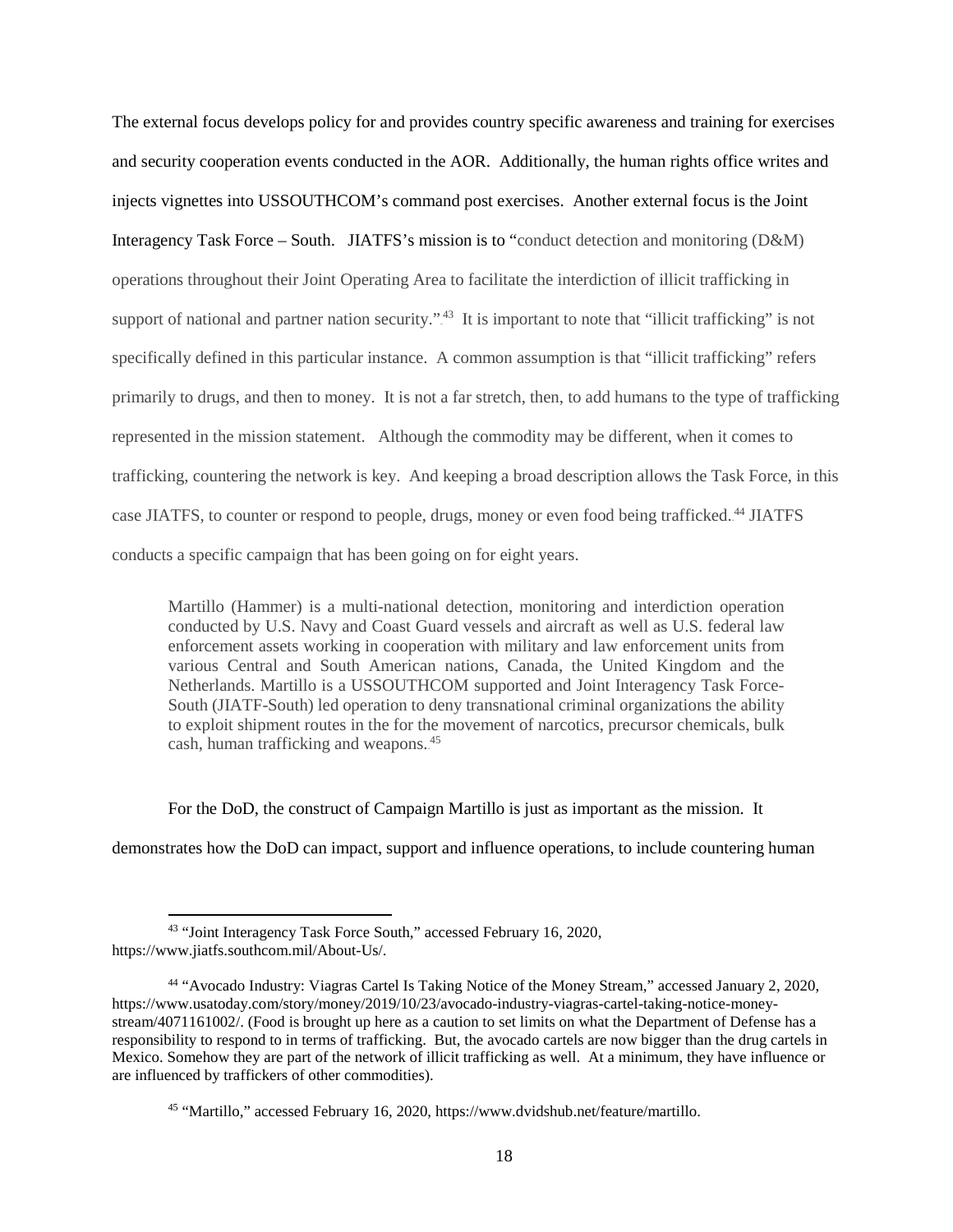trafficking, without being the lead agency. Furthermore, Campaign Martillo is a multi-national and multiservice campaign, so the examples demonstrate the potential for other multi-national efforts for other Component Commands. Campaign Martillo's webpage succinctly explains the supporting role of the military and DoD.

While the Department of Defense is not the lead agency responsible for countering threat networks, its unique capabilities can be leveraged to support other U.S. government and partner nation efforts. SOUTHCOM is aligned with and supports lead agencies, such as the Departments of Justice and State, as well as partner nations in the threat network fight. The DoD is the lead federal agency in efforts to detect and monitor aerial and maritime transit of illegal drugs towards the United States. Based on information gathered by JIATF South-coordinated operations, U.S. law enforcement agencies and partner nations take the lead in interdicting drug runners. U.S. military interdiction involvement, if any, is in support of those law enforcement agencies.<sup>46</sup>

Furthermore, Campaign Martillo is a multi-national and multi-service campaign, and thus

demonstrates the potential for other multi-national efforts for other Component Commands.

United States Indo-Pacific Command (USINDO-PACOM) highlights the linkages between CTIP

and human rights violations, including gender-based violence. INDO-PACOM's Women, Peace and

Security (WPS) Gender Advisor describes how the command can perpetuate CTIP awareness and action

at lower levels:

 $\overline{\phantom{a}}$ 

For U.S. Indo-Pacific Command, and the Department of Defense, WPS programing approaches CTIP similarly, to include CTIP training modules. Also, a core function of the Command's Gender Advisor is to teach and mainstream a gender perspective across military planning, operations, and assessments, which essentially means understanding how gender-based differences shape the immediate needs and long-term interests for men, women, boys, and girls, in a given context. If applied appropriately, this type of gender analysis aids DoD in understanding the roots causes of human trafficking and tailoring context-specific responses. Overall, it enables DoD to become a more agile, effective warfighting force.<sup>47</sup>

<sup>46</sup> "Operation Martillo," accessed December 7, 2019, https://www.southcom.mil/Media/Special-Coverage/Operation-Martillo/.

<sup>47</sup> Sharon Gouvia Feist, "Women, Peace, and Security (WPS) and Combating Trafficking in Persons (CTIP): Distinct Histories, Interlinked Agendas," DoD CTIP Quarterly Newsletter.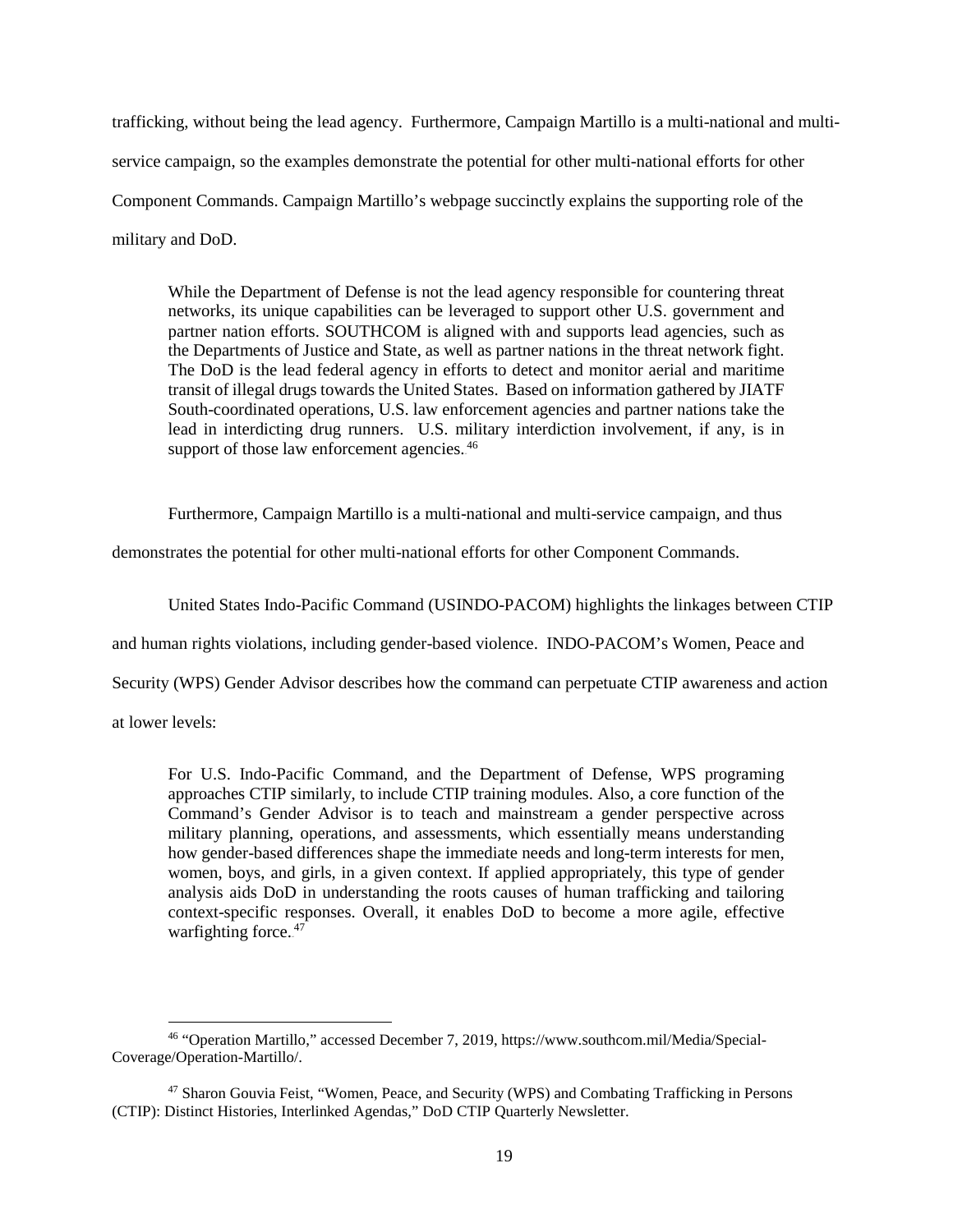#### JITAF West is USINDO-PACOM's joint interagency task force closely commensurate to JIATF South.

The JIATF West team is a composite of approximately 166 active duty, reserve, DOD civilian, contractor, and U.S. and foreign law enforcement agency personnel.

Its mission is as follows:

Joint Interagency Task Force West executes Department of Defense counterdrug activities on behalf of Commander, U.S. Pacific Command to both defend the Homeland and stabilize the theater by hardening the environment against the growth of transnational crime and disrupting transnational criminal organizations that threaten U.S. interests.<sup>48</sup>

JIATF-W's origins are in counter drug operations, yet their mission highlights again the networks' nexus of drugs, money and people trafficked by transnational criminal organizations.

In 2012, United States European Command (EUCOM) stood up the Joint Interagency Countering Trafficking Center.<sup>49</sup> Its purpose was to focus on trafficking in drugs, weapons, humans and other illicit commodities as well as their financing.<sup>50</sup> Unfortunately, its last readily accessible public information was in 2015. While Africa and human trafficking was mentioned in the 2019 National Security Strategy, it does not appear to have a resident CTIP program manager or office. Personnel have worked in that realm, per emails from former employees, but their CTIP efforts are not frequently or highly advertised.

Another enterprise level progression for CTIP is in Department of Defense Education Activity (DODEA) schools. CTIP PMO recognizes there are factors that contribute to human trafficking at DODEA schools and attempts ahead of these potential incidents. Teachers are afforded the opportunity for education seminars and training, and are supported when they report suspected trafficking situations their students may be involved in. This intersected facet of human trafficking and DoD is quite surprising, as most DoDEA schools are on military installations, and most military installations are considered , safe,

<sup>48</sup> "JIATFW," accessed March 8, 2020[, https://www.pacom.mil/JIATFW.aspx.](https://www.pacom.mil/JIATFW.aspx)

<sup>49</sup> "United States European Command," accessed December 19, 2019, https://www.eucom.mil/Tags/jictcjoint-interagency-counter-trafficking-center.

<sup>50</sup> Ibid.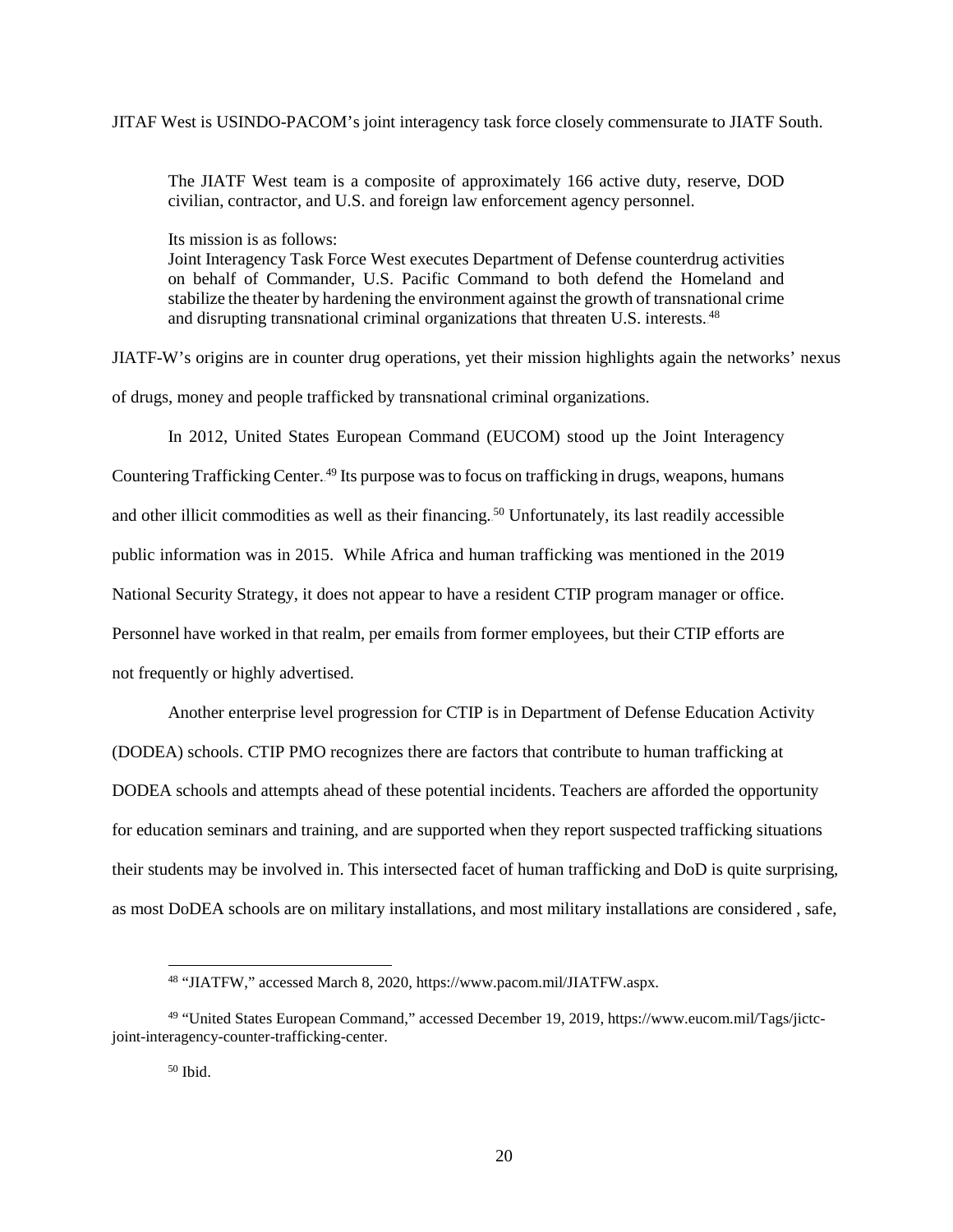and exclusive gated communities.<sup>51</sup> One assertion is that children growing up in these "exclusive gated communities" are more trusting, particularly of adults, than those that do not. With military youth moving every few years, predators capitalize on the trust that moves with them. Predators develop ways to empathize with the emotive parts of permanent changes of station, connect with these vulnerable youth, and gain a foothold before many realize all that is happening. While this is a significant start to this program, more research and funding must be applied here to fully understand and contain the problem before it is uncontrollable.

While combatting human trafficking at the enterprise levels seems perpetually difficult, gaining authorization and resources to do so should not be. A common theme in all efforts referenced in this monograph is the interagency task force concept. This concept allows stakeholder agencies to have representation for their interests yet utilize authorities of other agencies when theirs has none. This organizational structure allows the DOS to remain the USG's lead in countering human trafficking, allows the DHS to protect the homeland, all the while utilizing and capitalizing on niche military capabilities, even down to the individual solider level. While JIATF-South may be the best contemporary example, other interagency task forces exist, specifically within the United States and at the state level. Multiple state National Guard units support current anti-trafficking efforts through the High Intensity Drug Trafficking Areas (HIDTA) program. This program has been ongoing since 1988 and exists in 28 states. While initiated as a counter-drug trafficking program, the same apparatus is used to counter the network of trafficking within the participating states. As stated previously in this monograph, "the network" consists of drugs, money, weapons and humans. Because it is not an agency, but rather a conglomeration of agencies from local, state and federal levels, HIDTA Investigative Support Centers can

<sup>51</sup> "Military Bases Are Our Most Exclusive Gated Communities — and That Hurts Veterans," accessed March 4, 2020[, https://www.washingtonpost.com/opinions/military-bases-are-our-most-exclusive-gated](https://www.washingtonpost.com/opinions/military-bases-are-our-most-exclusive-gated-communities--and-that-hurts-veterans/2013/11/08/27841b1e-47cb-11e3-a196-3544a03c2351_story.html)[communities--and-that-hurts-veterans/2013/11/08/27841b1e-47cb-11e3-a196-3544a03c2351\\_story.html.](https://www.washingtonpost.com/opinions/military-bases-are-our-most-exclusive-gated-communities--and-that-hurts-veterans/2013/11/08/27841b1e-47cb-11e3-a196-3544a03c2351_story.html)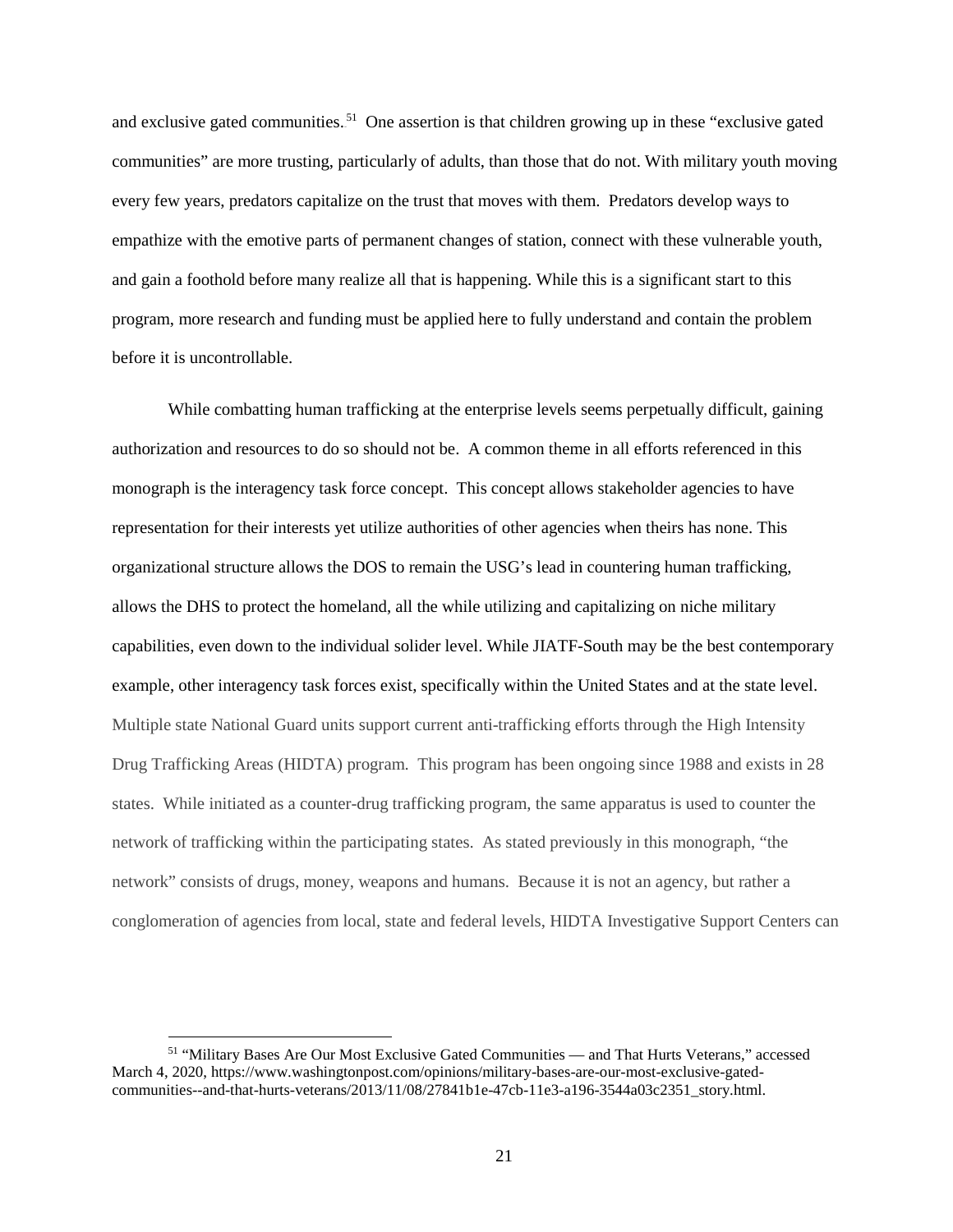be (and are) tailored to the specific needs of the area in which they operate.<sup>52</sup> Furthermore, because HIDTA ISCs have been in existence for so long, and effective enough to maintain operations for extended periods, adding human trafficking as a formal part of their charters (where applicable) and/or modeling other activities or task forces after HIDTA ISCs is a plausible option. In the Midwest region, the Missouri HIDTA has a Missouri National Guard intelligence analyst assigned, full time, to its center. The state utilizes Title 32 funding to collect intelligence and counter human trafficking. While at first, "only one service member" seems inconsequential or lacking impact, it is a start. Furthermore, if every state had a similar HIDTA ISC, or allowed its "only one service member" to serve on another's HIDTA ISC, then the population of Department of Defense soldiers with this niche skill set would expand. Because the HIDTA ISCs and other similar organizations already exist, these organizations could have human trafficking added to as a component of their mission. One similar organization is the El Paso Interdiction Center (EPIC), headquartered at Fort Bliss, Texas. Its mission is:

to support US law enforcement (LE) through the timely analysis and dissemination of intelligence on threats to the Nation and those criminal organizations responsible for illegal activities within the Western Hemisphere, having a particular emphasis on Mexico and the Southwest Border." While taking a hemispheric, all crimes/all threats view, **EPIC's**  primary focus is on criminal activity *within* the United States.<sup>53</sup>

Without explicitly stating it, the EPIC already supports countering human trafficking by "analysis and dissemination of intelligence on threats…". From the outside looking in, the work of responding to human trafficking is already being done when intelligence is collected against other illicit networks. Even if DoD units or personnel are task-organized correctly for CTIP, whether stateside or overseas,

resources may still be an issue. Once again, because CTIP is not kinetic, it receives little attention and

 $\overline{\phantom{a}}$ 

<sup>52</sup> "National Guard Analysts Help Police Disrupt Drug Trafficking," National Guard, accessed January 14, 2020, [https://www.nationalguard.mil/News/Article/573420/national-guard-analysts-help-police-disrupt-drug](https://www.nationalguard.mil/News/Article/573420/national-guard-analysts-help-police-disrupt-drug-trafficking/)[trafficking/.](https://www.nationalguard.mil/News/Article/573420/national-guard-analysts-help-police-disrupt-drug-trafficking/) ("The purpose was to establish a coordinated effort among local, state, and federal law enforcement agencies to focus on drug problems confronting a particular region," said Thomas Carr, director of the Baltimore/Washington HIDTA. "This is not a cookie cutter program. Each HIDTA tailors the needs of its region to properly focus on its threats.")

<sup>53</sup> "El Paso Intelligence Center (EPIC)," accessed January 14, 2020, https://www.dea.gov/el-pasointelligence-center-epic.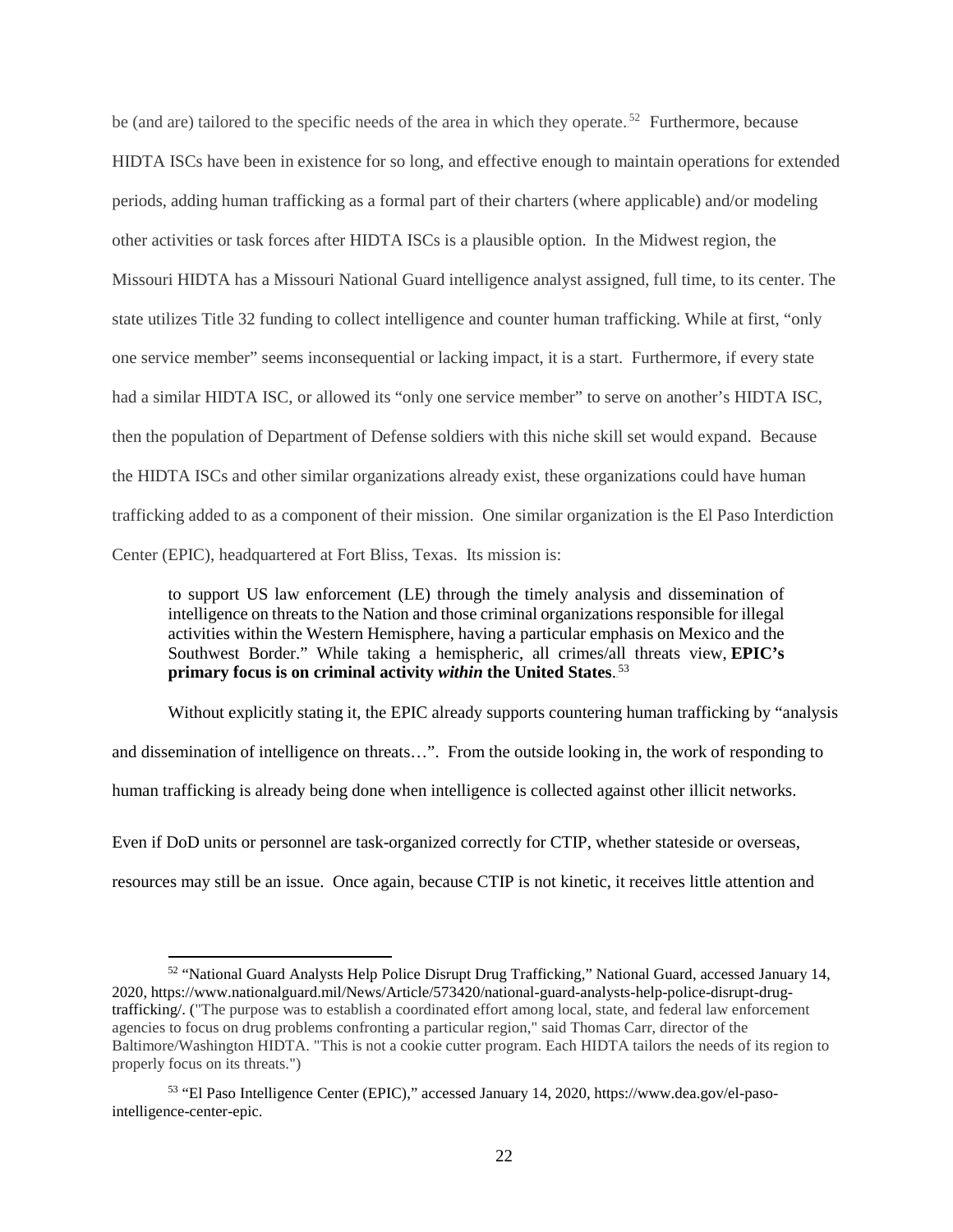even less funding than combat operations. The DoD should either increase its budget for CTIP or reallocate funds from other projects and allow the CTIP PMO to direct and allocate funds for its programs. As it stands now, most CTIP programs have minimal staff and minimal budgets. The smalls staffs are left to find creative ways to fund their programs and accomplish little more than "endeavoring to ensure." When he was Secretary of Defense, James Mattis stated that the Department of State must be appropriately funded, lest the Department of Defense be forced to buy more ammunition. This sentiment is applicable in the CTIP world, as DOS is the lead agency for human trafficking. Another way to ensure the DoD is not forced to buy more ammunition would be to bolster funding for CTIP within the DoD. Specific budgetary recommendations are made further in this monograph.

# Cautions and Risk

One of many concerns regarding Department of Defense organizations engaging in activities or operations is whether it is legal. Specifically, the Posse Comitatus Act cannot be violated. The Posse Comitatus Act, dating back to 1878 and implemented by President Rutherford B. Hayes, specifically forbids US military forces to fulfill a law enforcement role, save for military policemen on military installations. The concept of combatting human trafficking, particularly within the borders of the United States could conjure up mental images of military units manning check points, conducting raids and "walking a beat" just as police, sheriffs and the like. While that may not be the way current forces would conduct operations to counter human trafficking, history indicates that the US Army as a constabulary force is not a too distant memory. Snider and Matthews highlight the many times military personnel were used to police and govern; and they posit that this is more of a norm than high intensity combat, even in the future.<sup>54</sup> Even long after the Posse Comitatus Act was enacted, US Army personnel were used to govern and police. Perhaps the appropriate caution is to military members that as long as the mission does not violate the Posse Comitatus Act, they can be expected to perform constabulary roles to counter

<sup>54</sup> Don M. Snider and Lloyd J. Matthews, *The Future of the Army Profession*, 2nd Edition, 355.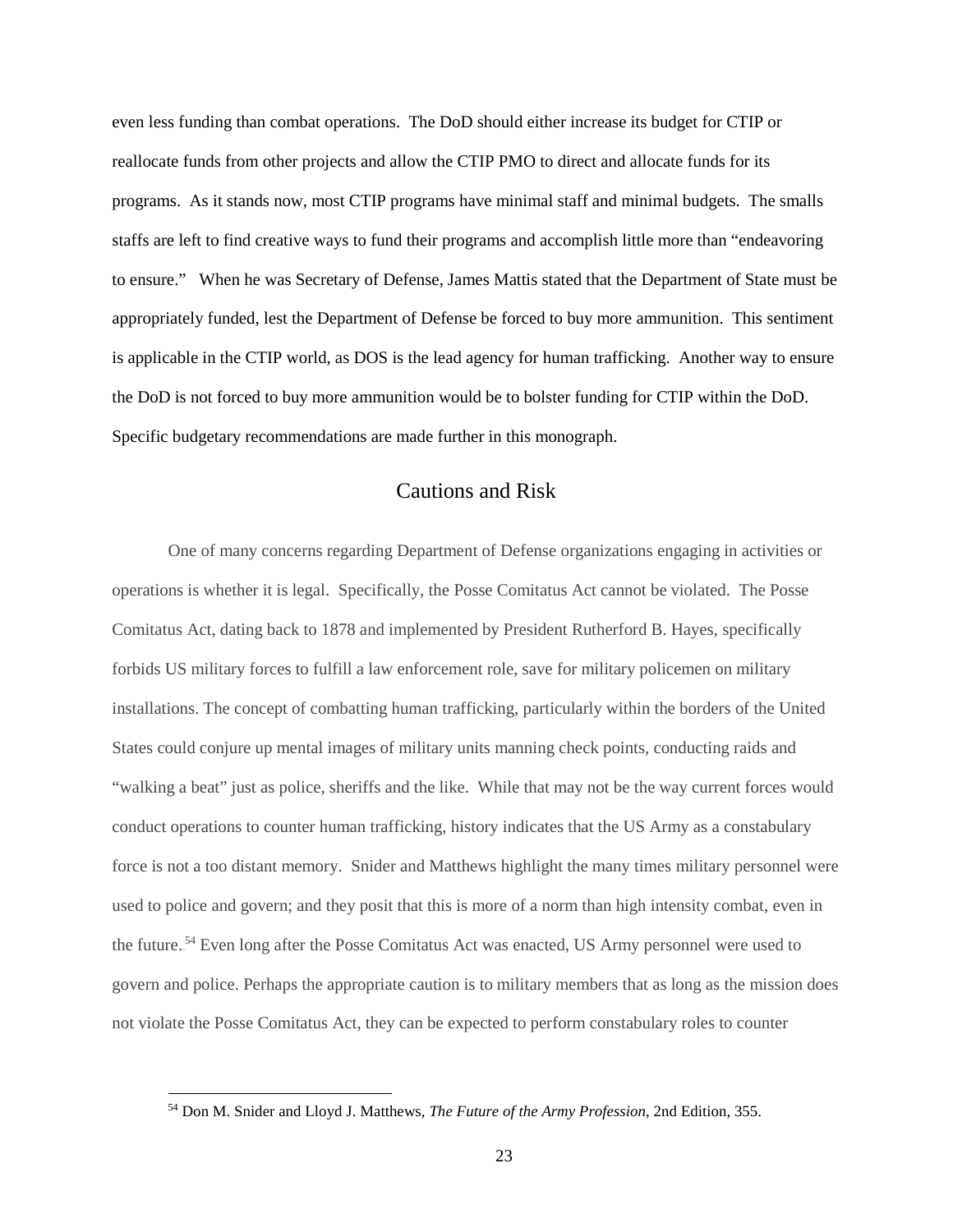trafficking networks, including human trafficking networks. While some say the Department of Defense is not manned or equipped to conduct operations in that way, Snider and Matthews highlight that DoD's personnel and equipment has been used extensively in just that way. Furthermore, the DoD currently supports those types of operations, specifically through the National Guard.

Referencing the National Guard highlights another caution. Different titles of United States Code (USC) allow for different activities. In execution, it is important to ensure individuals or units are operating underneath the appropriate title. For example, Title 10 refers to active duty military activities while Title 32 refers to National Guard activities under state authority. The aforementioned HIDTAs are Title 32 activities; and personnel conducting Title 32 activities are not governed by the Posse Comitatus Act. The adage "where there's a will, there's way" is appropriate here. If officials and general officers and policy makers were serious enough about countering human trafficking beyond "endeavoring to ensure," they would find a way to work within present guidelines, change current laws, or task organize to optimize CTIP operations. The issue of amending or changing USC titles, authorities and policies often comes down to priorities and values. The US Army recently stood up its Talent Management Task Force (TMTF). This is an entity, headed by a Major General, that is completely transforming how the Army selects, promotes and slates its personnel, specifically its mid to senior leaders. In order to resource the TMTF, the Chief of Staff of the Army authorized overstrength billets.<sup>55</sup> for personnel and move funds from other programs. Via the National Defense Authorization Act, even the US Congress approved of the TMTF initiation and the subsequent changes it will make for the Army.<sup>56</sup> This vignette is not a critique of the Army's TMTF, nor appropriate and necessary changes in the Army. Rather, this vignette is an example that what the DoD prioritizes and values can and will get resourced with personnel and money.

<sup>55</sup> TMTF- Personnel Policy Team, Directed Military Overstrength, accessed March 10, 2020, [https://www.srleaders.army.mil/portal2/DOM/PositionPopup.aspx?id=300584.](https://www.srleaders.army.mil/portal2/DOM/PositionPopup.aspx?id=300584) 

<sup>56</sup> Dr. Leonard Wong, Cultural Lines of Defense Against Change, US Army Professional Forum, December 20, 2019, video, 10:03, accessed March 10, 2020, https://www.youtube.com/watch?v=6UqjILlSZCw&list=PLhoZ3RxkpeYOJu8uR-

XYjYCvJO9NcMJhF&index=38&t=0s.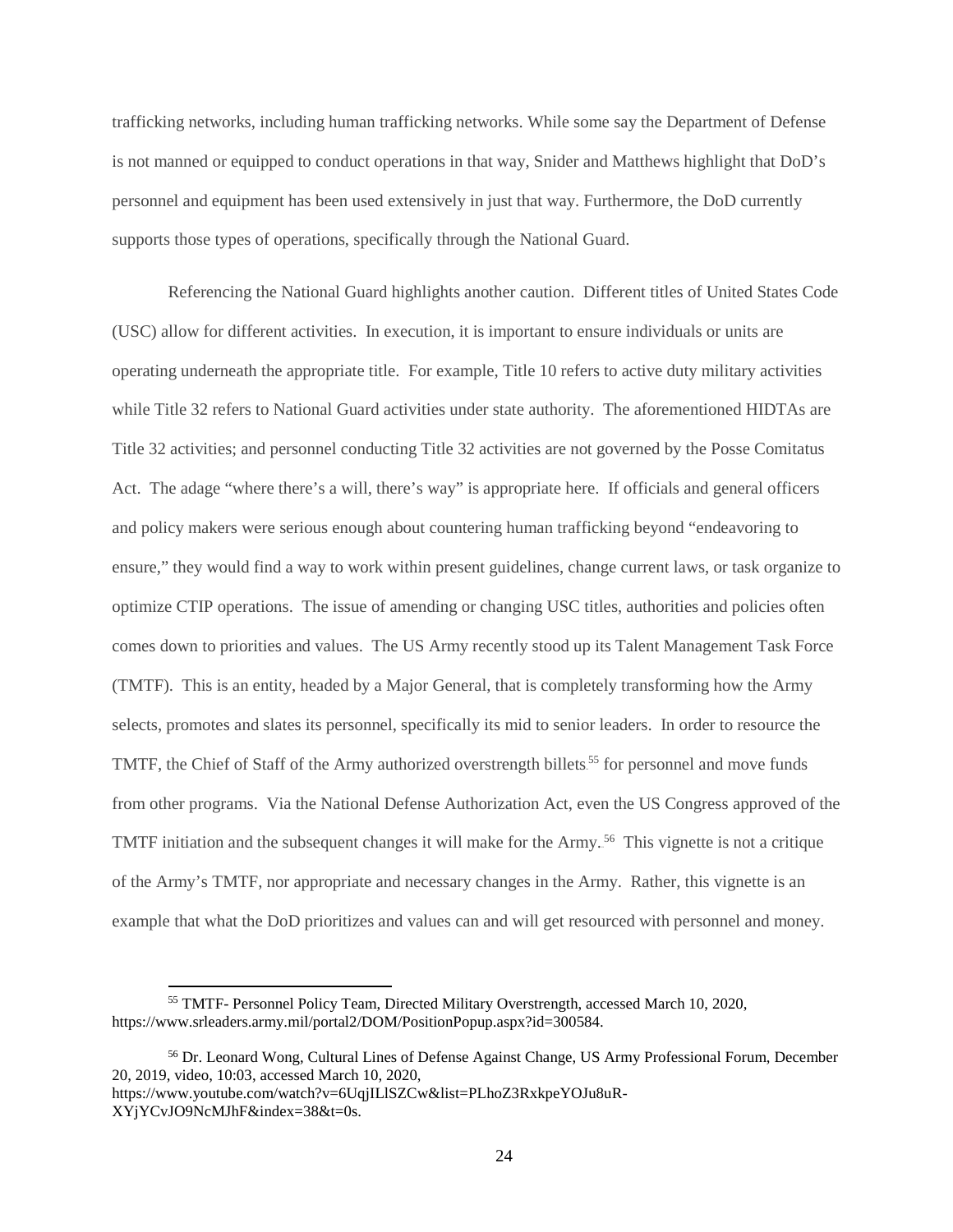Authorities, policies and USC titles can be adjusted or amended to fulfill the DoD's priorities and defend the nation's values.

Another caution for strategic planners and policy makers is to not play into the hands of the United States' great power competitors. This is especially salient for the CCMDs with AORs that contain great power competitors or where the great powers have interests and activity, particularly gray zone activity. A scenario that visualizes this point is as follows: The United States Government, involved in an African country, refuses to contract with a local construction and distribution company because it has known ties to corrupt government officials and is known to use indentured laborers in order to keep prices low and complete contracts quickly. A great power, China, is already known to use predatory lending practices in Africa for China's national interest. China could see the Unites States' values-based business practices as a seam to exploit. Because China's concerns for human rights and national values is much less than the United States, it could offer the same near-term security, contracts, employment and economic boost. Many third world countries are concerned more with immediate survival than adhering to values-based norms, adding to the complexity the United States working by, with and through their governments, governmental agencies and corporations.

One risk of the DoD dedicating further resources to CTIP is what Rosa Brooks terms the "Walmartization" of the military.

Today, American military personnel operate in nearly every country on Earth — and do nearly every job on the planet. They launch raids and agricultural reform projects, plan airstrikes and small-business development initiatives, train parliamentarians and produce TV soap operas. They patrol for pirates, vaccinate cows, monitor global email communications, and design programs to prevent human trafficking.<sup>57</sup>

 In doing too much, or in doing everything, the DoD runs the danger of unaccountability, improper execution of the CTIP mission, and subverting the expertise and authority of other departments

<sup>57</sup> Rosa Brooks, "How the Pentagon Became Walmart," Foreign Policy (blog), accessed March 10, 2020, https://foreignpolicy.com/2016/08/09/how-the-pentagon-became-walmart-how-everything-became-war/.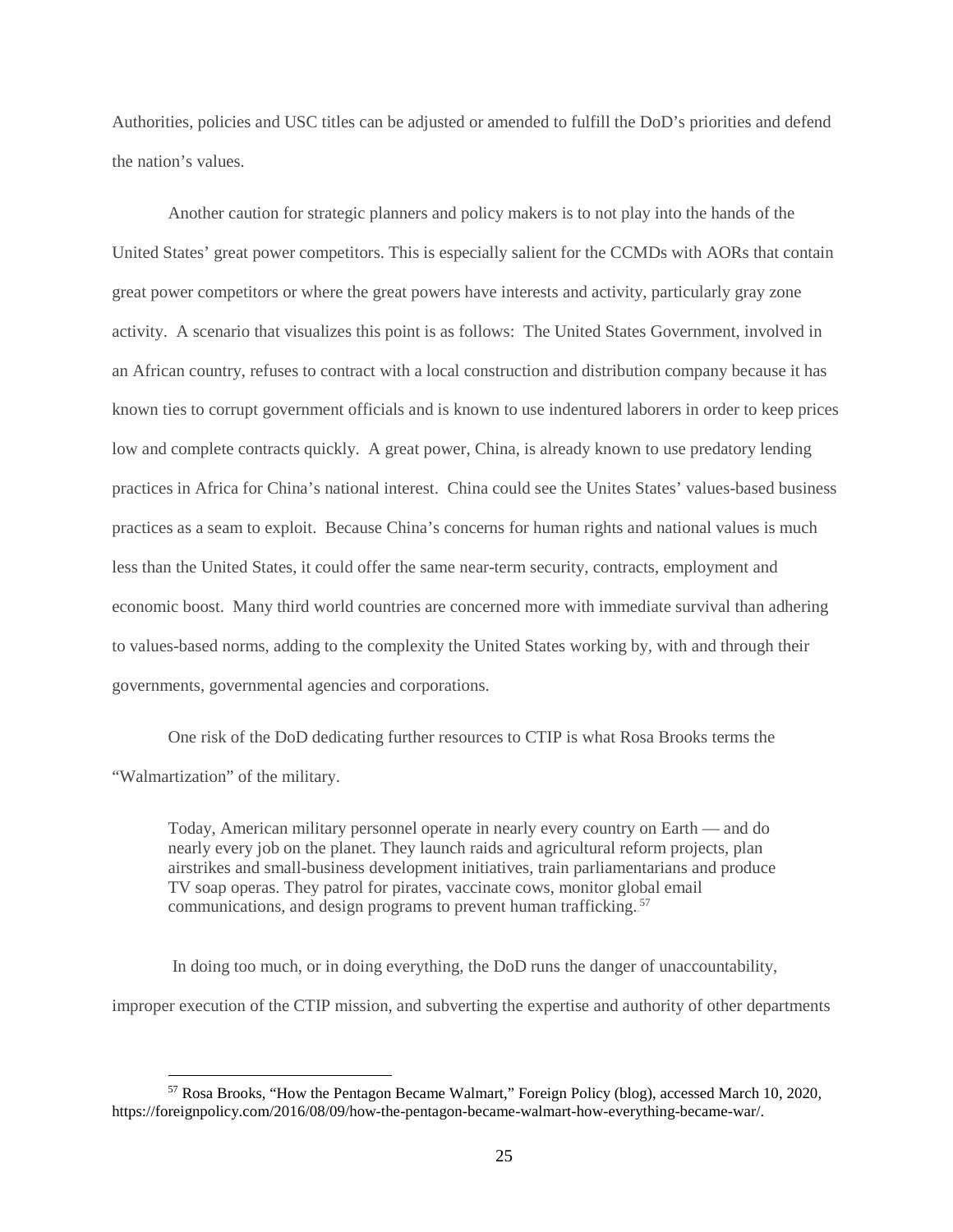in the USG. This danger does not mean the DoD should not act nor increase resources as suggested previously. It does mean that the DoD should be precise and exacting in its application of resources to CTIP. It also means that changes in policy and USC titles, which would not necessarily require increased funding or manpower, may be the best way to do more than "endeavoring to ensure" it is responding appropriately to human trafficking.

#### Recommendations

While the DoD responds to human trafficking through training, education, exercise integration, and small yet important personnel inputs into standing JIATFs, more can be done to get beyond "endeavoring to ensure." Commanders and leaders of agencies, task forces, and centers at the departmental and enterprise levels to synchronize, prioritize and authorize funding to substantially counter human trafficking. Synchronization and prioritization could happen like any other operation or strategic support mission. The CTIP PMO at the DoD level should be empowered to weight efforts and direct funds to the CCMD or other entity that appropriately articulates the need for resources to counter human trafficking. CCMDs should ensure their CTIP offices or sections have input into exercises and missions throughout their respective AORs in order to obtain funding.

Funding for anti-human trafficking efforts could be done easily and with limited (if any) increase to the DoD budget. With a defense budget of \$686 billion for fiscal year 2020, it is hard to see how the US could not fund CTIP efforts by, with, and through the Department of Defense. Applying the calculus of the popular (and tangentially related) movie from 2016 *War Dogs*<sup>58</sup>, CTIP policy, lines of effort, and applicable missions could be funded by the crumbs of the DoD's budget. Acknowledging that there were costs associated with sequestrations and continuing resolutions of recent fiscal years, the DoD writ large

 $\overline{\phantom{a}}$ 

<sup>58</sup> *War Dogs,* directed by Todd Phillips (Green Hat Films, 2016), *War Dogs* is a movie about weapons traffickers that operate in the margins of the defense arms and ammunition industry. As a small business owner, they are given preferential treatment for niche US government requirements. The quote that can be applied to funding smaller efforts like human trafficking with the DOD budget is "Everyone's fighting over the same pie and ignoring the crumbs. I live off crumbs."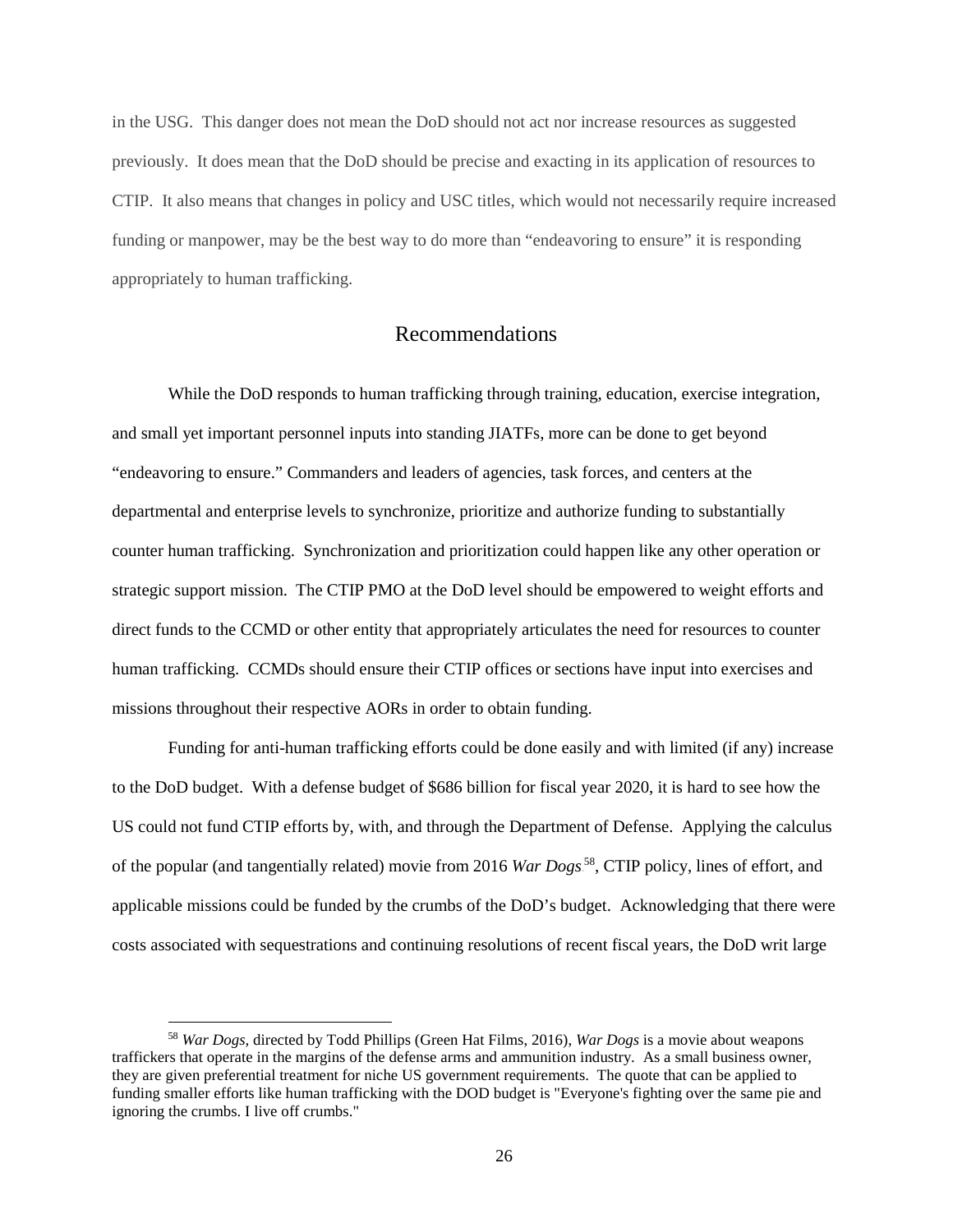still managed to function. A sequestration attitude toward appropriately and judiciously moving money and giving CTIP the crumbs (or the decimal points) from other programs would bolster CTIP activities with minimal negative effects to current programs.

Defense headlines routinely report the significant dollar amounts given to DoD projects or programs. Figure 5 illuminates this concept.



Fluor nabs \$1.8B for nuclear propulsion work



L3Harris nabs \$383.2M to provide man pack radio systems for Marines

March 10 (UPI) -- L3 Harris Technologies was awarded a \$383.2 million Navy contract for the purchase of radio systems for the Marine Corps, according to the Department of Defense.



Sikorsky awarded \$525.4M for Black Hawk helicopters for U.S. Army

March 10 (UPI) -- Sikorsky was awarded a \$525.4 million contract modification for work on 40 UH-60M Black Hawk helicopters, according to the Pentagon.

DEEFNGE NEWS MARCH 11, 2020 72.41 PM

# Raytheon nabs \$109.6M modification for work on MK 15 CIWS



Elbit Systems nabs \$471.6M to provide warning systems for F-16s

March 6 (UPI) -- Elbit Systems has been awarded a \$471.6 million contract for F-16 sustainment, the Department of Defense has announced.

**Decimal Points / Crumbs Total**  $=$  \$800.1 million

Figure 5. Headlines taken from *Defense News* online publication, figure created by monograph author, www.defensenews.com

Adding just the decimal points (or the crumbs) from the headlines listed, the DoD significantly bolster the CTIP funding by \$801.8 million. In multiple publications, the Department of Defense has instructed subordinate organizations to prepare for situations such as DSCA and human trafficking. Even so, funding continues to be applied combat systems and combat operations, the likes of which are never be fully employed.

The DoD should find ways to allow Title 10 personnel to be assigned to Title 32 task forces at the state level or amend the Posse Comitatus Act to allow constabulary activities within the United States. Now is the time for the Department of Defense to act and to think beyond the way things have always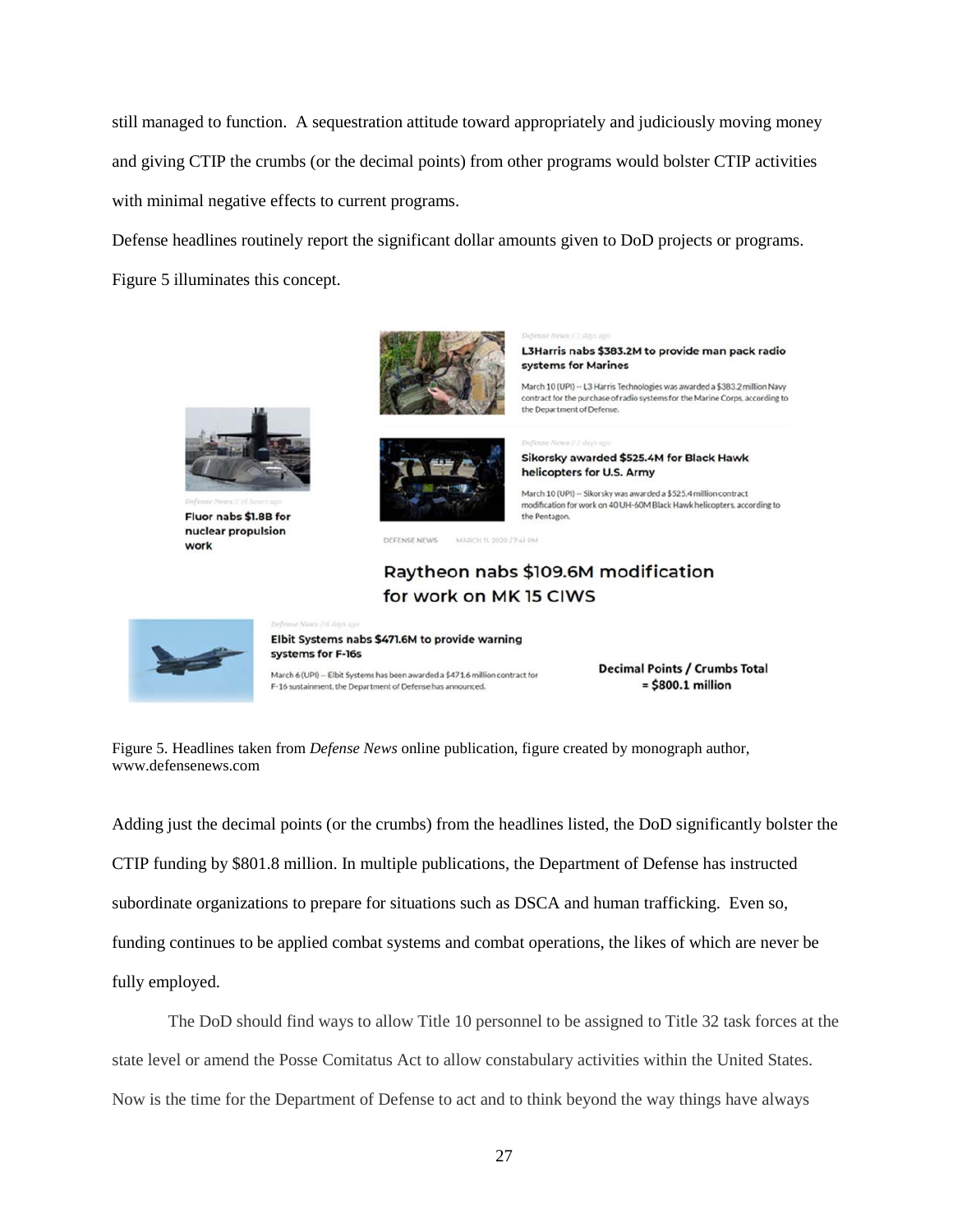been organized, synchronized, funded, and executed. The tragic phenomena of human trafficking highlights that finding solutions within the current system or changing the system in order to counter the threat must be done. The US Army's recent foray into talent management and human capital may be part of the solution. If the Army can change its personnel system for the betterment of the Soldier; the DoD can change or champion change to Congress to amend Titles, US Code, or Acts to allow for its personnel to contribute to CTIP.

### Conclusion

Human trafficking is clearly both a local and a global problem. Human trafficking happens on the US homeland and is perpetrated near military installations and even by US servicemembers. In 2020 more than 1,000 humans in the United States alone were trafficked for forced labor, for sexual activity and for easy money. United States Marines were discharged from the Marine Corps for trafficking humans while on active duty. The DoD is doing more than the average citizen and servicemember realizes to appropriately respond to and adequately fulfill its responsibility to human trafficking. Whether missions conducted by JIATF-South or individual service members assigned to HIDTAs, the DoD is a participant in combatting human trafficking. When the US government acknowledges the CTIP fight commensurate with the War on Terror and the War on Drugs, the DoD can further increase focus and funding in this in this gray zone area of competition. While not kinetic or necessarily large scale, the DoD's response to human trafficking highlights the nation's values and its responsibility to those values.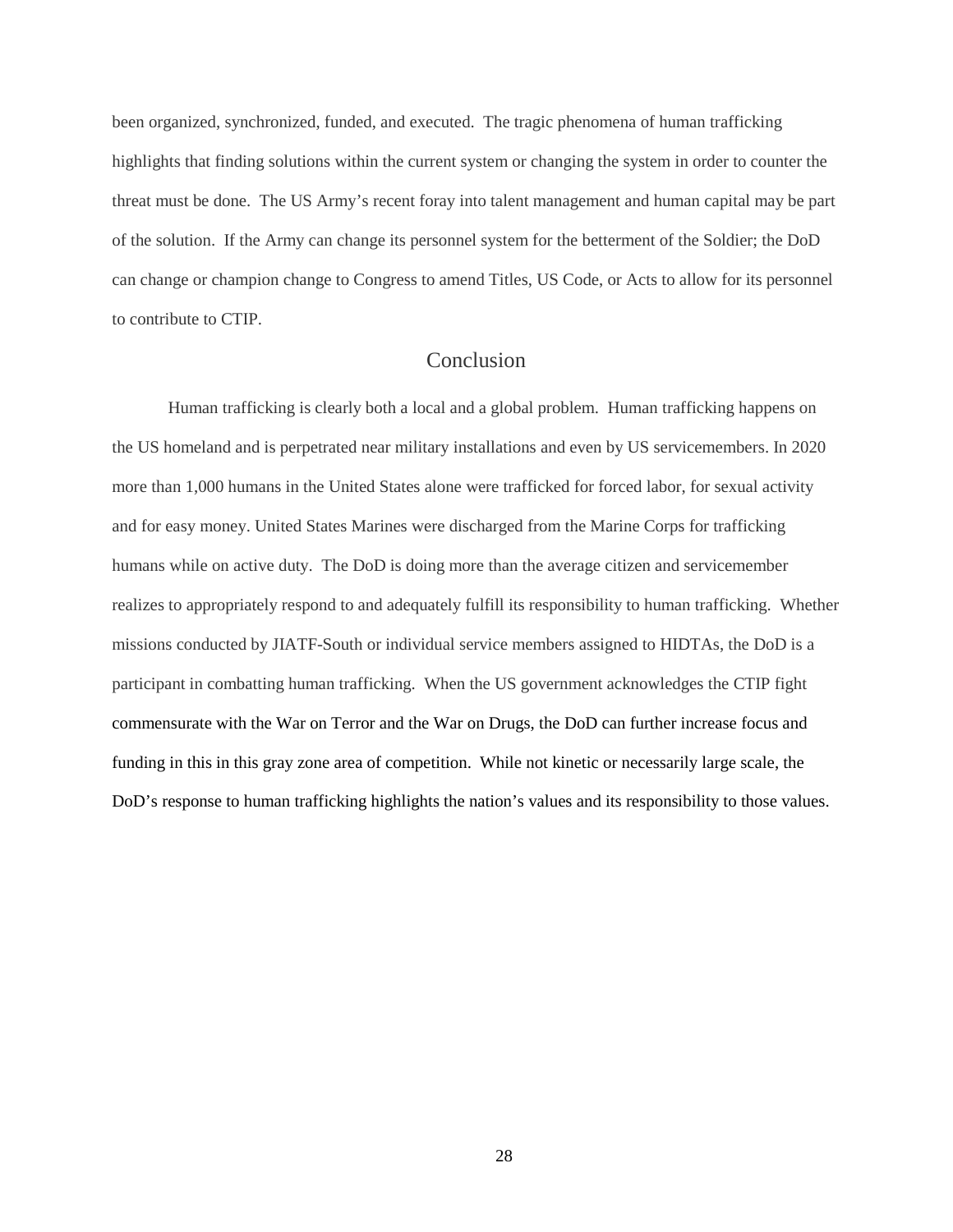### Bibliography

- Amadeo, Kimberly. "Secrets of the Federal Budget Revealed." The Balance. [https://www.thebalance.com/u-s-federal-budget-breakdown-3305789.](https://www.thebalance.com/u-s-federal-budget-breakdown-3305789)
- Aronowitz, Alexis A., and Alexis A. Aronowitz. *Human Trafficking: A Reference Handbook*. Second edition. Contemporary World Issues. Santa Barbara, CA: ABC-CLIO, an imprint of ABC-CLIO, LLC, 2017.
- "Avocado Industry: Viagras Cartel Is Taking Notice of the Money Stream." Accessed January 2, 2020. [https://www.usatoday.com/story/money/2019/10/23/avocado-industry-viagras-cartel-taking-notice](https://www.usatoday.com/story/money/2019/10/23/avocado-industry-viagras-cartel-taking-notice-money-stream/4071161002/)[money-stream/4071161002/.](https://www.usatoday.com/story/money/2019/10/23/avocado-industry-viagras-cartel-taking-notice-money-stream/4071161002/)
- Bales, Kevin, and Ron Soodalter. *The Slave next Door: Human Trafficking and Slavery in America Today*. Paperback ed. Berkeley, Calif.: Univ. of CA Press, 20.
- Booth, William H. "Introductory Comments." Introduction, National Human Trafficking Awareness Month Event, Pentagon Auditorium, 09 January 2020.
- Bouteillet-Paquet, Daphné. "2010 Smuggling of Migrants A Global Review." United Nations Office on Drugs and Crime, 2010. www.unodc.org/unodc/en/human-trafficking/smuggling-ofmigrants.html.
- Choi-Fitzpatrick, Austin. *What Slaveholders Think: How Contemporary Perpetrators Rationalize What They Do*. New York: Columbia University Press, 2017.

"Combating Trafficking in Persons Program Office Event." [https://ctip.defense.gov/.](https://ctip.defense.gov/)

Cotidianul RO. "DOCUMENTE / Bordelul Din Baza Militară Americană de La Kogălniceanu," January 23, 2020. [https://www.cotidianul.ro/documente-bordelul-din-baza-militara-americana-de-la](https://www.cotidianul.ro/documente-bordelul-din-baza-militara-americana-de-la-kogalniceanu/)[kogalniceanu/.](https://www.cotidianul.ro/documente-bordelul-din-baza-militara-americana-de-la-kogalniceanu/)

Department of Homeland Security. "Blue Campaign." [https://www.dhs.gov/blue-campaign.](https://www.dhs.gov/blue-campaign)

- Dews, Fred. "Joint Chiefs Chairman Dunford on the '4+1 Framework' and Meeting Transnational Threats." *Brookings* (blog), February 24, 2017. [https://www.brookings.edu/blog/brookings](https://www.brookings.edu/blog/brookings-now/2017/02/24/joint-chiefs-chairman-dunford-transnational-threats/)[now/2017/02/24/joint-chiefs-chairman-dunford-transnational-threats/.](https://www.brookings.edu/blog/brookings-now/2017/02/24/joint-chiefs-chairman-dunford-transnational-threats/)
- Don M. Snider, and Lloyd J. Matthews. *The Future of the Army Profession. Rev. & Expanded, 2. Ed.* 2nd ed. Boston: McGraw-Hill, 2005.
- DVIDS. "DVIDS Martillo." [https://www.dvidshub.net/feature/martillo.](https://www.dvidshub.net/feature/martillo)

"El Paso Intelligence Center (EPIC)." [https://www.dea.gov/el-paso-intelligence-center-epic.](https://www.dea.gov/el-paso-intelligence-center-epic)

Farrell, Amy, and Stephanie Fahy. "The Problem of Human Trafficking in the U.S.: Public Frames and Policy Responses." *Journal of Criminal Justice* 37, no. 6 (November 2009): 617–26. [https://doi.org/10.1016/j.jcrimjus.2009.09.010.](https://doi.org/10.1016/j.jcrimjus.2009.09.010)

"Joint Interagency Task Force South." https://www.jiatfs.southcom.mil/About-Us/.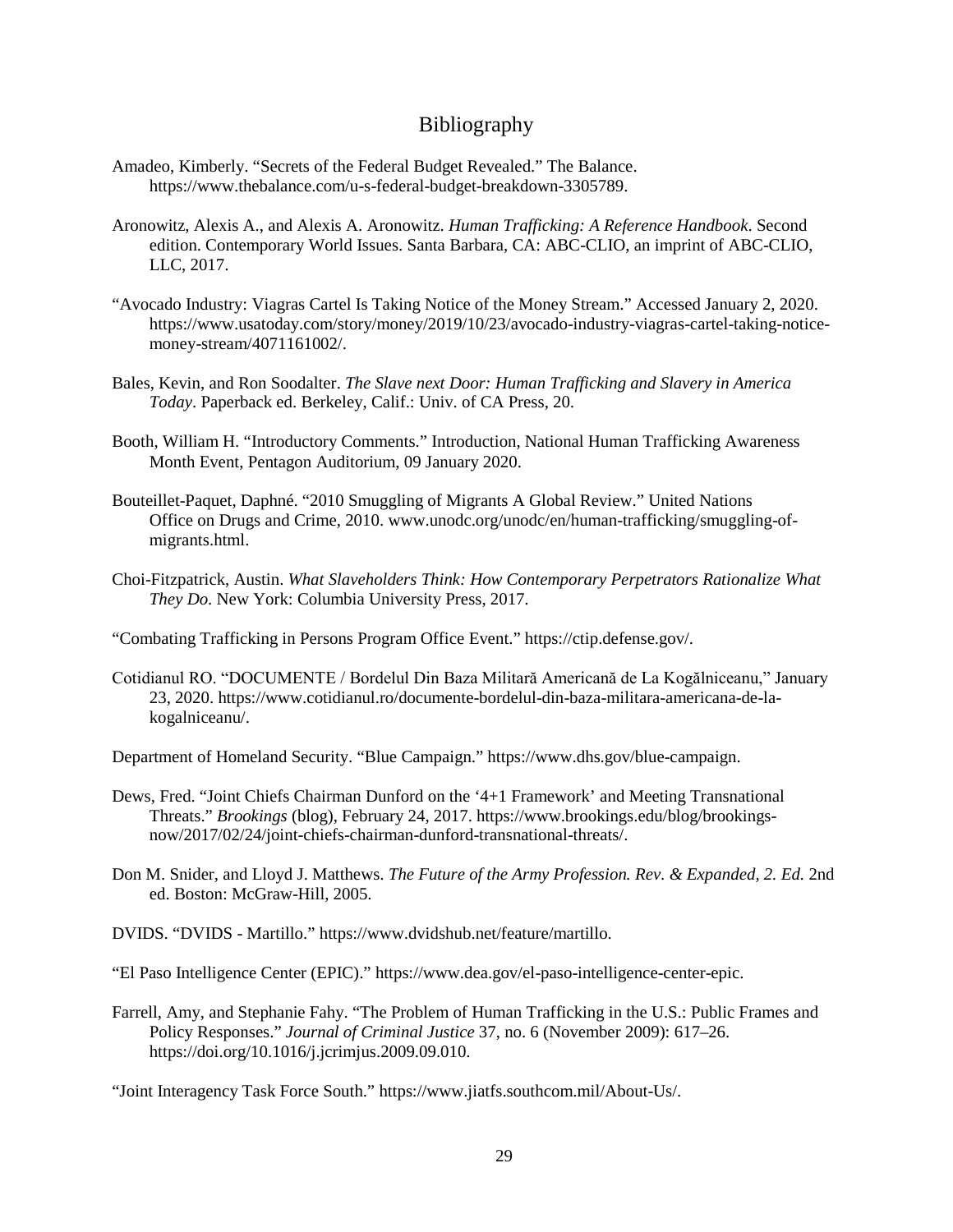- National Guard. "National Guard Analysts Help Police Disrupt Drug Trafficking." Accessed January 14, 2020. [https://www.nationalguard.mil/News/Article/573420/national-guard-analysts-help-police](https://www.nationalguard.mil/News/Article/573420/national-guard-analysts-help-police-disrupt-drug-trafficking/)[disrupt-drug-trafficking/.](https://www.nationalguard.mil/News/Article/573420/national-guard-analysts-help-police-disrupt-drug-trafficking/)
- "National Security Strategy." Accessed November 30, 2019. [https://www.whitehouse.gov/wp](https://www.whitehouse.gov/wp-content/uploads/2017/12/NSS-Final-12-18-2017-0905.pdf)[content/uploads/2017/12/NSS-Final-12-18-2017-0905.pdf.](https://www.whitehouse.gov/wp-content/uploads/2017/12/NSS-Final-12-18-2017-0905.pdf)

"Operation Martillo." [https://www.southcom.mil/Media/Special-Coverage/Operation-Martillo/.](https://www.southcom.mil/Media/Special-Coverage/Operation-Martillo/)

"Required Training." [https://ctip.defense.gov/Training/.](https://ctip.defense.gov/Training/)

"STAND-TO!" [http://www.army.mil/standto/2018-10-15.](http://www.army.mil/standto/2018-10-15)

- "Top General Says Mexico Border Security Now 'Existential' Threat to US Defense One." Accessed January 28, 2020. [https://www.defenseone.com/threats/2014/07/top-general-says-mexico-border](https://www.defenseone.com/threats/2014/07/top-general-says-mexico-border-security-now-existential-threat-us/87958/)[security-now-existential-threat-us/87958/.](https://www.defenseone.com/threats/2014/07/top-general-says-mexico-border-security-now-existential-threat-us/87958/)
- "Two-Dozen US Marines Were Discharged after an Investigation over Their Alleged Involvement in Drug Crimes and a Human Trafficking Operation along the Border." Accessed February 10, 2020. [https://www.msn.com/en-us/news/us/two-dozen-us-marines-were-discharged-after-an-investigation](https://www.msn.com/en-us/news/us/two-dozen-us-marines-were-discharged-after-an-investigation-over-their-alleged-involvement-in-drug-crimes-and-a-human-trafficking-operation-along-the-border/ar-BBZNoQQ)[over-their-alleged-involvement-in-drug-crimes-and-a-human-trafficking-operation-along-the](https://www.msn.com/en-us/news/us/two-dozen-us-marines-were-discharged-after-an-investigation-over-their-alleged-involvement-in-drug-crimes-and-a-human-trafficking-operation-along-the-border/ar-BBZNoQQ)[border/ar-BBZNoQQ.](https://www.msn.com/en-us/news/us/two-dozen-us-marines-were-discharged-after-an-investigation-over-their-alleged-involvement-in-drug-crimes-and-a-human-trafficking-operation-along-the-border/ar-BBZNoQQ)
- UNICEF USA. "What Fuels Human Trafficking?" [https://www.unicefusa.org/stories/what-fuels-human-trafficking/31692.](https://www.unicefusa.org/stories/what-fuels-human-trafficking/31692)
- US Department of Defense Inspector General. *Evaluation of DoD Efforts to Combat Trafficking of Persons in Kuwait,* Report No. DODIG-2019-088, Washington, DC, June 11, 2019.
- US Department of Homeland Security. "About DHS." [https://www.dhs.gov/about-dhs.](https://www.dhs.gov/about-dhs)
- US Department of State. "2019 Trafficking in Persons Report." June 2019. https://www.state.gov/bureaus-offices/under-secretary-for-civilian-security-democracy-and-humanrights/office-to-monitor-and-combat-trafficking-in-persons/.
- US Department of State. "Office to Monitor and Combat Trafficking in Persons." [https://www.state.gov/bureaus-offices/under-secretary-for-civilian-security-democracy-and-human](https://www.state.gov/bureaus-offices/under-secretary-for-civilian-security-democracy-and-human-rights/office-to-monitor-and-combat-trafficking-in-persons/)[rights/office-to-monitor-and-combat-trafficking-in-persons/.](https://www.state.gov/bureaus-offices/under-secretary-for-civilian-security-democracy-and-human-rights/office-to-monitor-and-combat-trafficking-in-persons/)
- "US Special Operations Command's HEROs Combat Human Trafficking." https://www.army.mil/article/198743/us special operations commands heros combat human\_trafficking.

*War Dogs*. Directed by Todd Phillips. Green Hat Films, 2016. 1 hr., 54 min.

"What Is Trafficking in Persons?" [https://ctip.defense.gov/What-is-TIP/.](https://ctip.defense.gov/What-is-TIP/)